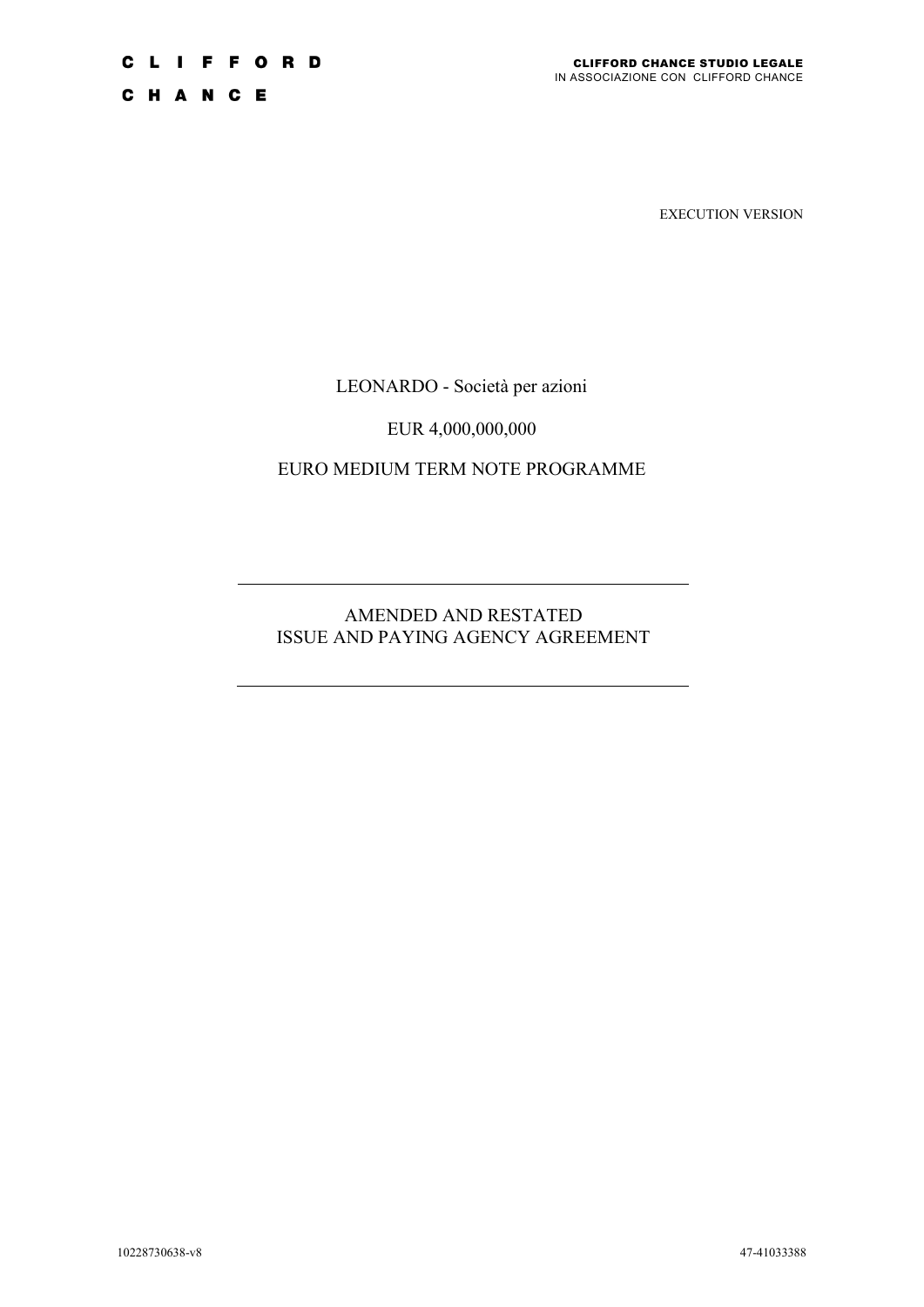#### **CONTENTS**

| Clause |                                                                          | Page |
|--------|--------------------------------------------------------------------------|------|
| 1.     |                                                                          |      |
| 2.     |                                                                          |      |
| 3.     |                                                                          |      |
| 4.     |                                                                          |      |
| 5.     |                                                                          |      |
| 6.     |                                                                          |      |
| 7.     |                                                                          |      |
| 8.     |                                                                          |      |
| 9.     |                                                                          |      |
| 10.    |                                                                          |      |
| 11.    |                                                                          |      |
| 12.    |                                                                          |      |
| 13.    |                                                                          |      |
| 14.    |                                                                          |      |
| 15.    |                                                                          |      |
| 16.    |                                                                          |      |
| 17.    |                                                                          |      |
| 18.    |                                                                          |      |
| 19.    |                                                                          |      |
| 20.    |                                                                          |      |
| 21.    |                                                                          |      |
| 22.    |                                                                          |      |
|        |                                                                          |      |
|        |                                                                          |      |
|        |                                                                          |      |
|        |                                                                          |      |
|        |                                                                          |      |
|        | Schedule 6 Duties of the Fiscal Agent under the Issuer-ICSDs Agreement56 |      |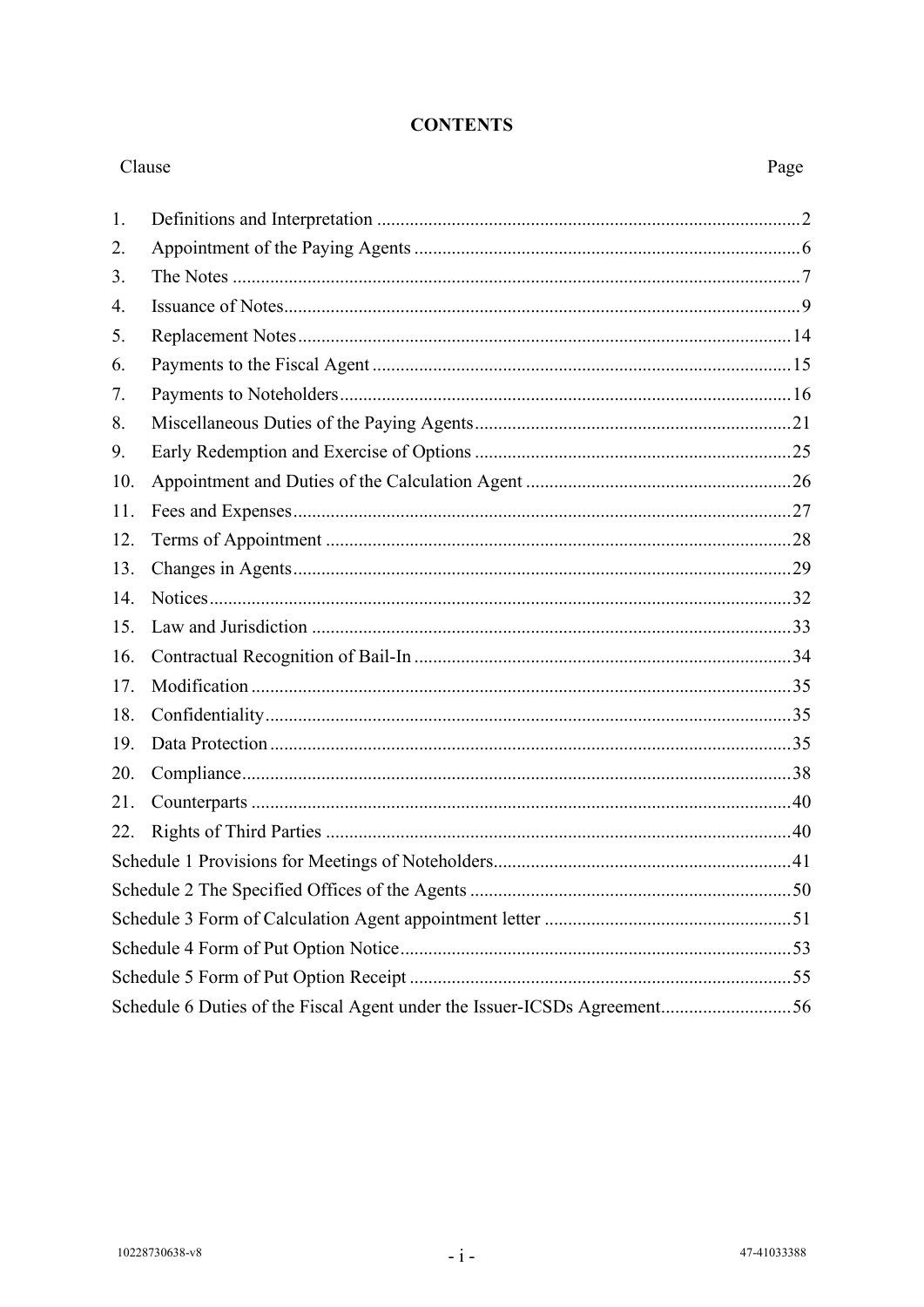#### **THIS AGREEMENT** is made on 8 June 2022

## **BETWEEN**:

(1) **LEONARDO - Società per azioni** (the "**Issuer**");

 $\mathcal{L}_\mathcal{L}$  , and the contribution of the contribution of the contribution of the contribution of the contribution of the contribution of the contribution of the contribution of the contribution of the contribution of

- (2) **SOCIÉTÉ GÉNÉRALE LUXEMBOURG**, a public limited liability company (société anonyme) incorporated under the laws of the Grand Duchy of Luxembourg and having its registered office at 11, avenue Émile Reuter, L–2420 Luxembourg and registered with the Luxembourg trade and companies registry (RCS) under number B 6061, as fiscal agent (the "**Fiscal Agent**"); and
- (3) **BANQUE INTERNATIONALE À LUXEMBOURG, SOCIÉTÉ ANONYME** as paying agent (together with the Fiscal Agent, the "**Paying Agents**").

## **WHEREAS:**

- (A) The Issuer has put in place a EUR 4,000,000,000 Euro Medium Term Note Programme (the "**Programme**") for the issuance of notes (the "**Notes**"), in connection with which it has entered into an amended and restated dealer agreement dated 8 June 2022 (the "**Dealer Agreement**").
- (B) The Issuer has made applications to the Luxembourg *Commission de Surveillance du Secteur Financier* (the "**CSSF**") for the Notes issued under the Programme to be admitted to listing on the official list and to the Luxembourg Stock Exchange for Notes issued under the Programme to be admitted to trading on the regulated market of the Luxembourg Stock Exchange. The regulated market of the Luxembourg Stock Exchange is a regulated market for the purposes of Directive 2014/65/EU (as amended, "**MiFID II**"). However, Notes may also be issued pursuant to the Programme which will not be admitted to listing on the official list of the Luxembourg Stock Exchange and to trading on the regulated market of the Luxembourg Stock Exchange but admitted to listing, trading and/or quotation by any competent authority, stock exchange and/or quotation system or that they will be admitted to listing, trading and/or quotation by such other or further competent authorities, stock exchanges and/or quotation systems of the European Union as the Issuer and the relevant Dealer(s) may agree, in accordance with applicable laws and regulations.
- (C) In connection with the annual update, the Issuer has prepared a base prospectus dated 8 June 2022 (the "**Base Prospectus**") which has been approved by the **CSSF** as a base prospectus issued in compliance with Regulation (EU) 2017/1129 (the "**Prospectus Regulation**").
- (D) Each Tranche of Notes will be issued either (1) pursuant to the Base Prospectus as completed by the Final Terms (as defined below) or (2) in a separate prospectus specific to such Tranche (the "**Drawdown Prospectus**") which will be constituted by a single document containing the necessary information relating to the Issuer and the relevant Notes.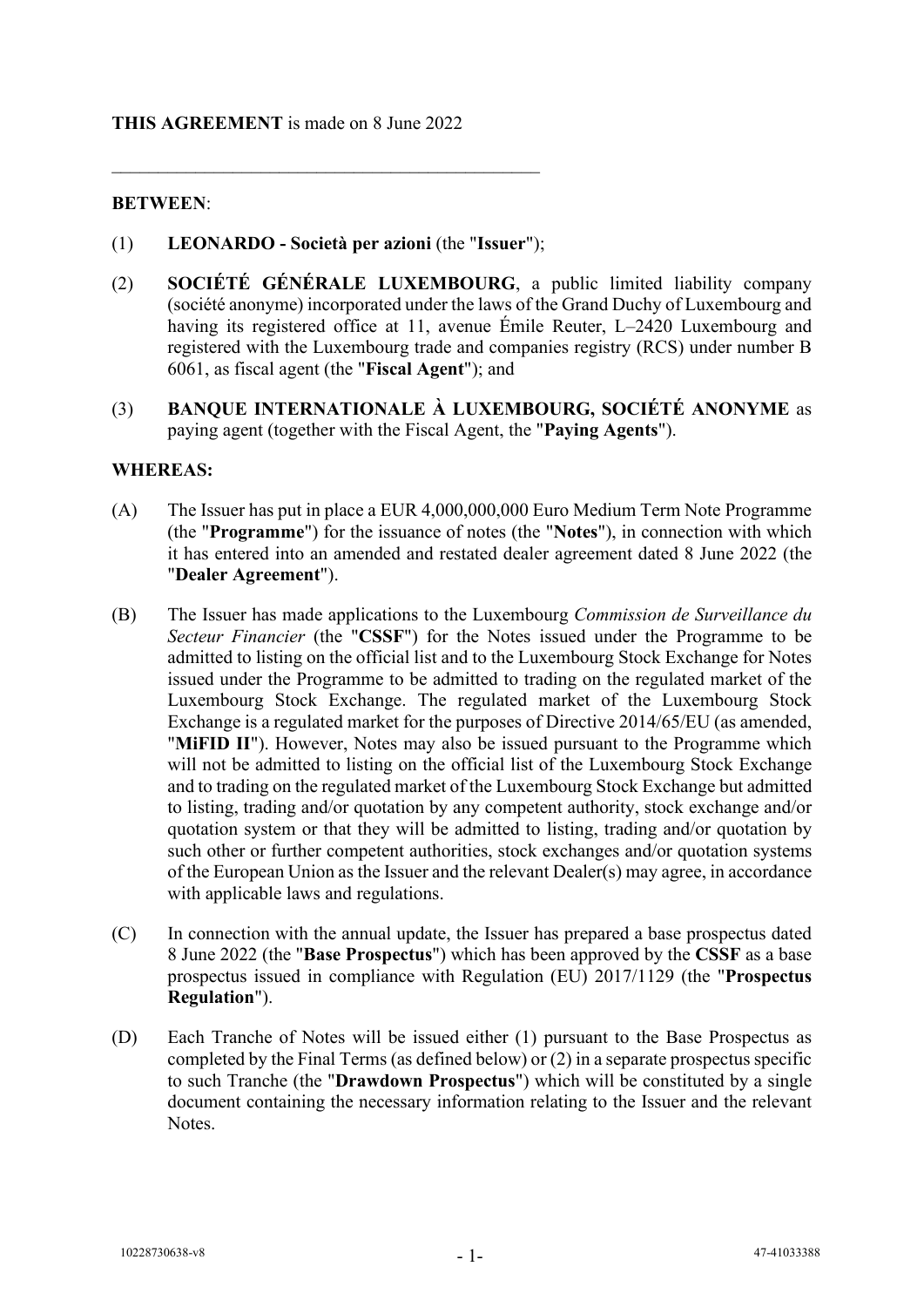- (E) For the purposes of the Programme, the Issuer has entered into, *inter alia*, an amended and restated issue and paying agency agreement dated 8 June 2021 (the "**Current Issue and Paying Agency Agreement**") with the parties identified therein as "**Agents**".
- (F) The Issuer and the Agents (as defined below) wish to record certain arrangements which they have made in relation to the Notes to be issued from the date hereof under the Programme.
- (G) The parties hereto wish to amend and restate the Current Issue and Paying Agency Agreement with effect from the date hereof.

**IT IS AGREED** as follows:

#### **1. DEFINITIONS AND INTERPRETATION**

#### 1.1 **Definitions**

All terms and expressions which have defined meanings in the Base Prospectus, the Dealer Agreement or in the Deed of Covenant shall have the same meanings in this Agreement except where the context requires otherwise or unless otherwise stated. In addition, in this Agreement the following expressions have the following meanings:

"**Agents**" means the Paying Agents and any Calculation Agent and "**Agent**" means any one of the Agents;

"**Calculation Agent**" means, in relation to any Series of Notes, the institution appointed as calculation agent for the purposes of such Notes and named as such in the relevant Final Terms or Drawdown Prospectus (as the case may be), in the case of the Fiscal Agent, pursuant to Clause [10](#page-27-0) (*Appointment and Duties of the Calculation Agent*), in the case of a Dealer, pursuant to Clause 8 (*Calculation Agent*) of the Dealer Agreement and, in the case of any other institution pursuant to a letter of appointment in, or substantially in, the form set out in [Schedule 3](#page-52-0) (*Form of Calculation Agent Appointment Letter*) and, in any case, any successor to such institution in its capacity as such;

"**CGN Permanent Global Note**" means a Permanent Global Note representing Notes for which the relevant Final Terms or Drawdown Prospectus (as the case may be) specify that the New Global Note form is not applicable;

"**CGN Temporary Global Note**" means a Temporary Global Note representing Notes for which the relevant Final Terms or Drawdown Prospectus (as the case may be) specify that the New Global Note form is not applicable;

"**Commissionaire Account**" means an account with either Euroclear Bank SA/NV or Clearstream, Luxembourg, the terms of which include a third-party beneficiary clause ("*stipulation pour autrui*") with the Issuer as the third-party beneficiary;

"**Common Safekeeper**" means an ICSD in its capacity as common safekeeper or a person nominated by the ICSDs to perform the role of common safekeeper;

"**Common Service Provider**" means a person nominated by the ICSDs to perform the role of common service provider;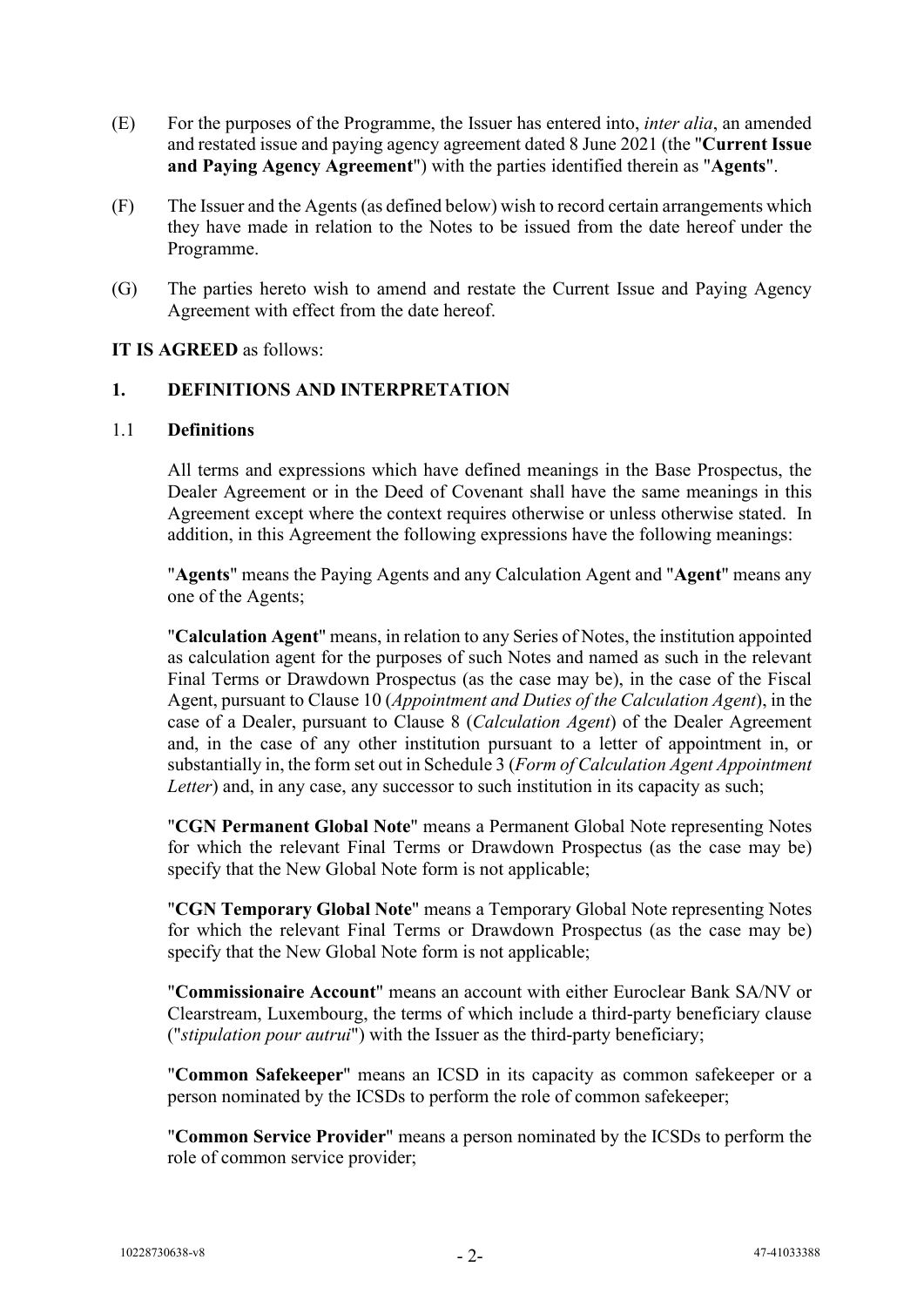"**Conditions**" has the meaning given in the Base Prospectus except that, in relation to any particular Tranche of Notes, it means the Conditions (as defined in the Base Prospectus) as completed by the relevant Final Terms or as supplemented, amended and/or replaced by a Drawdown Prospectus (as the case may be), and any reference to a numbered Condition shall be construed accordingly;

"**Definitive Note**" means a definitive Note substantially in the form set out in Schedule 9 (*Form of Definitive Note*) to the Programme Manual, to be completed as set out therein;

"**Further information relating to the Issuer**" means the information provided pursuant to Article 2414 of the Italian Civil Code by the Issuer to the Fiscal Agent substantially in the form set out in Schedule 10 (*Further information relating to the Issuer*) to the Programme Manual;

"**Global Note**" means a CGN Temporary Global Note, a CGN Permanent Global Note, an NGN Temporary Global Note or an NGN Permanent Global Note;

"**ICSD DVP Syndicated New Issues Process**" means the Delivery Versus Payment (DVP) Syndicated New Issues process within the ICSDs introduced on 14 March 2022;

"**ICSDs**" means Clearstream, Luxembourg and Euroclear;

"**Local Banking Day**" means a day (other than a Saturday or a Sunday) on which commercial banks are open for general business (including dealings in foreign exchange and foreign currency deposits) in the city in which the Fiscal Agent has its Specified Office;

"**Local Time**" means the time in the city in which the Fiscal Agent has its Specified Office;

"**Master Global Note**" means a Master Temporary Global Note or a Master Permanent Global Note;

"**Master Permanent Global Note**" means a Permanent Global Note substantially in the form set out in Schedule 8 (*Form of Permanent Global Note*) to the Programme Manual which is complete except that it requires:

- (a) a copy of the Final Terms or Drawdown Prospectus (as the case may be) in respect of the Tranche of Notes to which it will relate to be attached thereto;
- (b) a copy of the Further Information relating to the Issuer to be attached thereto;
- (c) completion by the Fiscal Agent, on behalf of the Issuer, as to the details of the Tranche of Notes to which it will relate;
- (d) authentication by or on behalf of the Fiscal Agent; and
- (e) in the case of an NGN Permanent Global Note, effectuation by or on behalf of the Common Safekeeper;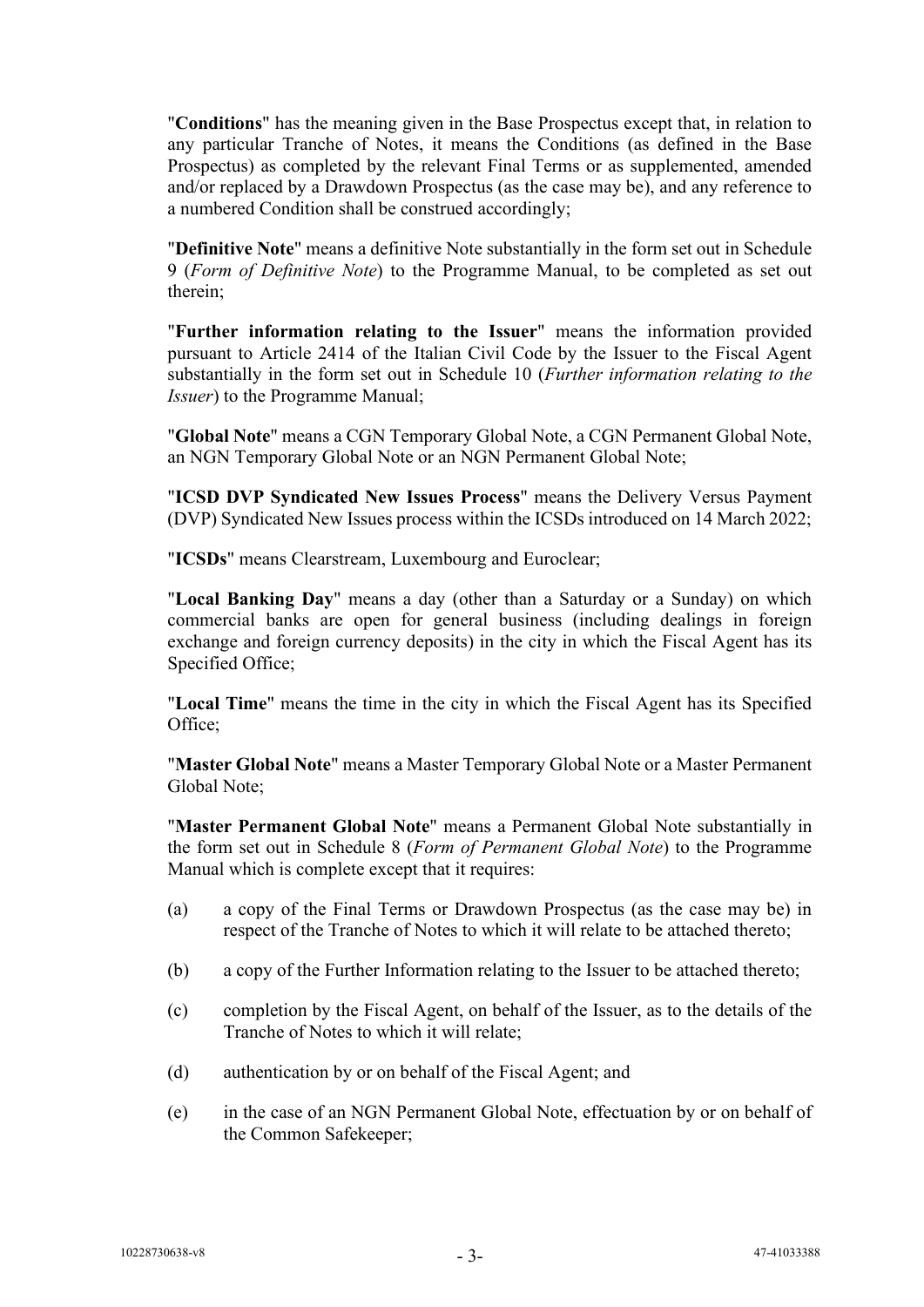"**Master Temporary Global Note**" means a Temporary Global Note substantially in the form set out in Schedule 7 (*Form of Temporary Global Note*) to the Programme Manual which is complete except that it requires:

- (a) a copy of the Final Terms or Drawdown Prospectus (as the case may be) in respect of the Tranche of Notes to which it will relate to be attached thereto;
- (b) a copy of the Further Information relating to the Issuer to be attached thereto;
- (c) completion by the Fiscal Agent, on behalf of the Issuer, as to the details of the Tranche of Notes to which it will relate;
- (d) authentication by or on behalf of the Fiscal Agent; and
- (e) in the case of an NGN Temporary Global Note, effectuation by or on behalf of the Common Safekeeper;

"**Material Subsidiaries**" means, in respect of any company at any particular time, any company equal or more than 50 per cent. of whose issued share capital (or equivalent) is then directly or indirectly owned by the Issuer, whose total revenues (consolidated in the case of a company which itself has subsidiaries (within the meaning of Article 2359 of the Italian Civil Code)) and total assets (consolidated in the case of a company which itself has subsidiaries (within the meaning of Article 2359 of the Italian Civil Code)) equals or exceeds 10 per cent. of the Issuer's consolidated total revenues and consolidated total assets as calculated on the basis of IFRS;

"**NGN Permanent Global Note**" means a Permanent Global Note representing Notes for which the relevant Final Terms or Drawdown Prospectus (as the case may be) specify that the New Global Note form is applicable;

"**NGN Temporary Global Note**" means a Temporary Global Note representing Notes for which the relevant Final Terms or Drawdown Prospectus (as the case may be) specify that the New Global Note form is applicable;

"**Permanent Global Note**" means a Permanent Global Note substantially in the form set out in Schedule 8 (*Form of Permanent Global Note*) to the Programme Manual;

"**Put Option Notice**" means a notice of exercise relating to the put option contained in Condition 9(g) (*Redemption at the option of Noteholders*), substantially in the form set out in [Schedule 4](#page-54-0) (*Form of Put Option Notice*) or such other form as may from time to time be agreed between the Issuer and the Fiscal Agent and distributed to each Paying Agent;

"**Put Option Receipt**" means a receipt delivered by a Paying Agent in relation to a Definitive Note which is the subject of a Put Option Notice, substantially in the form set out in [Schedule 5](#page-56-0) (*Form of Put Option Receipt*) or such other form as may from time to time be agreed between the Issuer and the Fiscal Agent and distributed to each Paying Agent;

"**Replacement Agent**" means the Fiscal Agent or, in respect of any Tranche of Notes, the Paying Agent named as such in the relevant Final Terms or Drawdown Prospectus (as the case may be);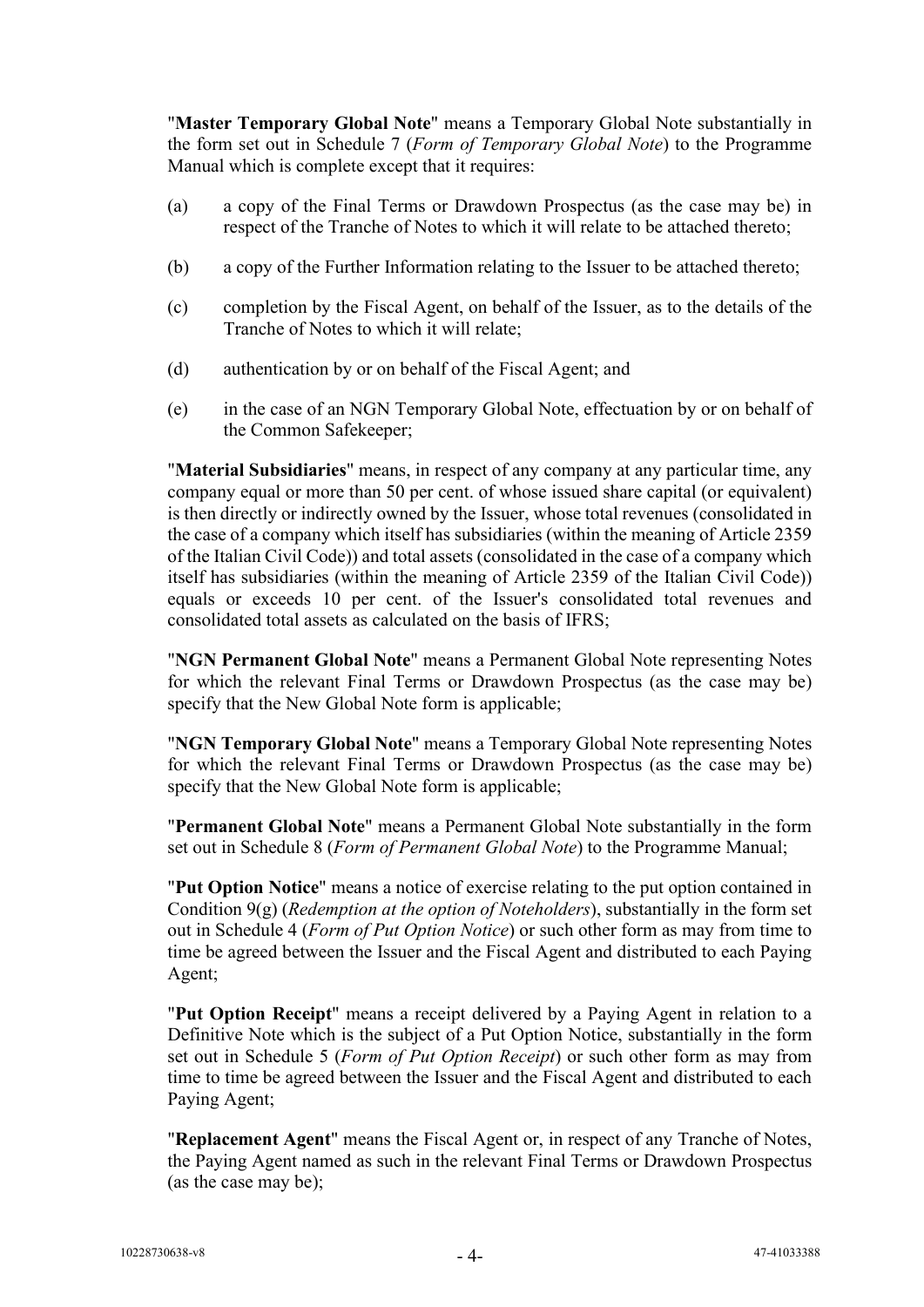"**Required Paying Agent**" means any Paying Agent (which may be the Fiscal Agent) which is the sole remaining Paying Agent with its Specified Office in any city where a listing authority, stock exchange and/or quotation system by which the Notes are admitted to listing, trading and/or quotation requires there to be a Paying Agent;

"**Specified Office**" of any Agent means the office specified against its name i[n Schedule](#page-51-0)  [2](#page-51-0) (*The Specified Offices of the Agents*) or, in the case of any Agent not originally party hereto, specified in its terms of appointment (or, in the case of a Calculation Agent which is a Dealer, specified for the purposes of Clause 8 (*Calculation Agent*) of the Dealer Agreement) or such other office in the same city or town as such Agent may specify by notice to the Issuer and the other parties hereto in accordance with Clause [13.8](#page-33-0) (*Changes in Specified Offices*); and

"**Temporary Global Note**" means a Temporary Global Notes substantially in the form set out in Schedule 7 (*Form of Temporary Global Note*) to the Programme Manual.

## 1.2 **Meaning of outstanding**

For the purposes of this Agreement (but without prejudice to its status for any other purpose), a Note shall be considered to be "outstanding" unless one or more of the following events has occurred:

- 1.2.1 *Redeemed or purchased*:it has been redeemed in full, or purchased under Condition 9(j) (*Redemption and Purchase - Purchase*), and in either case has been cancelled in accordance with Condition 9(k) (*Redemption and Purchase - Cancellation*); or
- 1.2.2 *Due date*:the due date for its redemption in full has occurred and all sums due in respect of such Note (including all accrued interest) have been received by the Fiscal Agent and remain available for payment against presentation and surrender of such Note or (as the case may be) the relevant Coupons; or
- 1.2.3 *Void*:all claims for principal and interest in respect of such Note have become void under Condition 13 (*Prescription*); or
- 1.2.4 *Replaced*:it has been mutilated or defaced, or is alleged to have been lost, stolen or destroyed, and has been replaced pursuant to Condition 14 (*Replacement of Notes and Coupons*); or
- 1.2.5 *Meetings*: for the purposes of [Schedule 1](#page-42-0) (*Provisions for Meetings of Noteholders*) only, it is held by, or by any person for the benefit of, the Issuer.

#### 1.3 **Records**

Any reference in this Agreement to the records of an ICSD shall be to the records that each of the ICSDs holds for its customers which reflect the amount of such customers' interests in the Notes (but excluding any interest in any Notes of one ICSD shown in the records of another ICSD).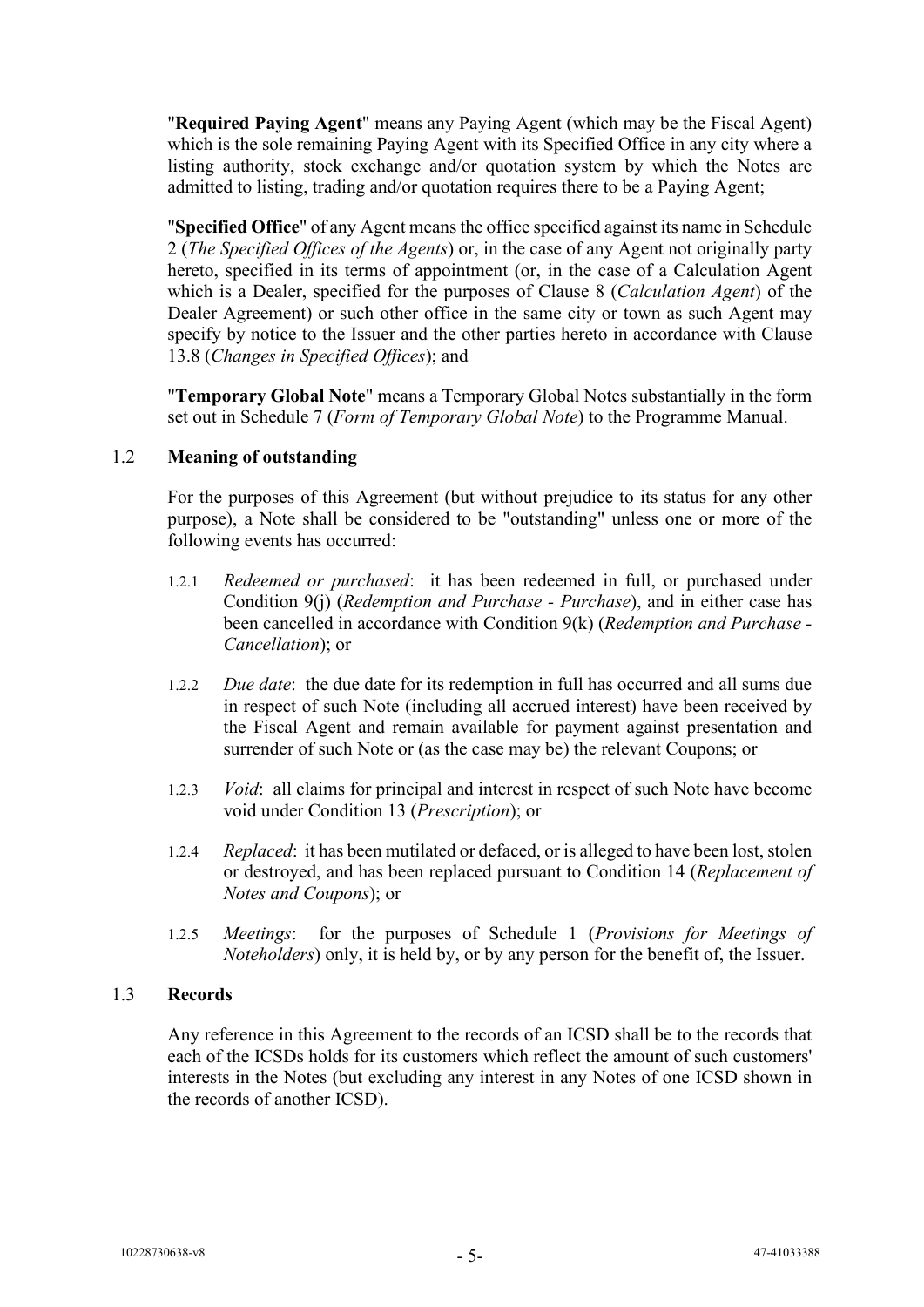#### 1.4 **Amendment and Restatement**

The Current Issue and Paying Agency Agreement shall be amended and restated on the terms of this Agreement. Any Notes issued on or after the date of this Agreement shall be issued pursuant to this Agreement. This does not affect any Notes issued prior to the date of this Agreement. Subject to such amendment and restatement, the Current Issue and Paying Agency Agreement shall continue in full force and effect.

## 1.5 **Clauses and Schedules**

Any reference in this Agreement to a Clause or a sub-clause or a Schedule is, unless otherwise stated, to a clause or a sub-clause hereof or a schedule hereto.

## 1.6 **Principal and interest**

In this Agreement, any reference to principal or interest includes any additional amounts payable in relation thereto under the Conditions.

#### 1.7 **Other agreements**

All references in this Agreement to an agreement, instrument or other document (including the Dealer Agreement, the Deed of Covenant, the Base Prospectus and any Drawdown Prospectus or part thereof) shall be construed as a reference to that agreement, instrument or other document as the same may be amended, supplemented, restated, extended, replaced or novated from time to time. In addition, in the context of any particular Tranche of Notes, each reference in this Agreement to the Base Prospectus shall be construed as a reference to the Base Prospectus as completed by the relevant Final Terms.

#### 1.8 **Legislation**

Any reference in this Agreement to any legislation (whether primary legislation or regulations or other subsidiary legislation made pursuant to primary legislation) shall be construed as a reference to such legislation as the same may have been, or may from time to time be, amended or re-enacted.

#### 1.9 **Headings**

Headings and sub-headings are for ease of reference only and shall not affect the construction of this Agreement.

## **2. APPOINTMENT OF THE PAYING AGENTS**

#### 2.1 **Appointment**

The Issuer appoints each of the Paying Agents at their respective Specified Offices as its agent in relation to the Notes for the purposes specified in this Agreement and in the Conditions and all matters incidental thereto.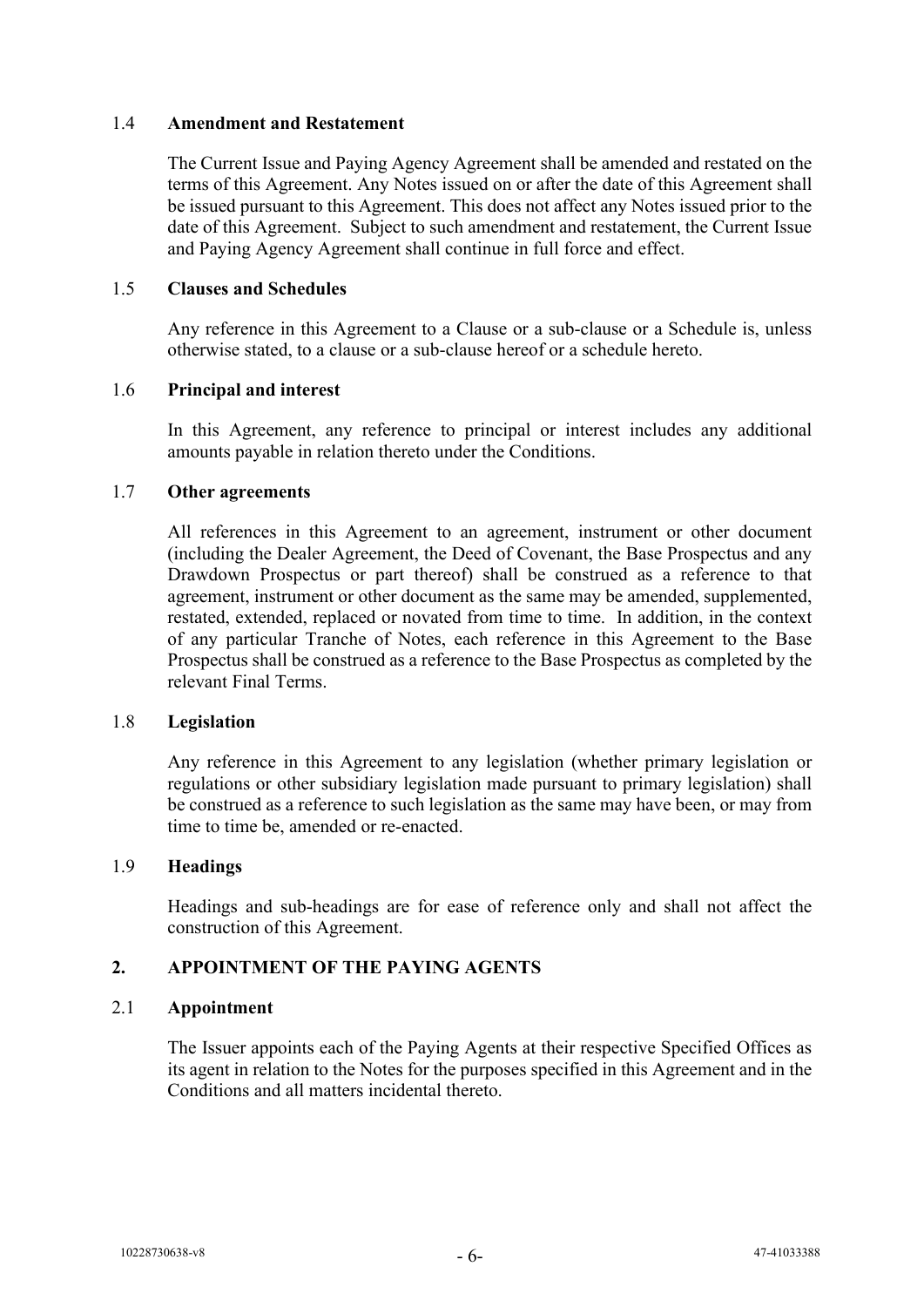## 2.2 **Acceptance of appointment**

Each of the Paying Agents accepts its appointment as agent of the Issuer in relation to the Notes and shall perform all matters expressed to be performed by it in, and otherwise comply with, the Conditions and the provisions of this Agreement and, in connection therewith, shall take all such action as may be incidental thereto. The obligations of the Agents hereunder will be several and not joint.

## **3. THE NOTES**

## 3.1 **Temporary and Permanent Global Notes**

Each Temporary Global Note and each Permanent Global Note shall:

- 3.1.1 *Form*:be in substantially the form set out in (in the case of a Temporary Global Note) Schedule 7 (*Form of Temporary Global Note*) to the Programme Manual and (in the case of a Permanent Global Note) Schedule 8 (*Form of Permanent Global Note*) to the Programme Manual but with such modifications, amendments and additions as the Relevant Dealer(s), the Issuer and the Fiscal Agent shall have agreed;
- 3.1.2 *Conditions*: have the Conditions attached thereto;
- 3.1.3 *Final Terms*: have the relevant Final Terms or Drawdown Prospectus (or relevant parts thereof, as the case may be) attached thereto;
- 3.1.4 *Further information*: have the Further Information relating to the Issuer attached thereto;
- 3.1.5 *Executed and authenticated*:be executed manually or in facsimile by or on behalf of the Issuer or shall be a duplicate of the relevant Master Temporary Global Note or, as the case may be, Master Permanent Global Note supplied by the Issuer under Clause [4.2](#page-10-0) (*Master Global Notes*) and, in any case, shall be authenticated manually by or on behalf of the Fiscal Agent; and
- 3.1.6 *Effectuated*: in the case of an NGN Temporary Global Note or an NGN Permanent Global Note, be effectuated manually by or on behalf of the Common Safekeeper.

## 3.2 **Definitive Notes**

Each Definitive Note shall:

- 3.2.1 *Form*: be in substantially the form (duly completed) set out in Schedule 9 (*Form*) *of Definitive Note*) to the Programme Manual but with such modifications, amendments and additions as the Relevant Dealer(s), the Issuer and the Fiscal Agent shall have agreed;
- 3.2.2 *Security printed*: be security printed in accordance with all applicable legal and stock exchange requirements;
- 3.2.3 *Serial numbers*: have a unique certificate or serial number printed thereon;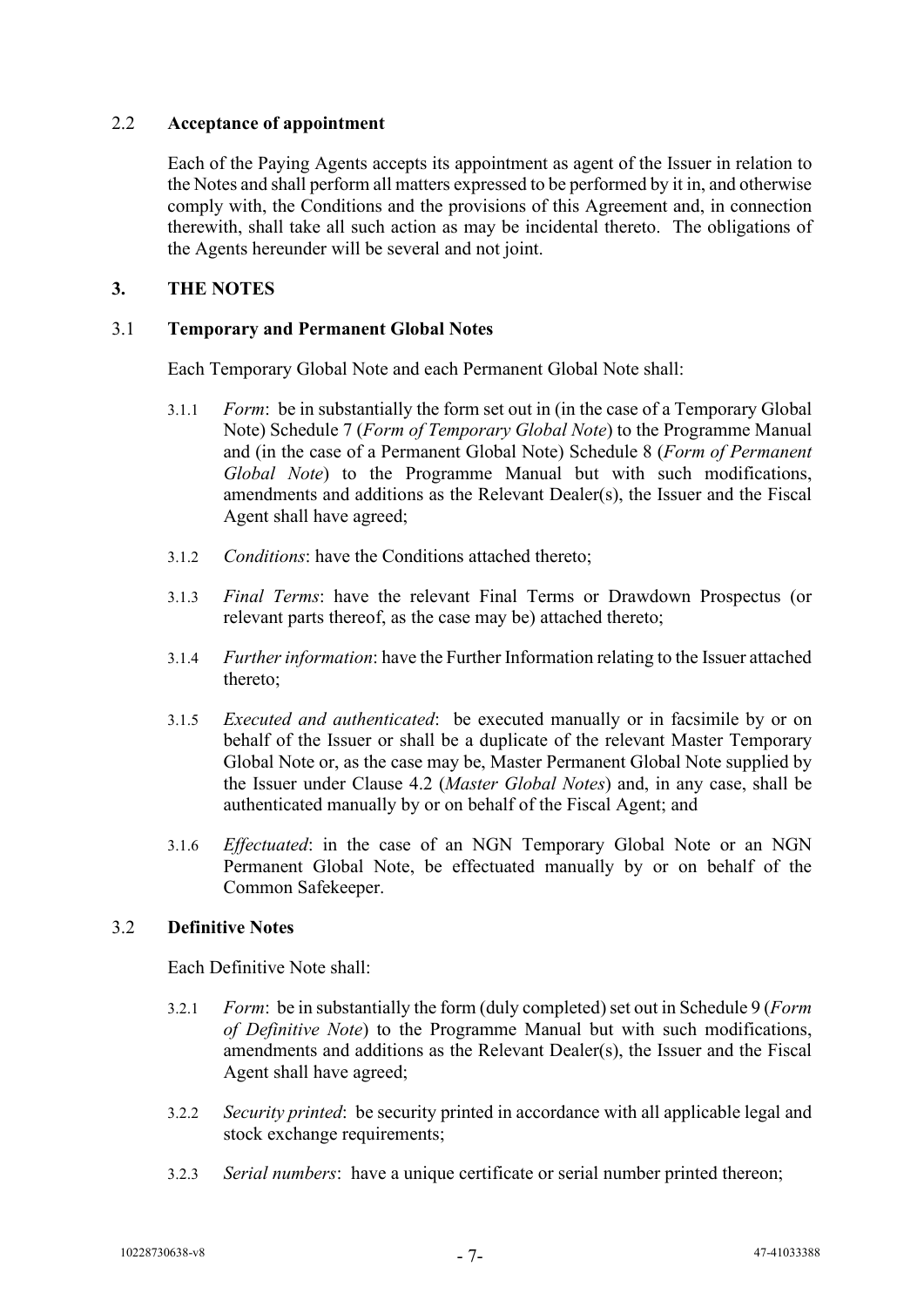- 3.2.4 *Coupons*: if so specified in the relevant Final Terms or Drawdown Prospectus (or relevant parts thereof, as the case may be), have Coupons attached thereto at the time of its initial delivery;
- 3.2.5 *Talons*: if so specified in the relevant Final Terms or Drawdown Prospectus (or relevant parts thereof, as the case may be), have a Talon attached thereto at the time of its initial delivery;
- 3.2.6 *Conditions*: have the Conditions and the relevant Final Terms (or applicable parts thereof) or Drawdown Prospectus (or relevant parts thereof, as the case may be) endorsed thereon, or attached thereto;
- 3.2.7 *Further information*: have the Further Information relating to the Issuer attached thereto;
- 3.2.8 *Executed and authenticated*:be executed manually or in facsimile by or on behalf of the Issuer and authenticated manually by or on behalf of the Fiscal Agent; and
- 3.2.9 *Format*:otherwise be in accordance with the customary practice of, and format used in, the international Eurobond market.

## 3.3 **Manual signatures**

Each Master Temporary Global Note and Master Permanent Global Note, if any, will be signed manually by or on behalf of the Issuer. A Master Temporary Global Note and Master Permanent Global Note may be used **provided that** the person(s) whose signature(s) appear thereon were/was an authorised signatory/ies at the date of signing such Master Temporary Global Note and Master Permanent Global Note notwithstanding that any such person may, for any reason (including death), have ceased to be such authorised signatory at the time of the creation and issue of the relevant Tranche or the issue and delivery of the relevant Note.

#### 3.4 **Facsimile signatures**

Any facsimile signature affixed to a Note may be that of a person who is at the time of the creation and issue of the relevant Tranche an authorised signatory for such purpose of the Issuer notwithstanding that such person may for any reason (including death) have ceased to be such an authorised signatory at the time at which the relevant Note may be delivered.

#### 3.5 **Notification**

The Issuer shall promptly notify in writing the Fiscal Agent of any change in the names of the person or persons whose signatures are to be used.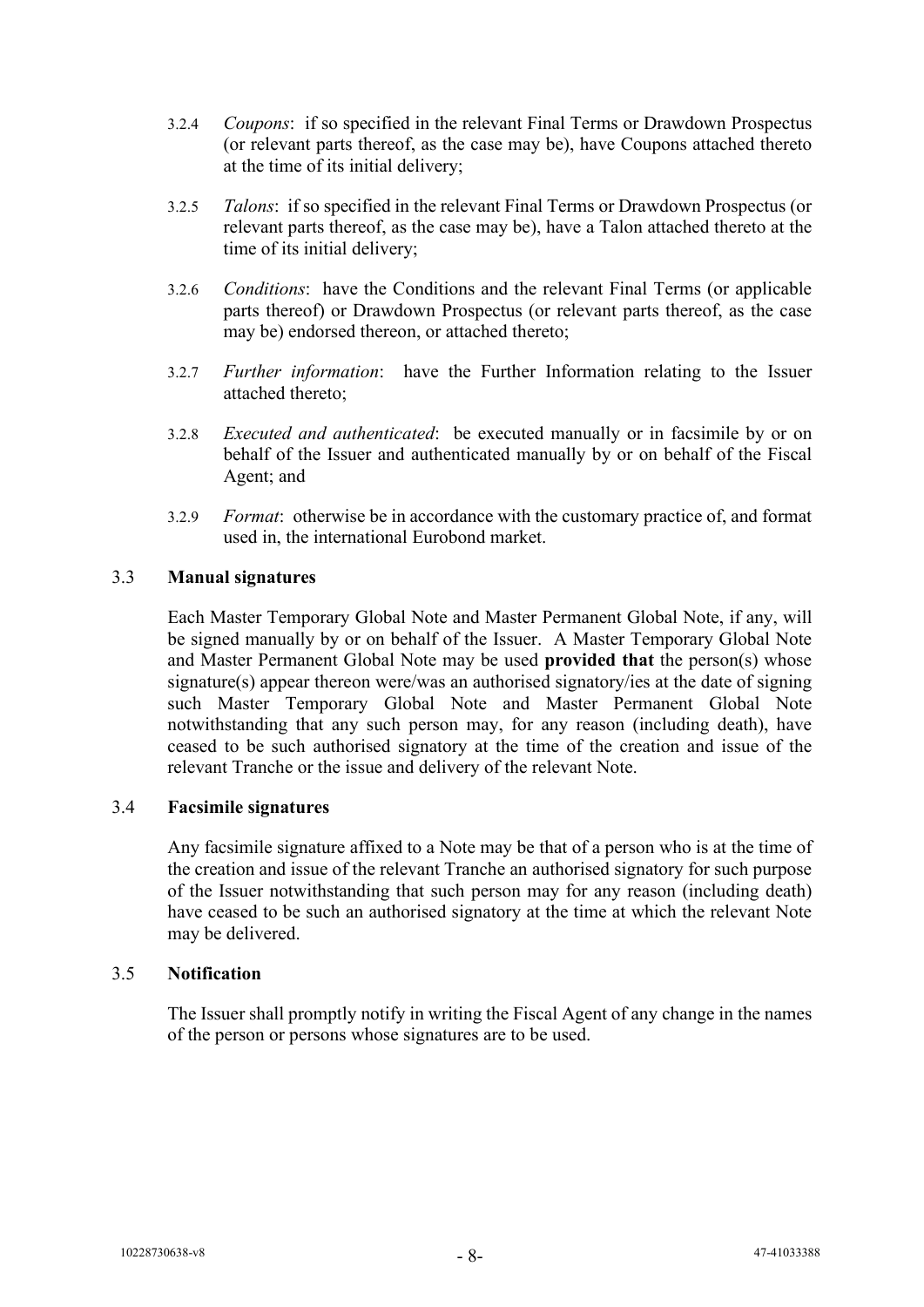## <span id="page-10-1"></span>**4. ISSUANCE OF NOTES**

#### 4.1 **Issuance procedure**

Upon the conclusion of any Relevant Agreement, the Issuer shall, as soon as practicable but in any event, not later than 5.00 p.m. (Local time) on the second Local Banking Day prior to the proposed Issue Date:

- 4.1.1 *Confirmation of terms*: confirm by fax to the Fiscal Agent, all such information as the Fiscal Agent may reasonably require to carry out its functions under this Agreement and in particular, whether customary eurobond or medium term note settlement and payment procedures will apply to the relevant Tranche and (if a Master Global Note is to be used), such details as are necessary to enable it to complete a duplicate of the Master Global Note and (if medium term note settlement and payment procedures are to apply) the account of the Issuer to which payment should be made;
- 4.1.2 *Final Terms*:deliver a copy, duly executed, of the Final Terms or Drawdown Prospectus (as the case may be) in relation to the relevant Tranche and the Further Information relating to the Issuer substantially in the form set out in Schedule 10 (*Further information relating to the Issuer*) to the Programme Manual duly completed to the Fiscal Agent; and
- 4.1.3 *Global Note*: unless a Master Global Note is to be used and the Issuer shall have provided such document to the Fiscal Agent pursuant to Clause [4.2](#page-10-0) (*Master Global Notes*), ensure that there is delivered to the Fiscal Agent an appropriate Global Note (in unauthenticated form (and, if applicable, uneffectuated) but executed on behalf of the Issuer and otherwise complete) in relation to the relevant Tranche.

## <span id="page-10-0"></span>4.2 **Master Global Notes**

The Issuer may, at its option, deliver from time to time to the Fiscal Agent a stock of Master Temporary Global Notes and Master Permanent Global Notes.

## 4.3 **Delivery of Final Terms**

The Listing Agent named in the Base Prospectus shall on behalf of the Issuer deliver a copy of the Final Terms in relation to the relevant Tranche to the CSSF and, where the relevant Notes are to be admitted to trading on the regulated market of the Luxembourg Stock Exchange, deliver a copy of the Final Terms in relation to the relevant Tranche to the Luxembourg Stock Exchange as soon as practicable but in any event not later than 12 (noon) Luxembourg time on the day which is two Luxembourg business days prior to the proposed issue date therefor.

## 4.4 **Authentication, effectuation and delivery of Global Note**

Immediately before the issue of any Global Note, the Fiscal Agent (or its agent on its behalf) shall authenticate it and attach a copy of the Final Terms and the duly completed Further Information relating to the Issuer. Following authentication of any Global Note, the Fiscal Agent, shall: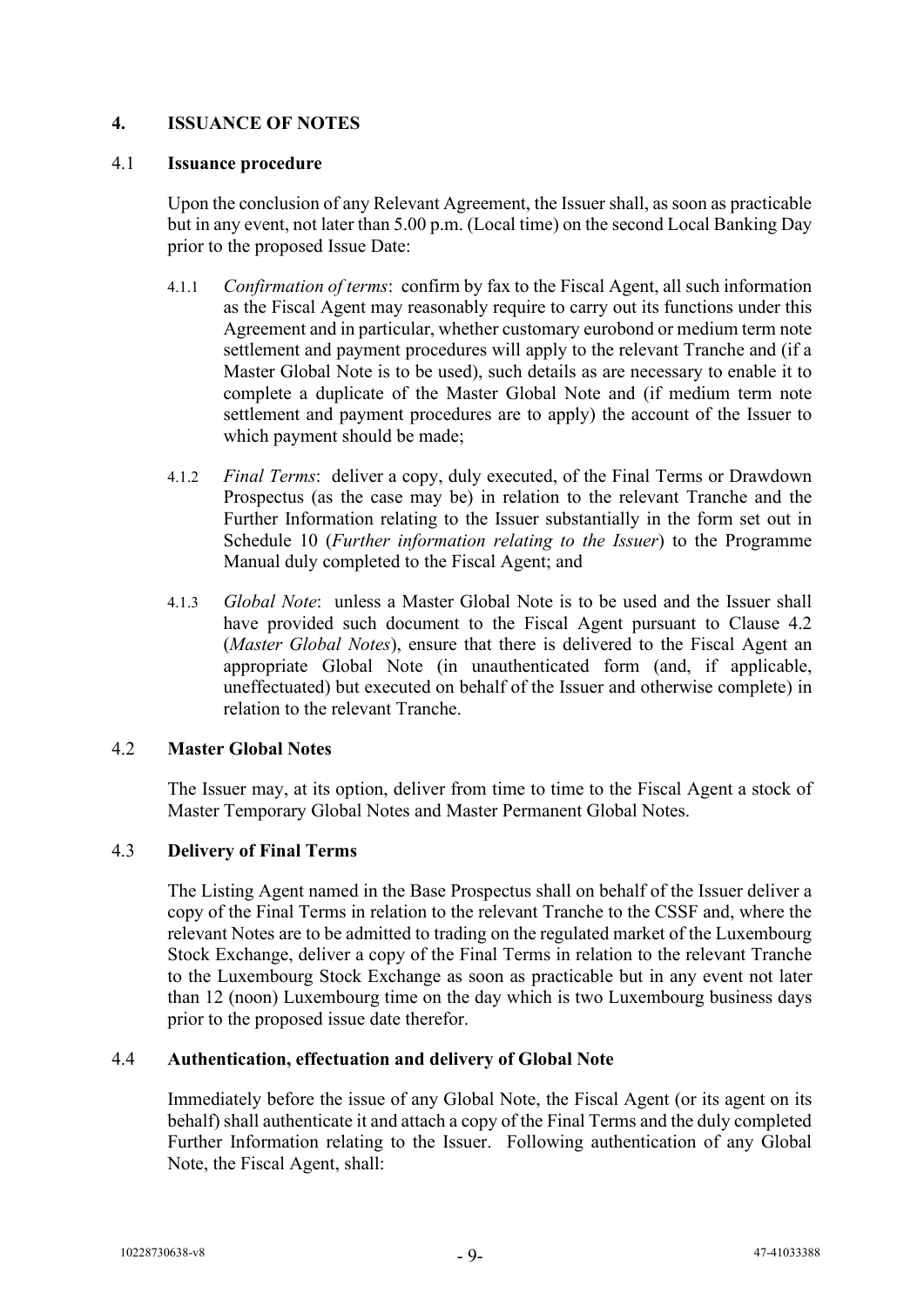- 4.4.1 *Medium term note settlement procedures*: in the case of a Tranche of Notes which is not syndicated among two or more Dealers but which is intended to be cleared through a clearing system, on the Local Banking Day immediately preceding its Issue Date deliver the Global Note to the relevant depositary for Euroclear and/or Clearstream, Luxembourg (which in the case of an NGN Temporary Global Note or an NGN Permanent Global Note shall be a specified Common Safekeeper) or to the relevant depositary for such other clearing system as shall have been agreed between the Issuer and the Fiscal Agent and:
	- (a) instruct the clearing systems to whom (or to whose depositary or Common Safekeeper) such Global Note has been delivered, to credit the underlying Notes represented by such Global Note to the securities account(s) at such clearing systems that have been notified to the Fiscal Agent by the Issuer, on a delivery against payment basis or, if specifically agreed between them, on a delivery free of payment basis; and
	- (b) in the case of an NGN Temporary Global Note or an NGN Permanent Global Note, instruct the Common Safekeeper to effectuate the Global Note; or
- 4.4.2 *Eurobond settlement procedures*: in the case of a Tranche which is syndicated among two or more Dealers, at or about the time on the Issue Date specified in the Relevant Agreement deliver the Global Note, in the case of settlement under the ICSD DVP Syndicated New Issues Process, to the common depositary or specified Common Safekeeper of the ICSDs, as the case may be, for the common depositary or specified Common Safekeeper to instruct the relevant ICSD (i) to credit the Notes free of payment to the Commissionaire Account of the Mandated Dealer or such other Dealer as the Issuer may direct to settle the Notes (the "Settlement Bank") and (ii) to release the Notes only following payment of the net subscription monies into the Commissionaire Account, on a delivery against payment basis. In the case of an NGN Temporary Global Note or an NGN Permanent Global Note, such Global Note must be delivered to the specified Common Safekeeper together with instructions to the specified Common Safekeeper to effectuate the Global Note; or
- 4.4.3 *Other settlement procedures*:otherwise, at such time, on such date, deliver the Global Note to such person and in such place as may have been agreed between the Issuer and the Fiscal Agent (**provided that** in the case of an NGN Temporary Global Note or an NGN Permanent Global Note it must be delivered to a specified Common Safekeeper together with instructions to the Common Safekeeper to effectuate the Global Note).

## 4.5 **Repayment of advance**

If the Fiscal Agent should pay an amount (an "**advance**") to the Issuer in the belief that a payment has been or will be received from a Dealer, and if such payment is not received by the Fiscal Agent on the date that the Fiscal Agent pays the Issuer, the Issuer shall forthwith repay the advance (unless prior to such repayment the payment is received from the Dealer) and shall pay interest on such amount which shall accrue (both before and after judgment) on the basis of a year of 365 days (366 days in the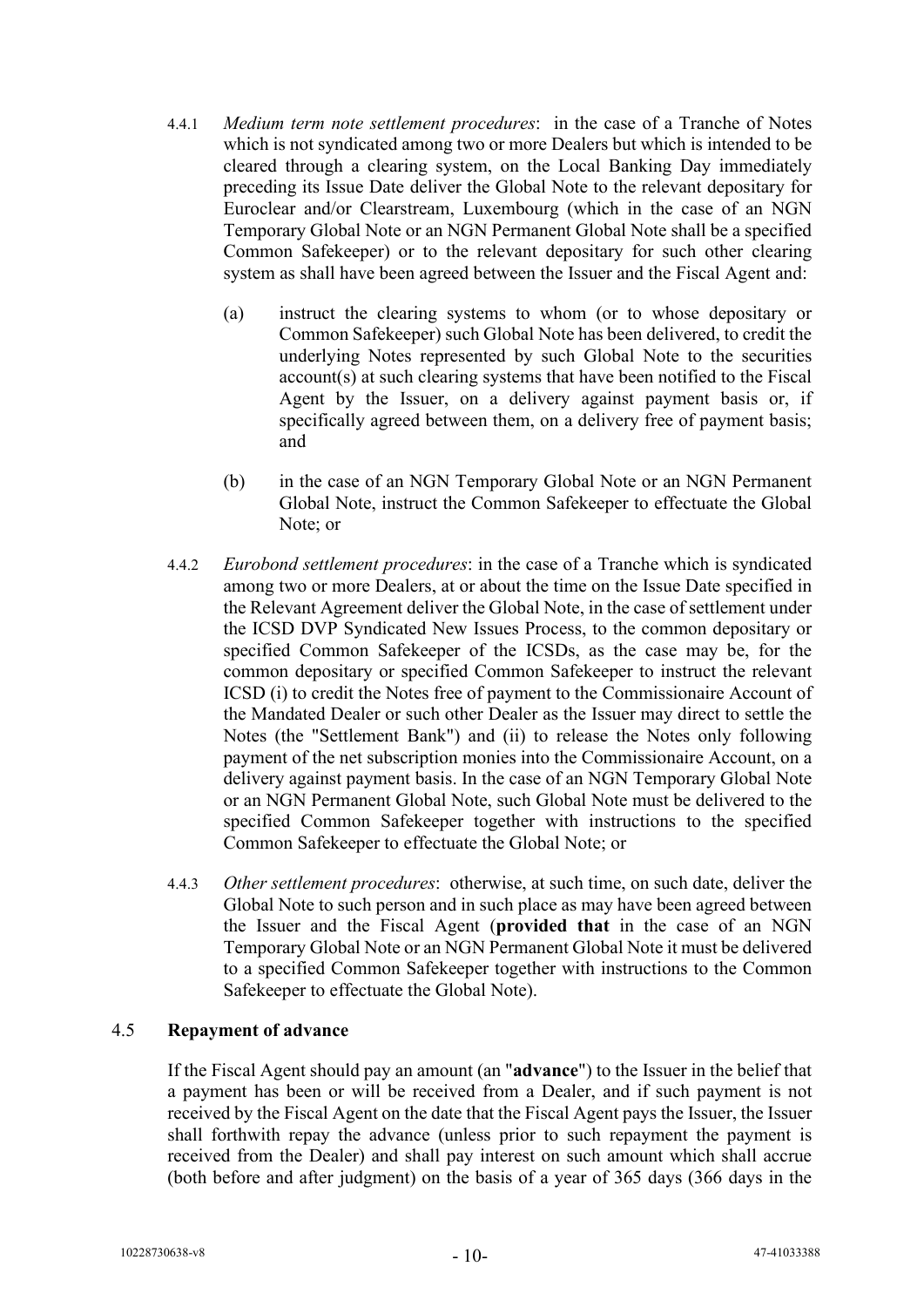case of a leap year) in the case of an advance paid in sterling or 360 days in the case of an advance paid in any other currency and, in either case, the actual number of days elapsed from the date of payment of such advance until the earlier of (i) repayment of the advance or (ii) receipt by the Fiscal Agent of the payment from the Dealer, and at the rate per annum which is specified and documented by the Fiscal Agent as reflecting its cost of funds for the time being in relation to the unpaid amount.

#### 4.6 **Delivery of Permanent Global Note**

The Issuer shall, in relation to each Tranche of Notes which is represented by a Temporary Global Note which is due to be exchanged for a Permanent Global Note in accordance with its terms, ensure that there is delivered to the Fiscal Agent not less than five Local Banking Days before the relevant Temporary Global Note becomes exchangeable for it, the Permanent Global Note (in unauthenticated (and, if applicable, uneffectuated form), but executed by the Issuer and otherwise complete in relation thereto unless a Master Permanent Global Note is to be used and the Issuer has provided a Master Permanent Global Note to the Fiscal Agent pursuant to Clause [4.2](#page-10-0) (*Master Global Notes*). The Fiscal Agent shall authenticate and deliver such Permanent Global Note in accordance with the terms hereof and of the relevant Temporary Global Note and, in the case of an NGN Permanent Global Note, instruct the Common Safekeeper to effectuate the Permanent Global Note.

#### <span id="page-12-1"></span>4.7 **Delivery of Definitive Notes**

The Issuer shall, in relation to each Tranche of Notes which is represented by a Global Note which is due to be exchanged for Definitive Notes in accordance with its terms, ensure that there is delivered to the Fiscal Agent not less than 10 Local Banking Days before the relevant Global Note becomes exchangeable, the Definitive Notes (in unauthenticated form but executed by the Issuer and otherwise complete) in relation thereto. The Fiscal Agent shall authenticate and deliver such Definitive Notes in accordance with the terms hereof and of the relevant Global Note.

#### 4.8 **Coupons**

Where any Definitive Notes are to be delivered in exchange for a Global Note, the Fiscal Agent shall ensure that in the case of Definitive Notes with Coupons attached, such Definitive Notes shall have attached thereto only such Coupons as shall ensure that neither loss nor gain of interest shall accrue to the bearer thereof upon such exchange.

#### <span id="page-12-0"></span>4.9 **Duties of Fiscal Agent and Replacement Agent**

Each of the Fiscal Agent and the Replacement Agent shall hold in safe custody all unauthenticated Temporary Global Notes, Permanent Global Notes or Definitive Notes (including any Coupons attached thereto) delivered to it in accordance with this Clause [4](#page-10-1) and Claus[e 5](#page-15-0) (*Replacement Notes*) and shall ensure that they (or, in the case of Master Global Notes copies thereof) are authenticated, effectuated (if applicable) and delivered only in accordance with the terms hereof, of the Conditions and, if applicable, the relevant Note. The Issuer shall ensure that each of the Fiscal Agent and the Replacement Agent holds sufficient Notes or Coupons to fulfil its respective obligations under this Clause [4](#page-10-1) and Clause [5](#page-15-0) (*Replacement Notes*) and each of the Fiscal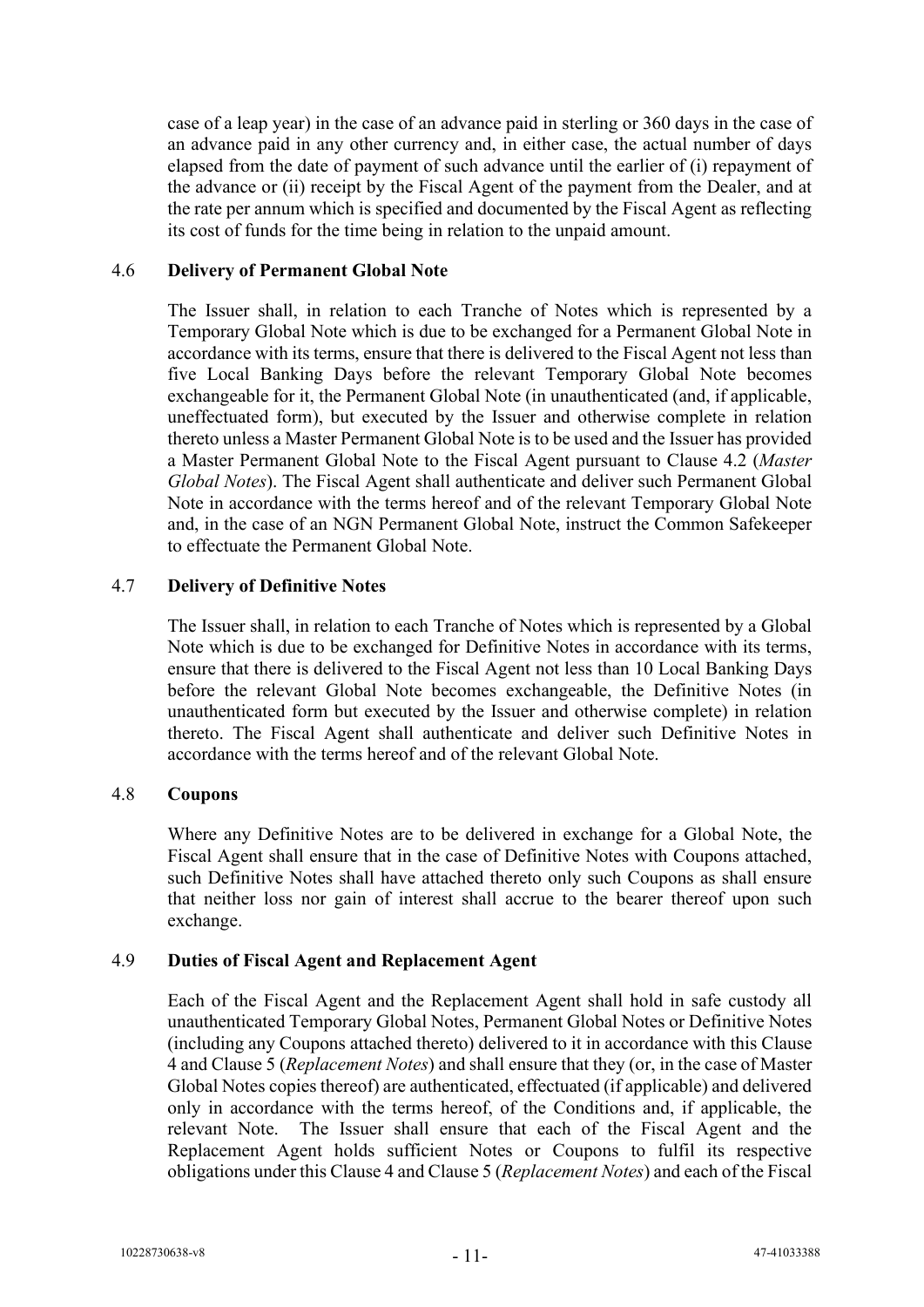Agent and the Replacement Agent undertakes to notify the Issuer if it holds insufficient Notes or Coupons for such purposes.

#### 4.10 **Authority to authenticate and effectuate**

Each of the Fiscal Agent and the Replacement Agent is authorised by the Issuer to authenticate and, if applicable, effectuate such Temporary Global Notes, Permanent Global Notes and Definitive Notes as may be required to be authenticated or, as the case may be, effectuated hereunder by the signature of any of their respective officers or any other person duly authorised for the purpose by the Fiscal Agent or (as the case may be) the Replacement Agent.

## <span id="page-13-0"></span>4.11 **Exchange of Temporary Global Note**

On each occasion on which a portion of a Temporary Global Note is exchanged for a portion of a Permanent Global Note or, as the case may be, for Definitive Notes, the Fiscal Agent shall:

- 4.11.1 *CGN Temporary Global Note*: in the case of a CGN Temporary Global Note, note on, or procure that there is noted on, the Schedule to the CGN Temporary Global Note the aggregate principal amount thereof so exchanged and the remaining principal amount of the CGN Temporary Global Note (which shall be the previous principal amount thereof less the aggregate principal amount so exchanged) and shall procure the signature in respect of such notation on its behalf; and
- 4.11.2 *NGN Temporary Global Note*: in the case of an NGN Temporary Global Note, instruct the ICSDs (in accordance with the provisions of Schedule 6 (*Duties of the Fiscal Agent under the Issuer-ICSDs Agreement*)) to make appropriate entries in their records to reflect the aggregate principal amount thereof so exchanged and the remaining principal amount of the NGN Temporary Global Note (which shall be the previous principal amount thereof less the aggregate principal amount so exchanged).

The Fiscal Agent shall cancel or procure the cancellation of each Temporary Global Note against surrender of which full exchange has been made for a Permanent Global Note or Definitive Notes or, in the case of an NGN Temporary Global Note exchangeable for an NGN Permanent Global Note, instruct the Common Safekeeper to destroy such NGN Temporary Global Note.

#### <span id="page-13-1"></span>4.12 **Exchange of Permanent Global Note**

On each occasion on which a portion of a Permanent Global Note is exchanged for Definitive Notes, the Fiscal Agent shall:

4.12.1 *CGN Permanent Global Note*: in the case of a CGN Permanent Global Note, note or procure that there is noted on the Schedule to the CGN Permanent Global Note the aggregate principal amount thereof so exchanged and the remaining principal amount of the CGN Permanent Global Note (which shall be the previous principal amount thereof less the aggregate principal amount so exchanged) and shall procure the signature of such notation on its behalf; and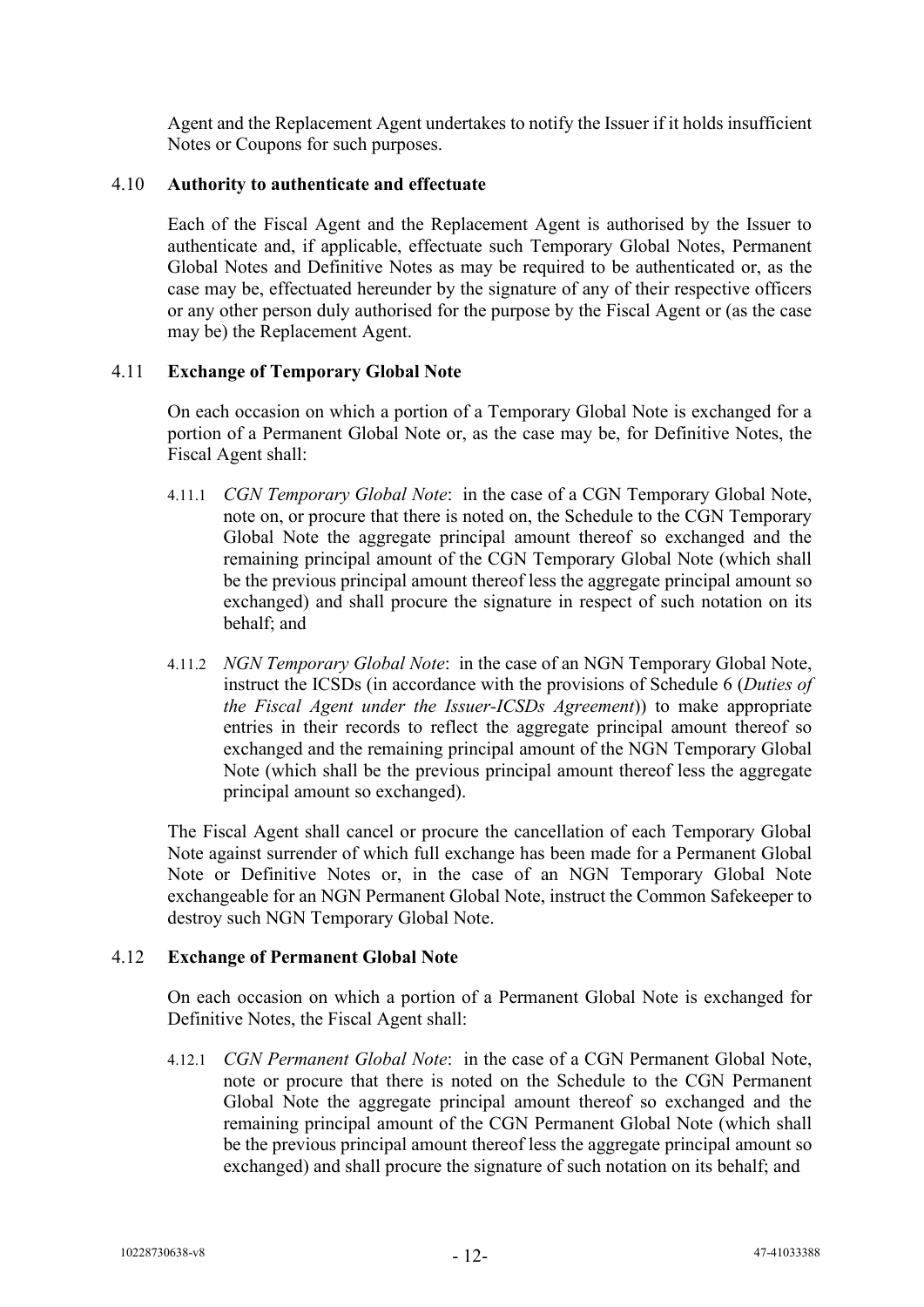4.12.2 *NGN Permanent Global Note*: in the case of an NGN Permanent Global Note, instruct the ICSDs (in accordance with the provisions of Schedule 6 (*Duties of the Fiscal Agent under the Issuer-ICSDs Agreement*)) to make appropriate entries in their records to reflect the aggregate principal amount thereof so exchanged and the remaining principal amount of the NGN Permanent Global Note (which shall be the previous principal amount thereof less the aggregate principal amount so exchanged).

The Fiscal Agent shall cancel or procure the cancellation of each Permanent Global Note against surrender of which full exchange has been made for Definitive Notes.

#### 4.13 **Delivery of Coupon sheets by Issuer**

The Issuer shall, in relation to any Definitive Notes to which a Talon is attached upon the initial delivery thereof, on each occasion on which a Talon becomes exchangeable for further Coupons, not less than five Local Banking Days before the date on which the final Coupon comprised in any Coupon sheet (which includes a Talon) matures (the "**Talon Exchange Date**"), ensure that there is delivered to the Fiscal Agent such number of Coupon sheets as may be required in order to enable the Paying Agents to fulfil their obligation under Clause [4.14](#page-14-0) (*Delivery of Coupon sheets by Paying Agents*).

#### <span id="page-14-0"></span>4.14 **Delivery of Coupon sheets by Paying Agents**

The relevant Paying Agent shall, against the presentation and surrender of any Talon, on or after the Talon Exchange Date in respect of such Talon, deliver a Coupon sheet **provided, however, that** if any Talon is presented and surrendered for exchange to a Paying Agent and the Replacement Agent has delivered a replacement for it such Paying Agent shall forthwith notify the Issuer of such presentation and surrender and shall not exchange against the same unless and until it is so instructed by the Issuer. After making such exchange, the Paying Agent shall cancel each Talon surrendered to it and in respect of which a Coupon sheet shall have been delivered and shall (if such Paying Agent is not the Fiscal Agent) deliver the same to the Fiscal Agent.

#### 4.15 **Changes in Dealers**

The Issuer undertakes to notify the Fiscal Agent of any changes in the identity of the Dealers appointed generally in respect of the Programme and the Fiscal Agent agrees to notify the other Paying Agents thereof as soon as reasonably practicable thereafter.

#### 4.16 **Election of Common Safekeeper**

The Issuer hereby authorises and instructs the Fiscal Agent to elect an ICSD to be Common Safekeeper for each issue of an NGN Temporary Global Note or an NGN Permanent Global Note in relation to which one of the ICSDs must be Common Safekeeper. From time to time, the Issuer and the Fiscal Agent may agree to vary this election. The Issuer acknowledges that in connection with the election of either of the ICSDs as Common Safekeeper any such election is subject to the right of the ICSDs to jointly determine that the other shall act as Common Safekeeper in relation to any such issue and agrees that no liability shall attach to the Fiscal Agent in respect of any such election made by it.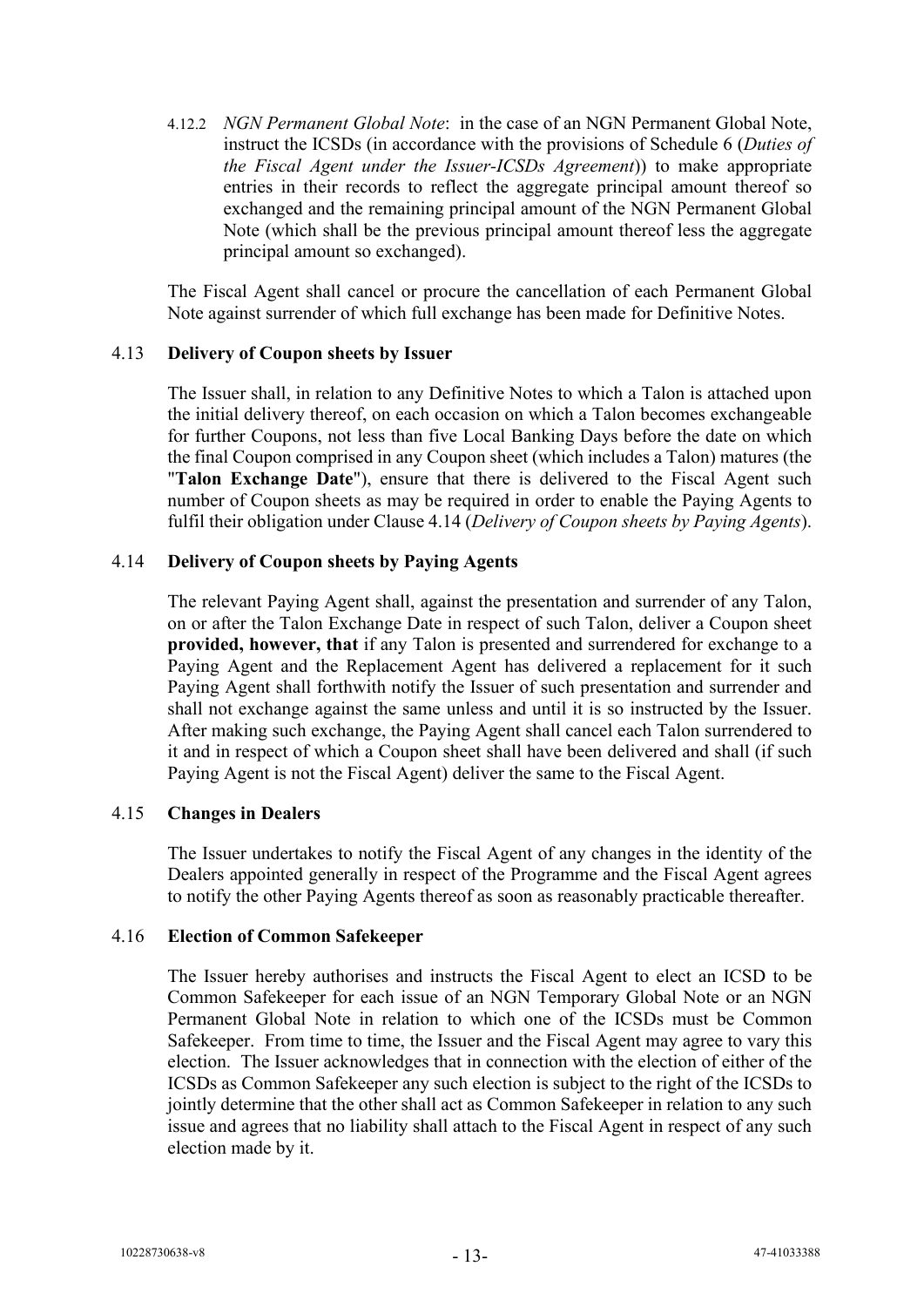## <span id="page-15-0"></span>**5. REPLACEMENT NOTES**

#### 5.1 **Delivery of replacements**

Subject to receipt of sufficient Temporary Global Notes, Permanent Global Notes, Definitive Notes and Coupons in accordance with Clause [4.9](#page-12-0) (*Duties of Fiscal Agent and Replacement Agent*), the Replacement Agent shall, upon and in accordance with the instructions (which instructions may, without limitation, include terms as to the payment of expenses and as to evidence, security and indemnity) of the Issuer but not otherwise, authenticate (if necessary) and deliver a Temporary Global Note, Permanent Global Note, Definitive Note or Coupon, as the case may be, as a replacement for any of the same which has been mutilated or defaced or which has or has been alleged to have been destroyed, stolen or lost **provided, however, that**:

- 5.1.1 *Surrender or destruction*: no Temporary Global Note, Permanent Global Note, Definitive Note, or Coupon, as the case may be, shall be delivered as a replacement for any of the same which has been mutilated or defaced otherwise than against surrender of the same or, in the case of an NGN Temporary Global Note or an NGN Permanent Global Note, appropriate confirmation of destruction from the Common Safekeeper; and
- 5.1.2 *Effectuation*: any replacement NGN Temporary Global Note or NGN Permanent Global Note shall be delivered to the Common Safekeeper together with instructions to effectuate it.

The Replacement Agent shall not issue a replacement for any of the same until the applicant has furnished the Replacement Agent with such evidence and indemnity as the Issuer and/or the Replacement Agent may reasonably require and as required by any applicable law, including Italian law, and has paid such costs and expenses as may be incurred in connection with such replacement.

#### 5.2 **Replacements to be numbered**

Each replacement Temporary Global Note, Permanent Global Note, Definitive Note or Coupon delivered hereunder shall bear a unique certificate or (as the case may be) serial number.

## <span id="page-15-1"></span>5.3 **Cancellation of mutilated or defaced Notes**

The Replacement Agent shall cancel each mutilated or defaced Temporary Global Note, Permanent Global Note, Definitive Note or Coupon surrendered to it and in respect of which a replacement has been delivered.

## 5.4 **Notification**

The Replacement Agent shall notify the Issuer and the other Paying Agents of the delivery by it in accordance herewith of any replacement Temporary Global Note, Permanent Global Note, Definitive Note, or Coupon specifying the serial number thereof and the certificate or (as the case may be) serial number (if any and if known) of the Note which it replaces and confirming (if such be the case) that the Note which it replaces has been cancelled and (if such is the case) destroyed in accordance with Clause [5.5](#page-16-0) (*Destruction*).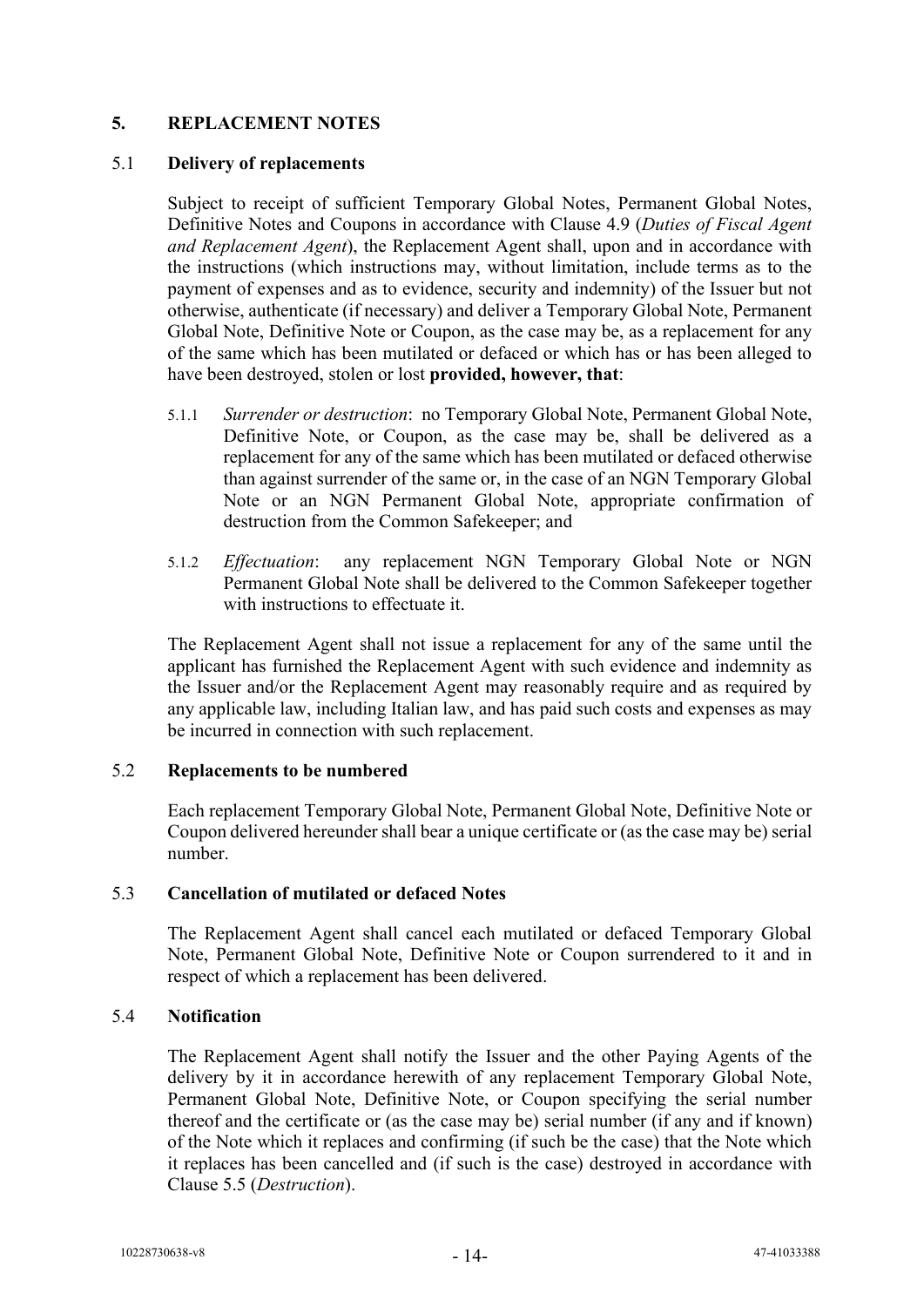#### <span id="page-16-0"></span>5.5 **Destruction**

Unless the Issuer instructs otherwise, the Replacement Agent shall destroy each mutilated or defaced Temporary Global Note, Permanent Global Note, Definitive Note or Coupon surrendered to and cancelled by it and in respect of which a replacement has been delivered and shall furnish the Issuer with a certificate as to such destruction specifying the certificate or serial numbers (if any) of the Temporary Global Note, Permanent Global Note, Definitive Notes (distinguishing between different denominations), in numerical sequence and the total number by payment or maturity date of Coupons (distinguishing Talons) so destroyed. In the case of an NGN Temporary Global Note or an NGN Permanent Global Note which has been destroyed by the Common Safekeeper, the Replacement Agent shall furnish the Issuer with a copy of the confirmation of destruction received by it from the Common Safekeeper.

## <span id="page-16-2"></span>**6. PAYMENTS TO THE FISCAL AGENT**

#### <span id="page-16-1"></span>6.1 **Issuer to pay Fiscal Agent**

In order to provide for the payment of principal and interest in respect of the Notes as the same becomes due and payable, the Issuer shall pay to the Fiscal Agent, before 10.00 a.m. local time in the Relevant Financial Centre of the currency in which such payment is being made (or in the case of a payment in euro, in Luxembourg) on each date on which such payment becomes due, an amount equal to the amount of principal and/or (as the case may be) interest falling due in respect of the Notes on such date.

#### <span id="page-16-3"></span>6.2 **Manner and time of payment**

Each amount payable by the Issuer under Clause [6.1](#page-16-1) (*Issuer to pay Fiscal Agent*) shall be paid unconditionally by credit transfer in the currency in which the Notes of the relevant Series are denominated or, if different, payable and in immediately available, freely transferable, cleared funds not later than 10.00 a.m. (Local Time) on the relevant day to such account with such bank as the Fiscal Agent may from time to time by notice to the Issuer have specified for the purpose. The Issuer shall, before 10.00 a.m. (Local Time) on the second Local Banking Day before the due date of each payment by it under Clause [6.1](#page-16-1) (*Issuer to pay Fiscal Agent*), procure that the bank effecting payment for it confirms by fax, authenticated SWIFT message (MT103) or any other kind of message substituting the SWIFT message (MT103) to the Fiscal Agent the payment instructions relating to such payment.

#### 6.3 **Exclusion of liens and interest**

The Fiscal Agent shall be entitled to deal with each amount paid to it under this Clause [6](#page-16-2) in the same manner as other amounts paid to it as a banker by its customers **provided, however, that**:

- 6.3.1 *Liens*: it shall not exercise against the Issuer any lien, right of set-off or similar claim in respect thereof; and
- 6.3.2 *Interest*:it shall not be liable to any person for interest thereon.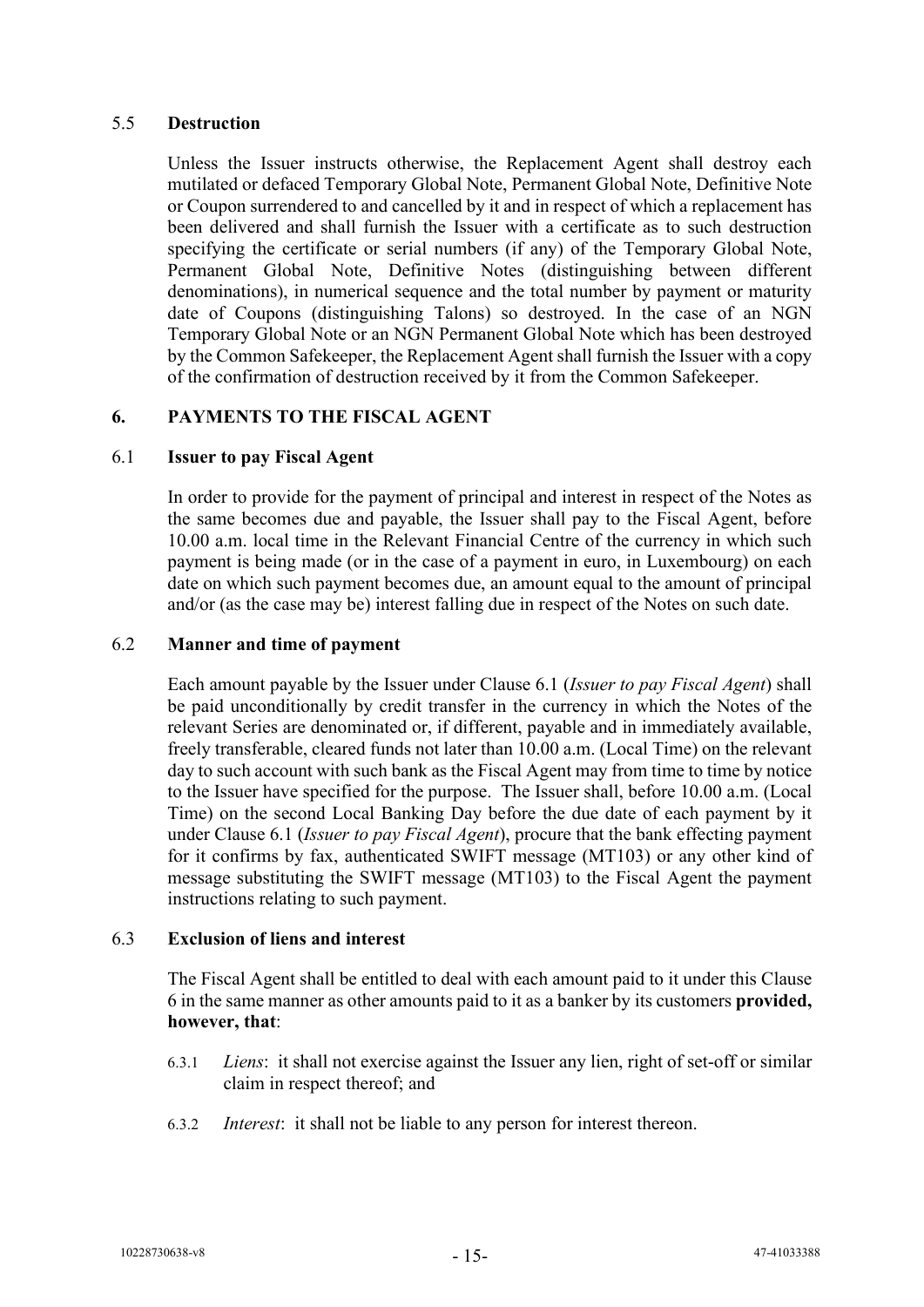## 6.4 **Application by Fiscal Agent**

The Fiscal Agent shall apply each amount paid to it hereunder in accordance with Clause [7](#page-17-0) (*Payments to Noteholders*) and shall not be obliged to repay to the Issuer any such amount unless the claim for the relevant payment becomes void under Condition 13 (*Prescription*) or otherwise ceases in accordance with the Conditions, in which event it shall refund at the written request of the Issuer such portion of such amount as relates to such payment by paying the same by credit transfer to such account with such bank as the Issuer has by notice to the Fiscal Agent specified for the purpose. For this purpose, as soon as any payment becomes void pursuant to Condition 13 (*Prescription*), the Fiscal Agent will send to the Issuer a written notice thereof.

#### <span id="page-17-1"></span>6.5 **Failure to confirm payment instructions**

If the Fiscal Agent has not:

- 6.5.1 *Notification*: by 12.00 noon (Local Time) on the second Local Banking Day before the due date of any payment to it under Clause [6.1](#page-16-1) (*Issuer to pay Fiscal Agent*), received notification of the relevant payment confirmation referred to in Clause [6.2](#page-16-3) (*Manner and time of payment*); or
- 6.5.2 *Payment*: by 10.00 a.m. local time in the Relevant Financial Centre of the currency in which such payment is being made (or in the case of a payment in euro, Luxembourg time) on the due date of any payment received the full amount payable under Clause [6.1](#page-16-1) (*Issuer to pay Fiscal Agent*),

it shall forthwith notify in writing the Issuer and the Paying Agents thereof. If the Fiscal Agent subsequently receives notification of such payment instructions or payment of the amount due, it shall forthwith notify in writing the Issuer and the Paying Agents thereof.

## <span id="page-17-0"></span>**7. PAYMENTS TO NOTEHOLDERS**

#### <span id="page-17-2"></span>7.1 **Payments by Paying Agents**

Each Paying Agent acting through its Specified Office shall make payments of interest or, as the case may be, principal in respect of Notes in accordance with the Conditions applicable thereto (and, in the case of a Temporary Global Note or a Permanent Global Note, the terms thereof) **provided, however, that**:

<span id="page-17-3"></span>7.1.1 *Replacements*: if any Temporary Global Note, Permanent Global Note, Definitive Note or Coupon is presented or surrendered for payment to any Paying Agent and such Paying Agent has delivered a replacement for it or has been notified that the same has been replaced, such Paying Agent shall forthwith notify the Issuer of such presentation or surrender and shall not make payment against the same until it is so instructed by the Issuer and has received the amount to be so paid;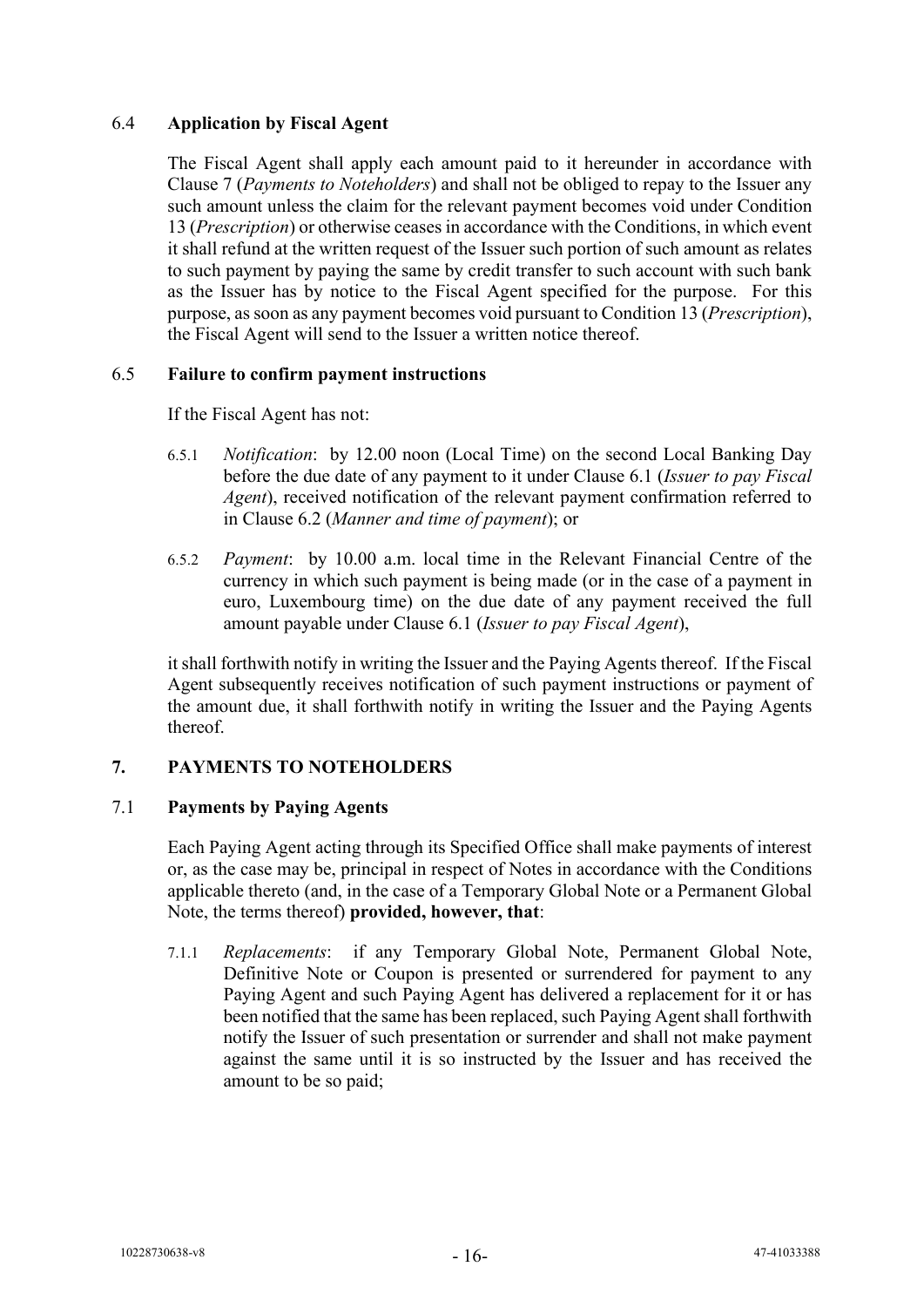- <span id="page-18-0"></span>7.1.2 *No obligation*:a Paying Agent shall not be obliged (but shall be entitled) to make payments of principal or interest in respect of the Notes, if:
	- (a) in the case of the Fiscal Agent, it has not received the full amount of any payment due to it under Clause [6.1](#page-16-1) (*Issuer to pay Fiscal Agent*); or
	- (b) in the case of any other Paying Agent:
		- (i) it has been notified in accordance with Clause [6.5](#page-17-1) (*Failure to confirm payment instructions*) that confirmation of the relevant payment instructions has not been received, unless it is subsequently notified that confirmation of such payment instructions has been received; or
		- (ii) it is not able (having made all reasonable efforts) to establish that the Fiscal Agent has received (whether or not at the due time) the full amount of any payment due to it under Clause [6.1](#page-16-1) (*Issuer to pay Fiscal Agent*);
- 7.1.3 *Cancellation*: each Paying Agent shall cancel or procure the cancellation of each Temporary Global Note, Permanent Global Note, Definitive Note (in the case of early redemption, together with such unmatured Coupons or unexchanged Talons as are attached to or are surrendered with it at the time of such redemption), or, as the case may be, Coupon against surrender of which it has made full payment and shall (if such Paying Agent is not the Fiscal Agent) deliver or procure the delivery of each Temporary Global Note, Permanent Global Note, Definitive Note (together with as aforesaid) or Coupon so cancelled by it to the Fiscal Agent and, in the case of full payment in respect of an NGN Temporary Global Note or an NGN Permanent Global Note, the Fiscal Agent shall instruct the Common Safekeeper to destroy the relevant Global Note;
- <span id="page-18-1"></span>7.1.4 *Recording of payments*:upon any payment being made in respect of the Notes represented by a Global Note, the relevant Paying Agent shall:
	- (a) in the case of a CGN Temporary Global Note or a CGN Permanent Global Note, enter or procure that there is entered on the Schedule thereto (or, in the absence of a Schedule, on the face thereof) the amount of such payment and, in the case of payment of principal, the remaining principal amount of the Notes represented by such Global Note (which shall be the previous principal amount less the principal amount in respect of which payment has then been paid) and shall procure the signature of such notation on its behalf; and
	- (b) in the case of an NGN Temporary Global Note or an NGN Permanent Global Note, instruct the ICSDs (in accordance with the provisions of Schedule 6 (*Duties of the Fiscal Agent under the Issuer-ICSDs Agreement*)) to make appropriate entries in their records to reflect the amount of such payment and, in the case of payment of principal, the remaining principal amount of the Notes represented by such Global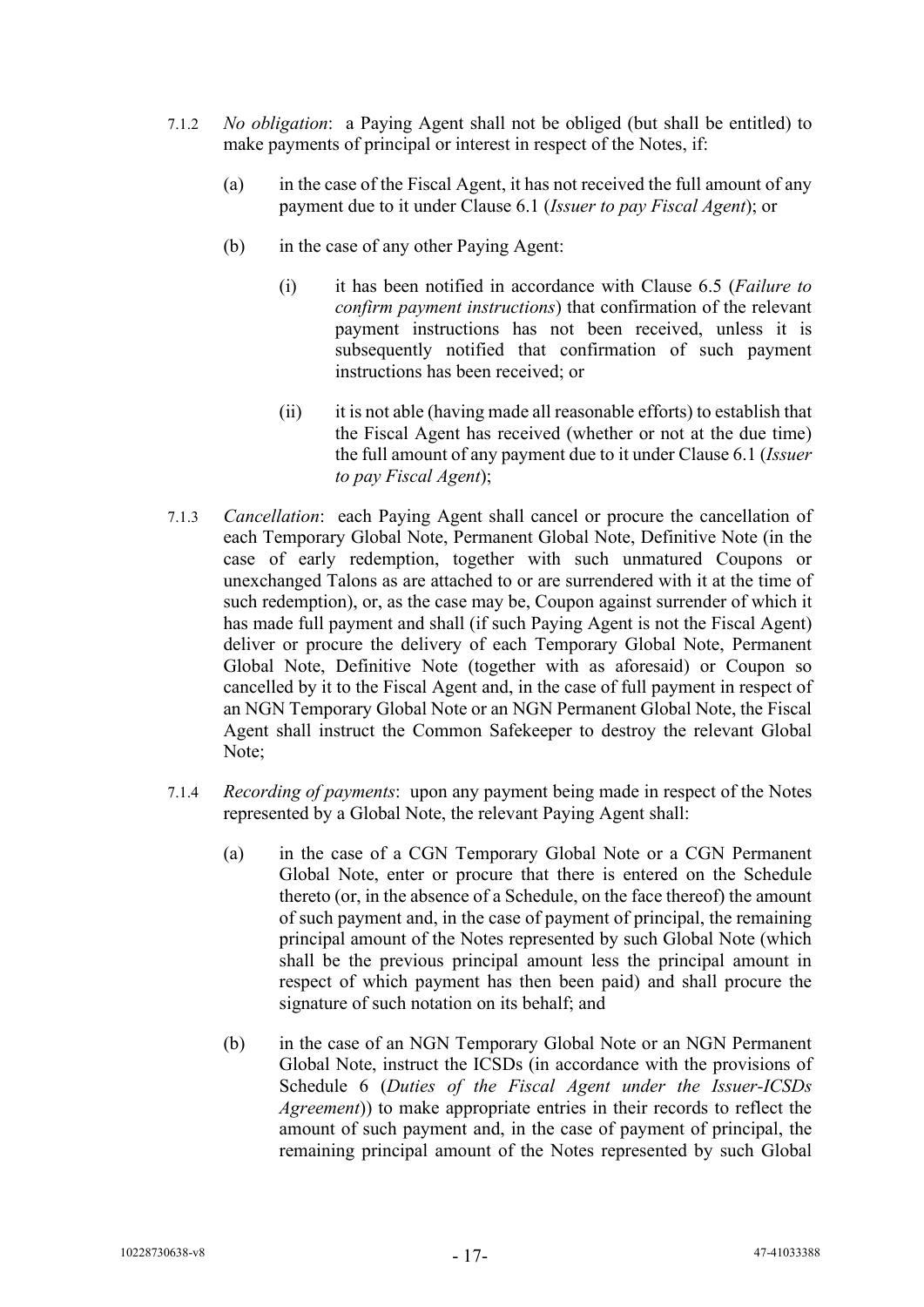Note (which shall be the previous principal amount less the principal amount in respect of which payment has then been paid).

7.1.5 *Withholding taxes*: notwithstanding any other provision of this Agreement, each Paying Agent shall be entitled to make a deduction or withholding from any payment which it makes under this Agreement for or on account of any present or future Taxes, duties or charges if and to the extent so required by applicable law, in which event such Paying Agent shall make such payment after such withholding or deduction has been made and shall account to the relevant authorities for the amount so withheld or deducted and promptly notify the Issuer in this respect.

## 7.2 **Exclusion of liens and commissions**

No Paying Agent shall exercise any lien, right of set-off or similar claim against any person to whom it makes any payment under Clause [7.1](#page-17-2) (*Payments by Paying Agents*) in respect thereof, nor shall any commission or expense be charged by it to any such person in respect thereof.

## <span id="page-19-0"></span>7.3 **Reimbursement by Fiscal Agent**

If a Paying Agent other than the Fiscal Agent makes any payment in accordance with Clause [7.1](#page-17-2) (*Payments by Paying Agents*):

- 7.3.1 *Notification*:it shall notify the Fiscal Agent of the amount so paid by it, the certificate or serial number (if any) of the Temporary Global Note, Permanent Global Note, Definitive Note or Coupon against presentation or surrender of which payment of principal or interest was made and the number of Coupons by maturity against which payment of interest was made; and
- 7.3.2 *Payment*:subject to and to the extent of compliance by the Issuer with Clause [6.1](#page-16-1) (*Issuer to pay Fiscal Agent*) (whether or not at the due time), the Fiscal Agent shall pay to such Paying Agent out of the funds received by it under Clause [6.1](#page-16-1) (*Issuer to pay Fiscal Agent*), by credit transfer in immediately available, freely transferable, cleared funds to such account with such bank as such Paying Agent may by notice to the Fiscal Agent have specified for the purpose, an amount equal to the amount so paid by such Paying Agent.

## <span id="page-19-1"></span>7.4 **Appropriation by Fiscal Agent**

If the Fiscal Agent makes any payment in accordance with Clause [7.1](#page-17-2) (*Payments by Paying Agents*), it shall be entitled to appropriate for its own account out of the funds received by it under Clause [6.1](#page-16-1) (*Issuer to pay Fiscal Agent*) an amount equal to the amount so paid by it.

## 7.5 **Reimbursement by Issuer**

Subject to sub-clauses [7.1.1](#page-17-3) (*Replacements*) and [7.1.2](#page-18-0) (*No obligation*) if any Paying Agent makes a payment in respect of Notes at a time at which the Fiscal Agent has not received the full amount of the relevant payment due to it under Clause [6.1](#page-16-1) (*Issuer to pay Fiscal Agent*), and the Fiscal Agent is not able out of the funds received by it under Clause [6.1](#page-16-1) (*Issuer to pay Fiscal Agent*) to reimburse such Paying Agent for it (whether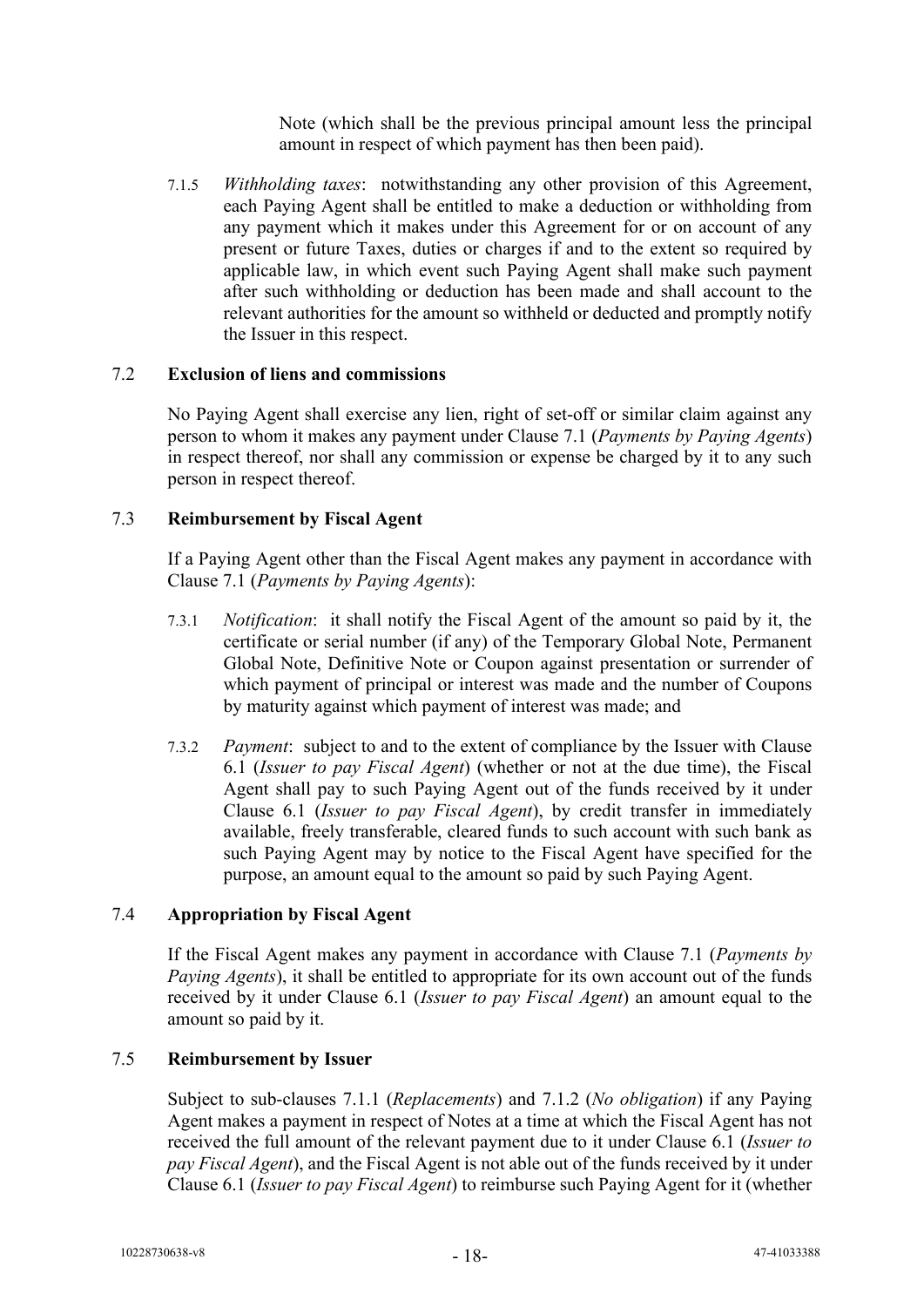by payment under Clause [7.3](#page-19-0) (*Reimbursement by Fiscal Agent*) or appropriation under Clause [7.4](#page-19-1) (*Appropriation by Fiscal Agent*)), the Issuer shall from time to time on demand pay to the Fiscal Agent for the account of such Paying Agent:

- <span id="page-20-0"></span>7.5.1 *Unfunded amount*:the amount so paid out by such Paying Agent and not so reimbursed to it; and
- <span id="page-20-1"></span>7.5.2 *Funding cost*: interest on such amount from the date on which such Paying Agent made such payment until the date of reimbursement of such amount;

**provided, however, that** any payment made under sub-clause [7.5.1](#page-20-0) (*Unfunded amount*) shall satisfy *pro tanto* the Issuer's obligations under Clause [6.1](#page-16-1) (*Issuer to pay Fiscal Agent*).

#### 7.6 **Interest**

Interest shall accrue for the purpose of sub-clause [7.5.2](#page-20-1) (*Funding cost*) (both before and after judgment) on the basis of a year of 365 days (366 days in the case of a leap year) in the case of an amount paid in sterling or 360 days in the case of an amount paid in any other currency and, in either case, the actual number of days elapsed and at the rate per annum specified and documented by the Fiscal Agent as reflecting its cost of funds for the time being in relation to the unpaid amount.

#### 7.7 **Partial payments**

If at any time and for any reason a Paying Agent makes a partial payment in respect of any Temporary Global Note, Permanent Global Note, Definitive Note or Coupon presented or surrendered for payment to or to the order of that Paying Agent, such Paying Agent shall:

- 7.7.1 *Endorsement*: in the case of a CGN Temporary Global Note, CGN Permanent Global Note, Definitive Note or Coupon endorse thereon a statement indicating the amount and date of such payment; and
- 7.7.2 *ICSDs' records*: in the case of an NGN Temporary Global Note or an NGN Permanent Global Note, instruct the ICSDs (in accordance with the provisions of Schedule 6 (*Duties of the Fiscal Agent under the Issuer-ICSDs Agreement*)) to make appropriate entries in their respective records to reflect such partial payments.

#### 7.8 **Miscellaneous operative provisions**

7.8.1 *Definitions:* In this Clause 7.8 the following expressions have the meanings set out below:

"**Applicable Law"** means any law or regulation;

"**Authority**" means any competent regulatory, prosecuting, tax or governmental authority in any jurisdiction;

"**Code"** means the U.S. Internal Revenue Code of 1986, as amended;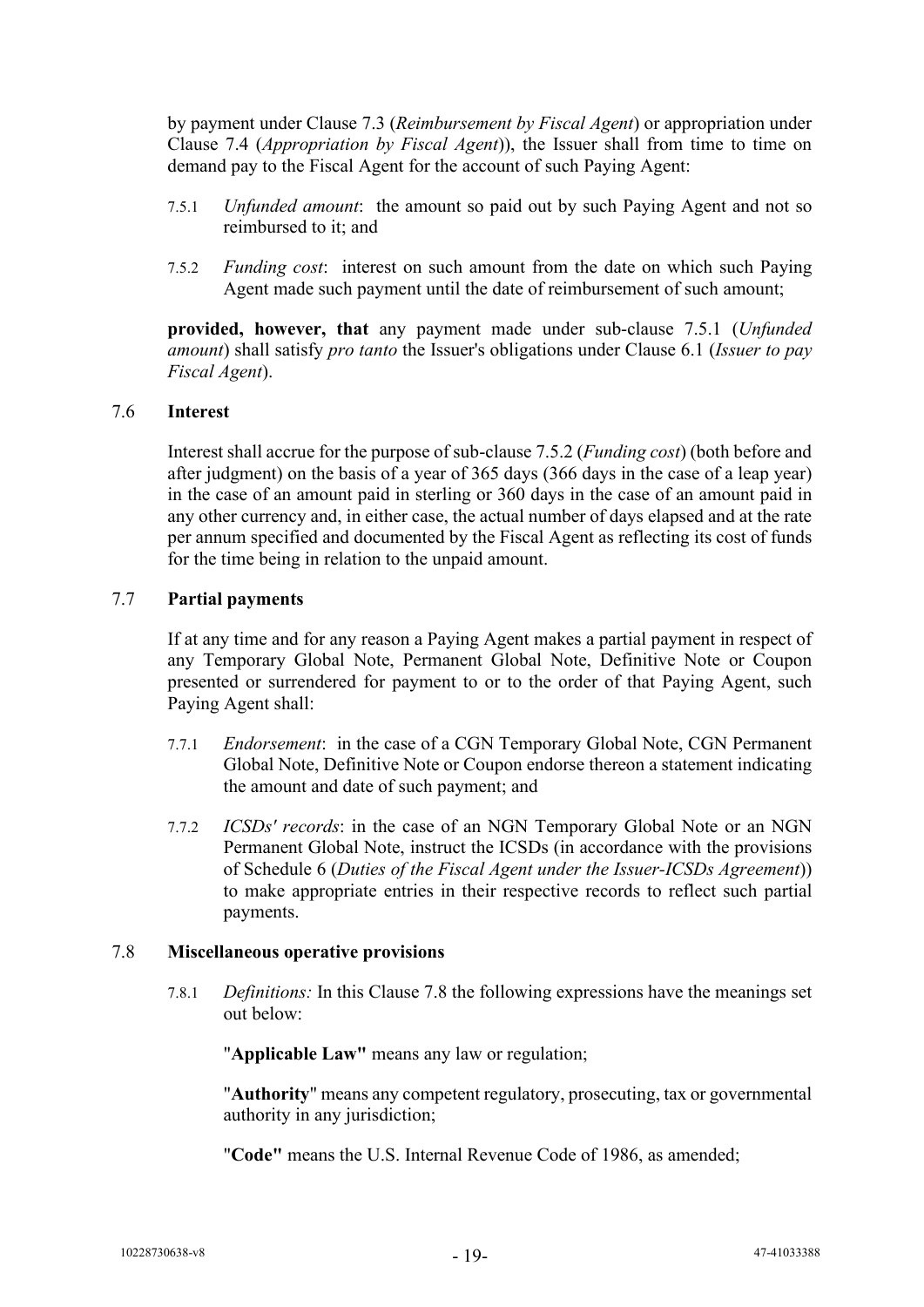"**FATCA Withholding"** means any withholding or deduction required pursuant to an agreement described in section 1471(b) of the Code, or otherwise imposed pursuant to sections 1471 through 1474 of the Code, any regulations or agreements thereunder, any official interpretations thereof, or any law implementing an intergovernmental approach thereto;

"**Tax"** means any present or future taxes, duties, assessments or governmental charges of whatever nature imposed, levied, collected, withheld or assessed by or on behalf of any Authority having power to tax; and

"**Party**" means the Issuer, the Fiscal Agent and any Paying Agents.

7.8.2 *Mutual Undertaking Regarding Information Reporting and Collection Obligations:* Each Party shall, within ten business days of a written request by another Party, endeavour to supply to that other Party such forms, documentation and other information relating to it, its operations, or the Notes as that other Party reasonably requests for the purposes of that other Party's compliance with a specifically identified provision of Applicable Law and shall notify the relevant other Party reasonably promptly in the event that it becomes aware that any of the forms, documentation or other information provided by such Party is (or becomes) inaccurate in any material respect and identify the specific inaccuracy; provided, however, that no Party shall be required to provide any forms, documentation or other information pursuant to this Clause 7.8.2 to the extent that: (i) any such form, documentation or other information (or the information required to be provided on such form or documentation) is not reasonably available to such Party and cannot be obtained by such Party using reasonable efforts; or (ii) doing so would or might in the reasonable opinion of such Party constitute a breach of any: (a) Applicable Law; (b) fiduciary duty; or (c) duty of confidentiality.

For purposes of this Clause 7.8.2, "Applicable Law" shall be deemed to include (i) any rule or practice of any Authority by which any Party is bound or with which it is accustomed to comply; (ii) any agreement between any Authorities; and (iii) any agreement between any Authority and any Party that is customarily entered into by institutions of a similar nature.

- 7.8.3 *Notice of Possible Withholding Under FATCA*: Each of the Issuer and the Paying Agents shall, in the event that it determines that any payment to be made by a Paying Agent under any Notes is a payment which could be subject to FATCA Withholding if such payment were made to a recipient that is generally unable to receive payments free from FATCA Withholding, and the extent to which the relevant payment is so treated, promptly notify the other Parties in this respect, provided, however, that the Issuer's obligation under this Clause 7.8.3 shall apply only to the extent that such payments are so treated by virtue of characteristics of the Issuer, the Notes, or both.
- 7.8.4 *Agent Right to Withhold*: Notwithstanding any other provision of this Agreement, each Paying Agent shall be entitled to make a deduction or withholding from any payment which it makes under any Notes for or on account of any Tax, if and only to the extent so required by Applicable Law, in which event the Paying Agent shall make such payment after such deduction or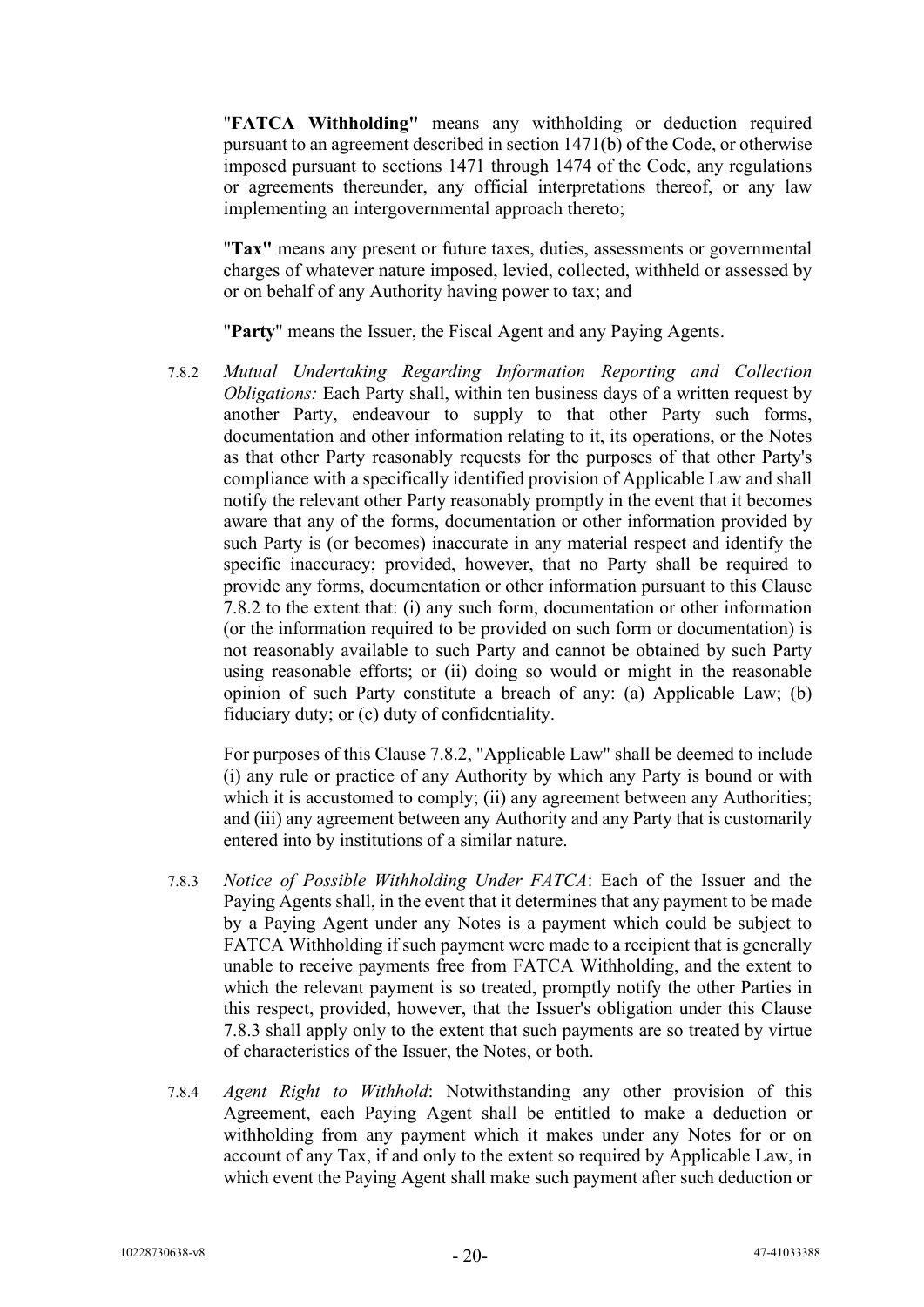withholding has been made and shall account to the relevant Authority within the time allowed for the amount so deducted or withheld and promptly notify the Issuer in this respect. For the avoidance of doubt, FATCA Withholding is a deduction or withholding which is deemed to be required by Applicable Law for the purposes of this Clause 7.8.4.

7.8.5 *Issuer Right to Redirect*: In the event that the Issuer determines in its sole discretion that any deduction or withholding for or on account of any Tax will be required by Applicable Law in connection with any payment due to any of the Paying Agents on any Notes, then the Issuer will be entitled to redirect or reorganise any such payment in any way that it sees fit in order that the payment may be made without such deduction or withholding provided that, any such redirected or reorganised payment is made through a recognised institution of international standing and otherwise made in accordance with this Agreement. The Issuer will promptly notify the Paying Agents of any such redirection or reorganisation. For the avoidance of doubt, FATCA Withholding is a deduction or withholding which is deemed to be required by Applicable Law for the purposes of this Clause 7.8.5.

## **8. MISCELLANEOUS DUTIES OF THE PAYING AGENTS**

#### <span id="page-22-0"></span>8.1 **Records**

The Fiscal Agent shall:

- 8.1.1 *Records*: separately in respect of each Series of Notes, maintain a record of all Temporary Global Notes, Permanent Global Notes, Definitive Notes and Coupons delivered hereunder and of their redemption, payment, exchange, cancellation, mutilation, defacement, alleged destruction, theft or loss or replacement **provided, however, that** no record need be maintained of the serial numbers of Coupons (save insofar as that a record shall be maintained of the serial numbers of unmatured Coupons and/or unexchanged Talons missing at the time of redemption or other cancellation of the relevant Definitive Notes and, in the case of Coupons, of any subsequent payments against such Coupons) and shall send forthwith to the other Paying Agents a list of any unmatured Coupons and/or unexchanged Talons missing upon redemption of the relevant Definitive Note;
- 8.1.2 *Certifications*: separately in respect of each Series of Notes, maintain a record of all certifications received by it in accordance with the provisions of any Temporary Global Note and all certifications received by it in accordance with Clause [8.3](#page-23-0) (*Cancellation*);
- 8.1.3 *Rate of exchange*: upon request by the Issuer, inform the Issuer of the spot rate of exchange quoted by it for the purchase of the currency in which the relevant Notes are denominated against payment of euro (or such other currency specified by the Issuer) on the date on which the Relevant Agreement (as defined in the Dealer Agreement) in respect of such Notes was made; and
- 8.1.4 *Inspection*: make such records available for inspection at all reasonable times by the Issuer and the other Paying Agents and provide copies thereof.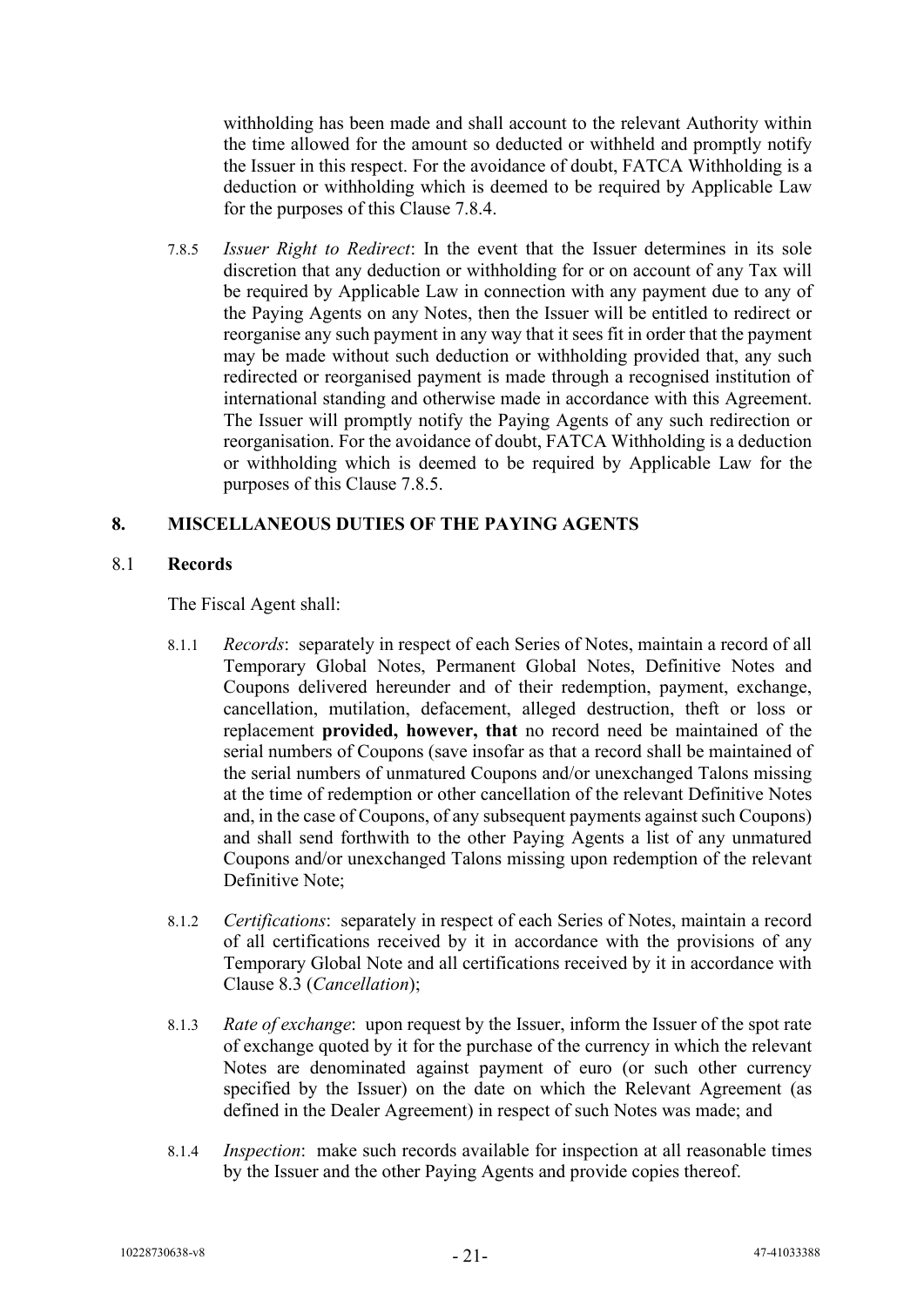## 8.2 **Information from Paying Agents**

The Paying Agents shall make available to the Fiscal Agent such information as may reasonably be required for the maintenance of the records referred to in Clause [8.1](#page-22-0) (*Records*). Each of the Paying Agents (other than the Fiscal Agent) agrees that if any information that is required by the Fiscal Agent to perform the duties set out in Schedule 6 (*Duties of the Fiscal Agent under the Issuer-ICSDs Agreement*) becomes known to it, it will promptly provide such information to the Fiscal Agent.

## <span id="page-23-0"></span>8.3 **Cancellation**

The Issuer may from time to time deliver to the Fiscal Agent Definitive Notes and unmatured Coupons appertaining thereto for cancellation, whereupon the Fiscal Agent shall cancel such Definitive Notes and Coupons. In addition, the Issuer may from time to time:

- 8.3.1 *Fiscal Agent*: procure the delivery to the Fiscal Agent of a CGN Temporary Global Note or a CGN Permanent Global Note with instructions to cancel a specified aggregate principal amount of Notes represented thereby (which instructions shall be accompanied by evidence satisfactory to the Fiscal Agent that the Issuer is entitled to give such instructions) whereupon the Fiscal Agent shall note or procure that there is noted on the Schedule to such CGN Temporary Global Note or (as the case may be) CGN Permanent Global Note the aggregate principal amount of Notes so to be cancelled and the remaining principal amount thereof (which shall be the previous principal amount thereof less the aggregate principal amount of the Notes so cancelled) and shall procure the signature of such notation on its behalf; or
- 8.3.2 *ICSDs*: instruct the Fiscal Agent to cancel a specified aggregate principal amount of Notes represented by an NGN Temporary Global Note or an NGN Permanent Global Note (which instructions shall be accompanied by evidence satisfactory to the Fiscal Agent that the Issuer is entitled to give such instructions) whereupon the Fiscal Agent shall instruct the ICSDs (in accordance with the provisions of Schedule 6 (*Duties of the Fiscal Agent under the Issuer-ICSDs Agreement*)) to make appropriate entries in their respective records to reflect such cancellation.

#### 8.4 **Definitive Notes and Coupons in issue**

As soon as practicable (and in any event within three months) after each interest or other payment date in relation to any Series of Notes, after each date on which Notes are cancelled in accordance with Clause [8.3](#page-23-0) (*Cancellation*), and after each date on which the Notes fall due for redemption in accordance with the Conditions, the Fiscal Agent shall notify the Issuer and the other Paying Agents (on the basis of the information available to it and distinguishing between the Notes of each Series) of the number of any Definitive Notes and/or the number of Coupons (by reference to maturity) against presentation or surrender of which payment has been made and of the number of any Definitive Notes (distinguishing between different denominations) or, as the case may be, Coupons which have not yet been presented or surrendered for payment.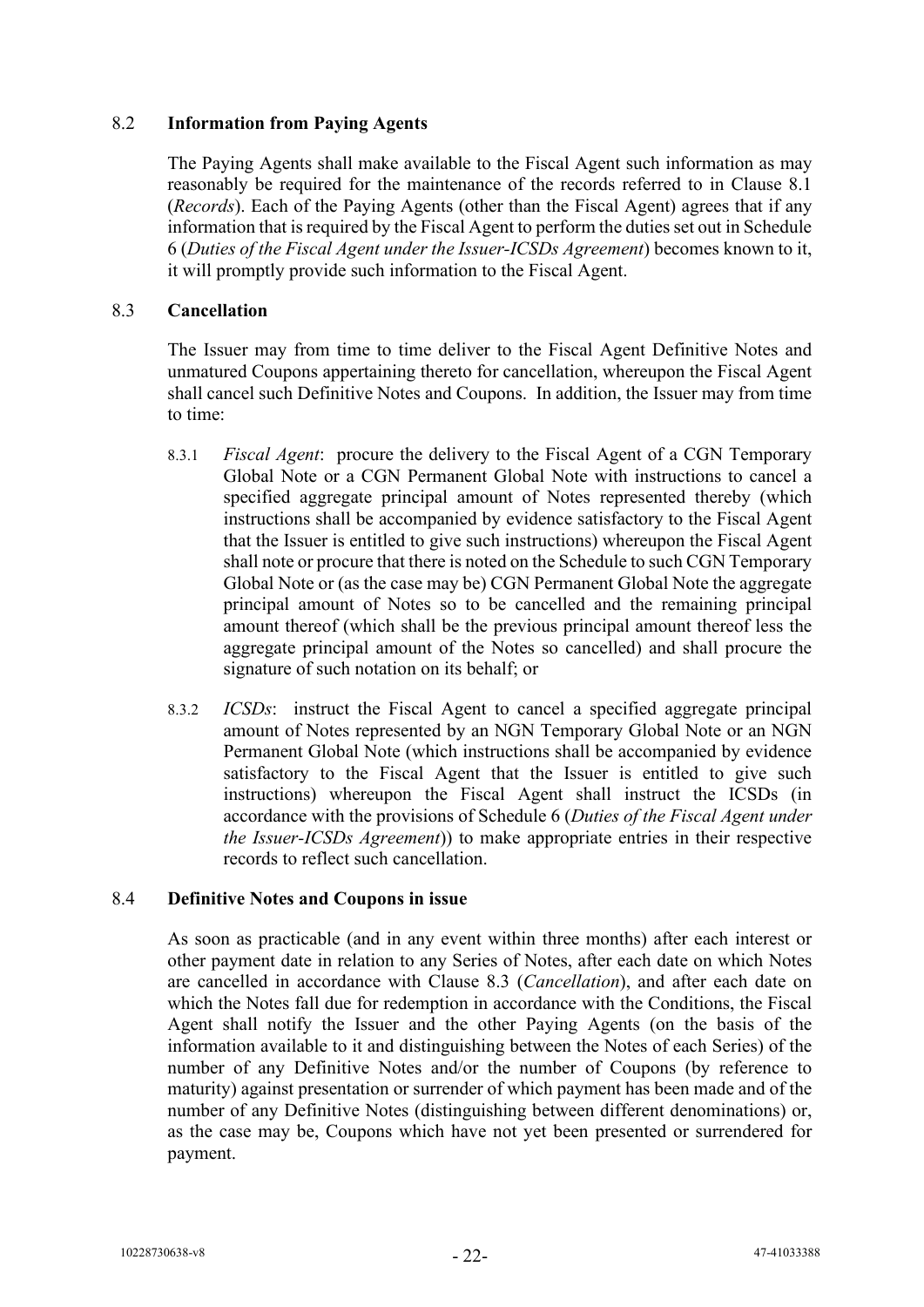## 8.5 **Destruction**

The Fiscal Agent:

- 8.5.1 *Cancelled Notes*: may destroy each Temporary Global Note, Permanent Global Note, Definitive Note and Coupon cancelled by it (or cancelled by another Paying Agent or Replacement Agent and delivered to it) in accordance with Clause [4.11](#page-13-0) (*Exchange of Temporary Global Note*), Clause [4.12](#page-13-1) (*Exchange of Permanent Global Note*), Clause [4.14](#page-14-0) (*Delivery of Coupon sheets by Paying Agents*), Clause [5.3](#page-15-1) (*Cancellation of mutilated or defaced Notes*) or sub-clause [7.1.4](#page-18-1) (*Recording of payments*) or Clause [8.3](#page-23-0) (*Cancellation*), in which case it shall furnish the Issuer with a certificate as to such destruction distinguishing between the Notes of each Series and specifying the certificate or serial numbers of the Temporary Global Note, Permanent Global Note and Definitive Notes in numerical sequence (and containing particulars of any unmatured Coupons and unexchanged Talons attached thereto or surrendered therewith) and the total number by payment or maturity date of Coupons (distinguishing Talons) so destroyed;
- 8.5.2 *Destruction by Common Safekeeper*: may instruct the Common Safekeeper to destroy each NGN Temporary Global Note and NGN Permanent Global Note in accordance with Clause [4.11](#page-13-0) (*Exchange of Temporary Global Note*), Clause [4.12](#page-13-1) (*Exchange of Permanent Global Note*) or Clause [7.1](#page-17-2) (*Payments by Paying Agents*) in which case, upon receipt of confirmation of destruction from the Common Safekeeper, the Fiscal Agent shall furnish the Issuer with a copy of such confirmation (**provided that**, if the Fiscal Agent is the Common Safekeeper, the Fiscal Agent shall destroy each NGN Temporary Global Note and NGN Permanent Global Note in accordance with Clause [4.11](#page-13-0) (*Exchange of Temporary Global Note*), Clause [4.12](#page-13-1) (*Exchange of Permanent Global Note*) or Clause [7.1](#page-17-2) (*Payments by Paying Agents*) and furnish the Issuer with confirmation of such destruction); and
- 8.5.3 *Notes electronically delivered to the Common Safekeeper*: where it has delivered any authenticated Global Note to a Common Safekeeper for effectuation using electronic means, is authorised and instructed to destroy the authenticated Global Note retained by it following its receipt of confirmation from the Common Safekeeper that the relevant Global Note has been effectuated.

## 8.6 **Voting Certificates and Voting Instructions**

Each Paying Agent shall, at the request of any Eligible Voter (as defined in Schedule 1 (*Provisions for Meetings of Noteholders*)) depositing such Note with such Paying Agent (if the Notes are in definitive form) or by making appropriate arrangements with the clearing systems in accordance with their internal procedures (if the Notes are represented by Global Notes), issue Voting Certificates and Voting Instructions in a form and manner which comply with the provisions of Schedule 1 (*Provisions for Meetings of Noteholders*) and shall perform and comply with the provisions of Schedule 1 (*Provisions for Meetings of Noteholders*). Each Paying Agent shall keep a full record of Voting Certificates and Voting Instructions issued by it and will give to the Issuer before the time appointed for any Meeting or adjourned Meeting full particulars of all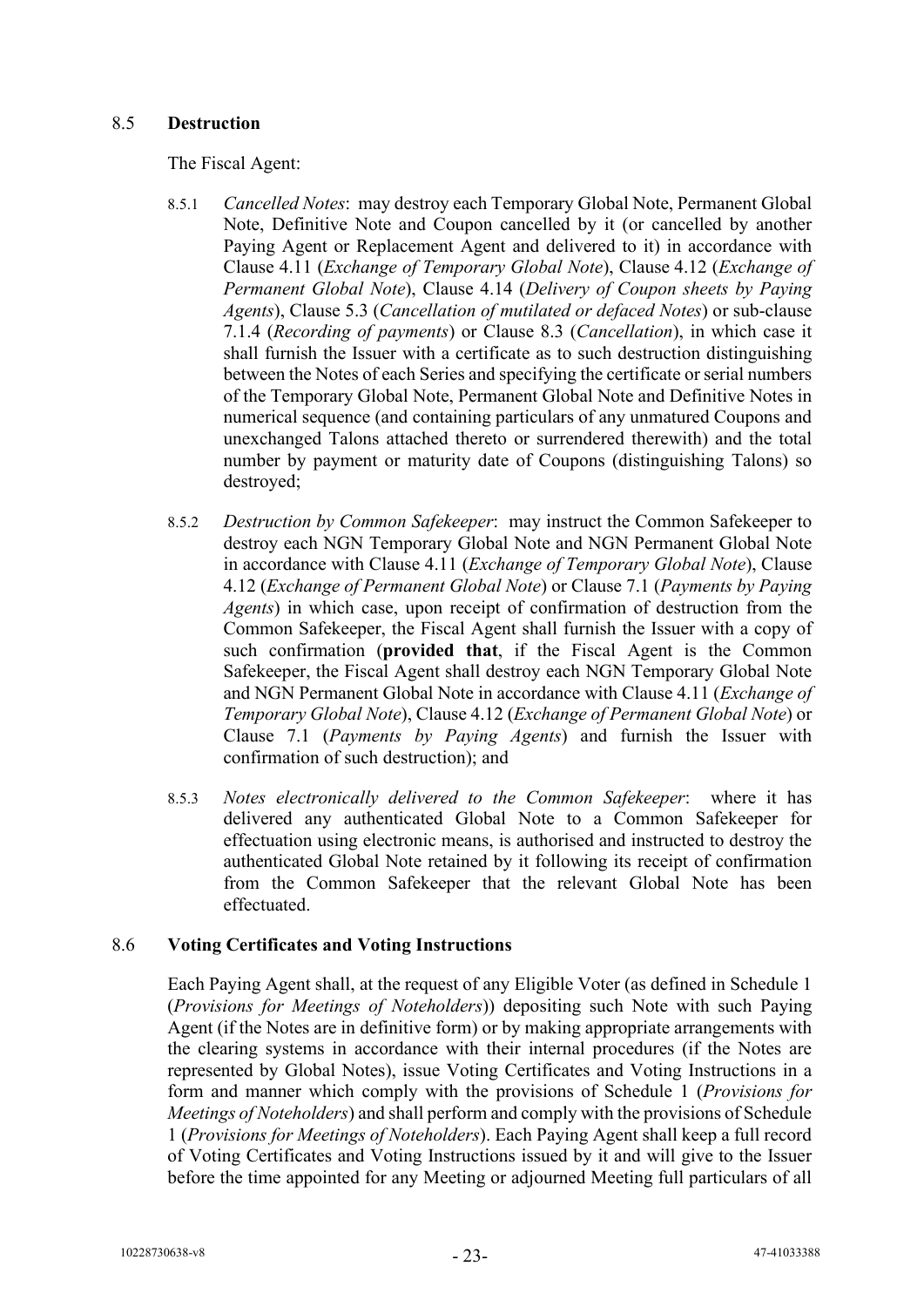Voting Certificates and Voting Instructions issued by it in respect of such Meeting or adjourned Meeting.

The Parties hereby acknowledge and agree that the foregoing provisions are subject to compliance with mandatory laws, legislation, rules and regulations of Italy in force from time to time, and shall be deemed to be amended, replaced and supplemented to the extent that such laws, legislation, rules and regulations are amended at any time while the Notes remain outstanding.

#### 8.7 **Provision of documents**

The Issuer shall provide to the Fiscal Agent for distribution among the Paying Agents:

- 8.7.1 *Specimens*: at the same time as it is required to deliver any Definitive Notes pursuant to Clause [4.7](#page-12-1) (*Delivery of Definitive Notes*), specimens of such Notes;
- 8.7.2 *Documents for inspection*: sufficient copies of all documents required to be available for inspection as provided in the Base Prospectus or Drawdown Prospectus (as the case may be) or, in relation to any Notes, the Conditions; and
- 8.7.3 *Tax redemption*: in the event that the provisions of Condition 9(b) (*Redemption for tax reasons*) become relevant in relation to any Notes, the documents required thereunder.

## <span id="page-25-0"></span>8.8 **Documents available for inspection**

Each Paying Agent shall make available for inspection during normal business hours at its Specified Office such documents as may be specified as so available at the specified office of such agent in the Base Prospectus or Drawdown Prospectus (as the case may be) or, in relation to any Notes, the Conditions, or as may be required by any competent authority, stock exchange and/or quotation system by which any Notes may from time to time be admitted to listing, trading and/or quotation.

#### 8.9 **Deposit of Deed of Covenant**

The Fiscal Agent acknowledges that a duly executed original of the Deed of Covenant has been deposited with and is held by it to the exclusion of the Issuer and that each Accountholder (as defined in the Deed of Covenant) is entitled to production of such original.

#### 8.10 **Notifications and filings**

The Fiscal Agent shall (on behalf of the Issuer) make all necessary notifications and filings as may be required from time to time in relation to the issue, purchase and redemption of Notes by all applicable laws, regulations and guidelines and, in particular but without limitation, those promulgated by Japanese governmental or regulatory authorities, in the case of Notes denominated in Japanese Yen and the Bank of England, in the case of Notes denominated in sterling. Save as aforesaid, the Issuer shall be solely responsible for ensuring that each Note to be issued or other transactions to be effected hereunder shall comply with all applicable laws and regulations of any governmental or other regulatory authority and that all necessary consents and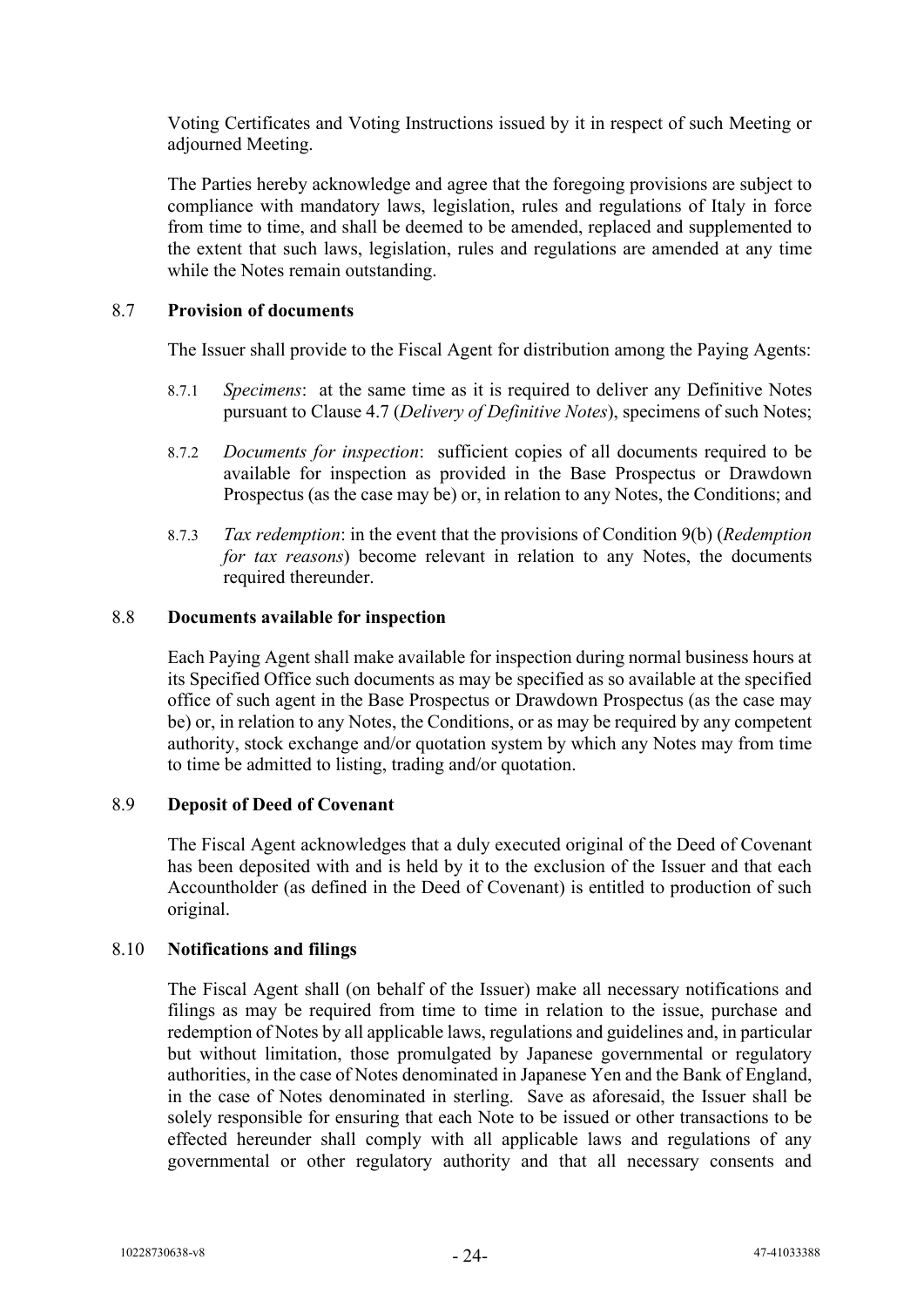approvals of, notifications to and registrations and filings with, any such authority in connection therewith are effected, obtained and maintained in full force and effect.

#### 8.11 **Forwarding of notices and communications**

The Fiscal Agent shall immediately forward to the Issuer any notice and communication delivered to it declaring any Note due and payable by reason of an Event of Default or requiring any breach of any provision of this Agreement or the Conditions applicable to any Tranche of Notes to be remedied as well as any other notice and communication related to the Notes and the Programme which is received by it.

#### 8.12 **Publication of notices**

The Fiscal Agent shall, upon and in accordance with the instructions of the Issuer but not otherwise, arrange for the publication in accordance with the Conditions of any notice which is to be given to the holders of any Notes and shall supply a copy thereof to each other Paying Agent.

## 8.13 **Issuer-ICSDs Agreement**

The Fiscal Agent shall comply with the provisions set out in Schedule 6 (*Duties of the Fiscal Agent under the Issuer-ICSDs Agreement*).

## **9. EARLY REDEMPTION AND EXERCISE OF OPTIONS**

#### 9.1 **Exercise of call or other option**

If the Issuer intends (other than consequent upon an Event of Default) to redeem all or any of the Notes prior to their stated maturity date or to exercise any other option under the Conditions, it shall, not less than 14 days prior to the latest date for the publication of the notice of redemption or of exercise of such option required to be given to the holders of any Notes, give notice of such intention to the Fiscal Agent stating the date on which such Notes are to be redeemed or such option is to be exercised.

## 9.2 **Exercise of put option**

Each Paying Agent shall make available to Noteholders during the period specified in Condition 9(g) (*Redemption at the option of Noteholders*), or such other period as may be specified in the relevant Final Terms applicable to the Notes, for the deposit of Put Option Notices forms of Put Option Notice upon request during usual business hours at its Specified Office. Upon receipt by a Paying Agent of a duly completed Put Option Notice and, in the case of a Put Option Notice relating to Definitive Notes, such Definitive Notes in accordance with Condition 9(g) (*Redemption at the option of Noteholders*), such Paying Agent shall notify the Issuer and (in the case of a Paying Agent other than the Fiscal Agent) the Fiscal Agent thereof indicating the certificate or serial numbers (if any) and principal amount of the Notes in respect of which the Put Option is exercised. Any such Paying Agent with which a Definitive Note is deposited shall deliver a duly completed Put Option Receipt to the depositing Noteholder and shall hold such Definitive Note on behalf of the depositing Noteholder (but shall not, save as provided below or in the Conditions, release it) until the Optional Redemption Date (Put), when it shall present such Definitive Note to itself for payment of the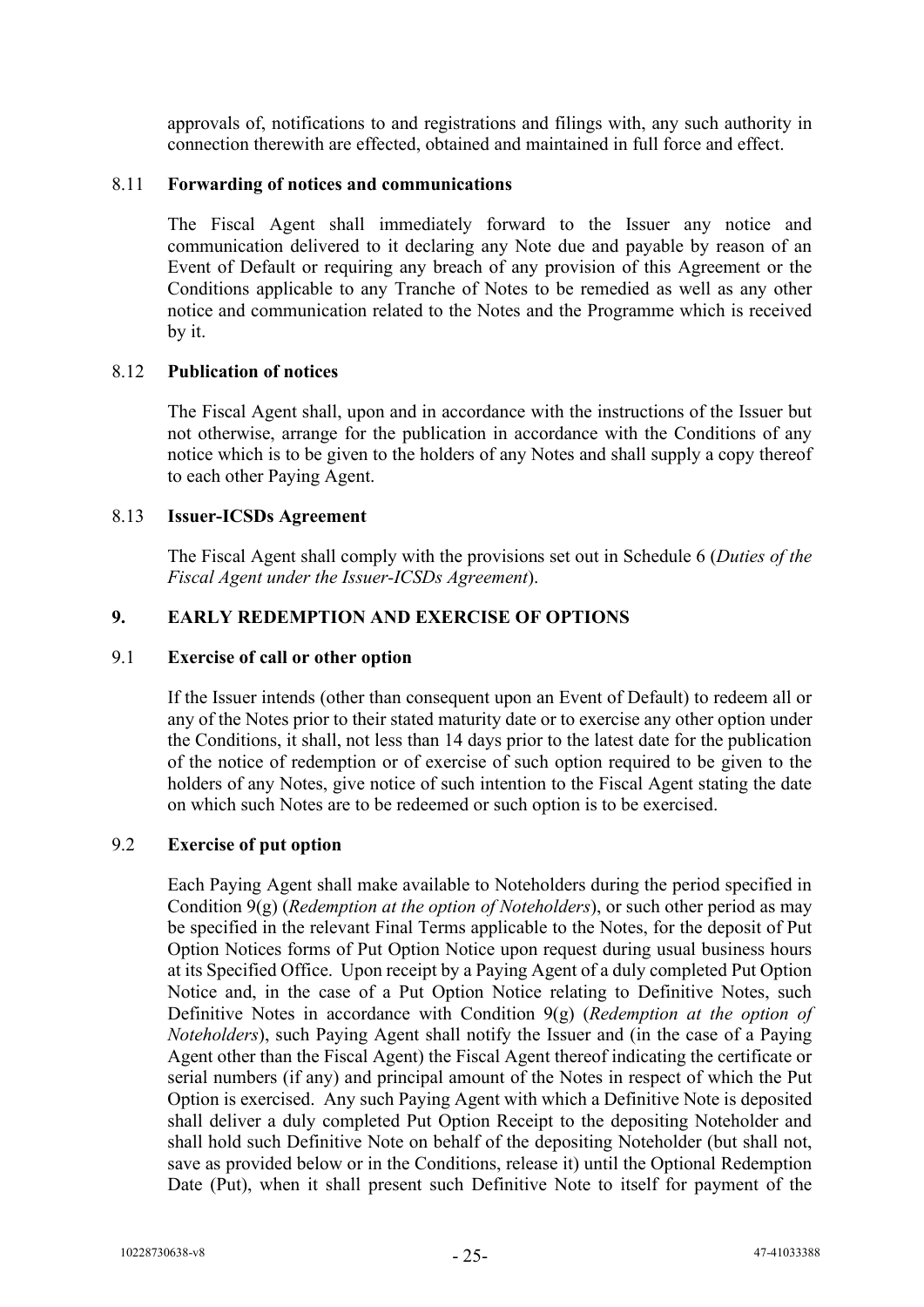redemption moneys therefor and interest (if any) accrued to such date in accordance with the Conditions and Clause [7](#page-17-0) (*Payments to Noteholders*) and pay such amounts in accordance with the directions of the Noteholder contained in the Put Option Notice; **provided, however, that** if, prior to the Optional Redemption Date (Put), such Definitive Note becomes immediately due and payable or upon due presentation of such Definitive Note payment of such redemption moneys is improperly withheld or refused, the relevant Paying Agent shall mail notification thereof to the depositing Noteholder at such address as may have been given by such Noteholder in the relevant Put Option Notice and shall hold such Note at its Specified Office for collection by the depositing Noteholder against surrender of the relevant Put Option Receipt. For so long as any outstanding Definitive Note is held by a Paying Agent in accordance with the preceding sentence, the depositor of the relevant Definitive Note, and not the relevant Paying Agent, shall be deemed to be the bearer of such Definitive Note for all purposes. Any Paying Agent which receives a Put Option Notice in respect of Notes represented by a Permanent Global Note shall make payment of the relevant redemption moneys and interest accrued to the Optional Redemption Date (Put) in accordance with the Conditions, Claus[e 7](#page-17-0) (*Payments to Noteholders*) and the terms of the Permanent Global Note.

#### 9.3 **Details of exercise**

At the end of any applicable period for the exercise of such option or, as the case may be, not later than 7 days after the latest date for the exercise of such option in relation to a particular date, each Paying Agent shall promptly notify the Fiscal Agent of the principal amount of the Notes in respect of which such option has been exercised with it together with their certificate or, as the case may be, serial numbers and the Fiscal Agent shall promptly notify such details to the Issuer.

#### <span id="page-27-0"></span>**10. APPOINTMENT AND DUTIES OF THE CALCULATION AGENT**

#### 10.1 **Appointment**

The Issuer appoints the Fiscal Agent at its Specified Office as Calculation Agent in relation to each Series of Notes in respect of which it agrees to be named as such in the relevant Final Terms or Drawdown Prospectus (as the case may be) for the purposes specified in this Agreement and in the Conditions and all matters reasonably incidental thereto.

#### 10.2 **Acceptance of appointment**

The Fiscal Agent accepts its appointment as Calculation Agent in relation to each Series of Notes in respect of which it agrees to be named as such in the relevant Final Terms or Drawdown Prospectus (as the case may be) and shall perform all matters expressed to be performed by it in, and otherwise comply with, the Conditions and the provisions of this Agreement and, in connection therewith shall take all such action as may be reasonably incidental thereto.

#### 10.3 **Calculations and determinations**

The Calculation Agent shall in respect of each Series of Notes in relation to which it is appointed as such: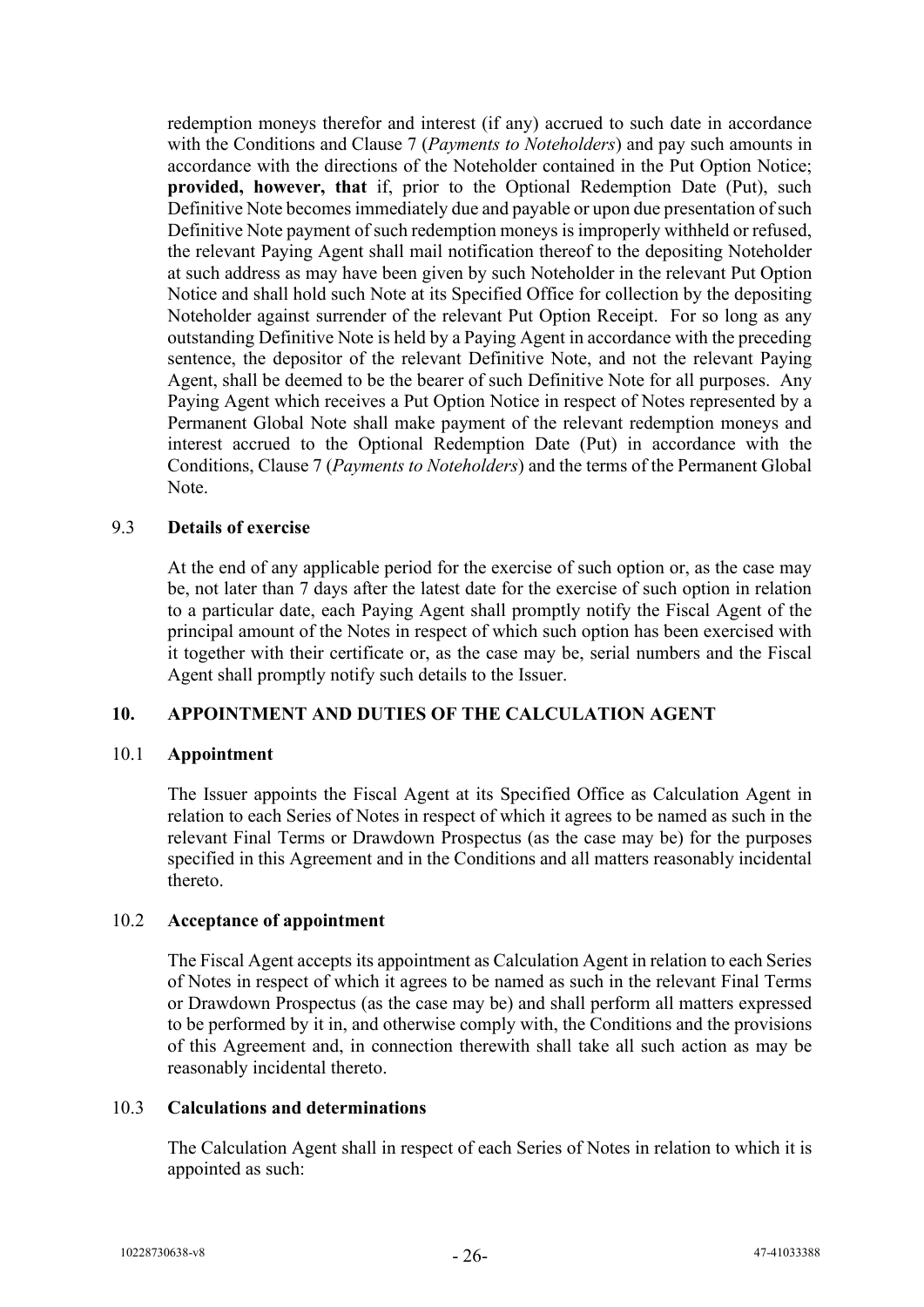- 10.3.1 *Determinations*: obtain such quotes and rates and/or make such determinations, calculations, adjustments, notifications and publications as may be required to be made by it by the Conditions at the times and otherwise in accordance with the Conditions; and
- 10.3.2 *Records*: maintain a record of all quotations obtained by it and of all amounts, rates and other items determined or calculated by it and make such records available for inspection at all reasonable times by the Issuer and the Paying Agents.

#### <span id="page-28-1"></span>**11. FEES AND EXPENSES**

#### <span id="page-28-0"></span>11.1 **Fees**

The Issuer shall pay separately to the Fiscal Agent and each Paying Agent such fees as may have been agreed between the Issuer, the Fiscal Agent and each Paying Agent in respect of the services provided hereunder (plus any applicable value added tax). The Issuer shall pay to any Calculation Agent such fees as may be agreed between the Issuer and such Calculation Agent in respect of its services hereunder (plus any applicable value added tax).

## 11.2 **Front-end expenses**

The Issuer shall on demand reimburse the Fiscal Agent, each Paying Agent and each Calculation Agent for all expenses (including, without limitation, legal fees and any publication, advertising, communication, courier, postage and other out-of-pocket expenses) properly incurred in connection with its services hereunder (plus any applicable value added tax), documented, where applicable, by invoices or any other relevant documentation in relation thereto, other than such costs and expenses as are separately agreed to be reimbursed out of the fees payable under Clause [11.1](#page-28-0) (*Fees*).

#### <span id="page-28-2"></span>11.3 **Taxes**

The Issuer shall pay all stamp, registration and other similar taxes and duties (including any interest and penalties thereon or in connection therewith) which may be payable upon or in connection with the execution and delivery of this Agreement and any letters of appointment under which any Agent is appointed as agent hereunder. All payments by the Issuer under this Clause [11,](#page-28-1) Clause [12.3](#page-30-0) (*Indemnity in favour of the Agents*) or Clause [12.4](#page-30-1) (*Indemnity in favour of the Issuer*) shall be made free and clear of, and without withholding or deduction for, any taxes, duties, assessments or governmental charges of whatsoever nature imposed, levied, collected, withheld or assessed by the Republic of Italy as the case may be or any political subdivision or any authority thereof or therein having power to tax, unless such withholding or deduction is required by law. If the Issuer pays such additional amounts and a tax credit arises thereto, the Agent shall pay to the Issuer the amount of such tax credit.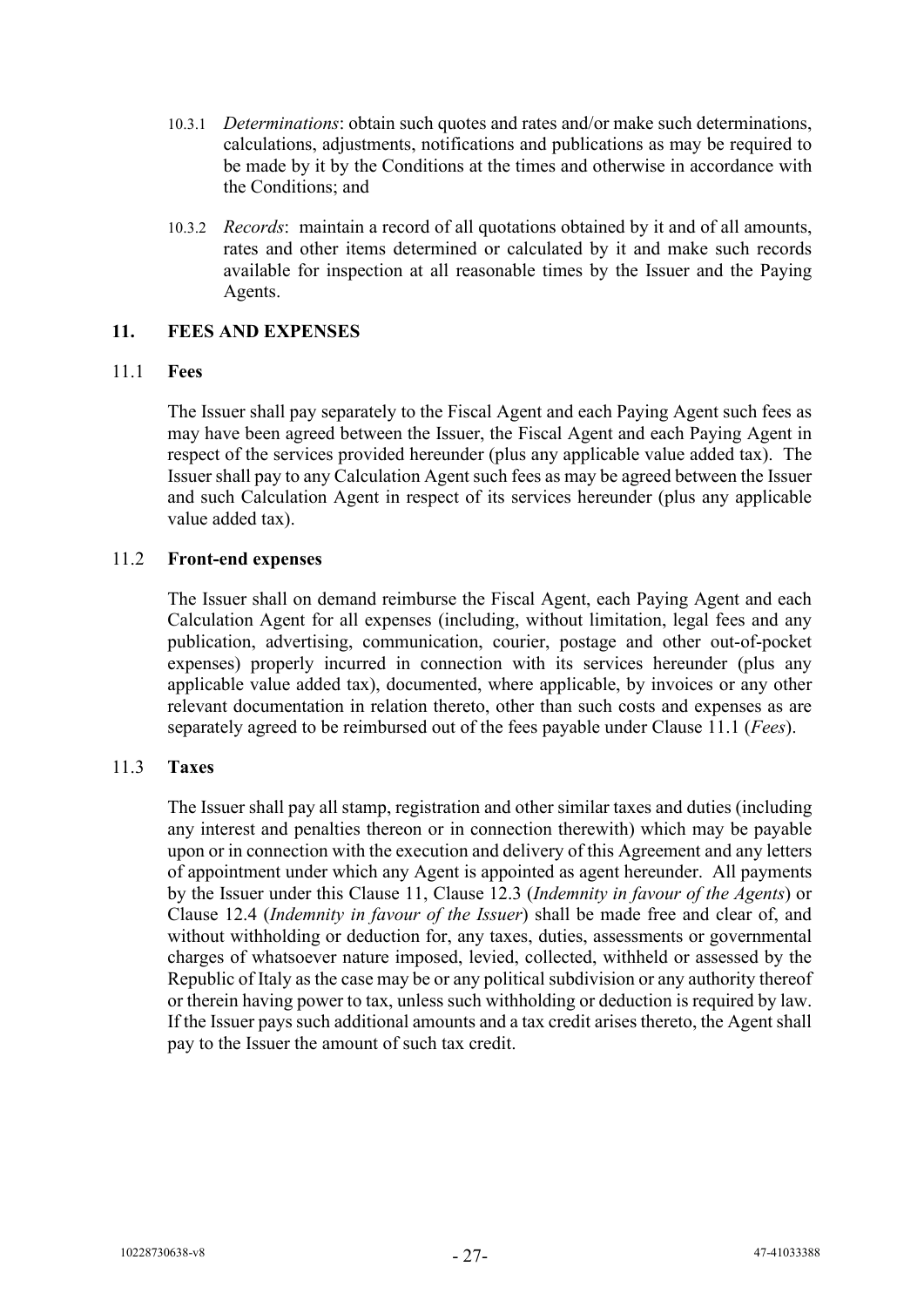## <span id="page-29-3"></span>**12. TERMS OF APPOINTMENT**

- 12.1 Each of the Paying Agents and (in the case of sub-clauses [12.1.4](#page-29-0) (*Genuine documents*), [12.1.5](#page-29-1) (*Lawyers*) and [12.1.6](#page-29-2) (*Expense or liability*)) each Calculation Agent may, in connection with its services hereunder:
	- 12.1.1 *Absolute owner*: except as ordered by a court of competent jurisdiction or as required by law and notwithstanding any notice of ownership, trust or any other interest therein, any writing thereon or any notice of any previous loss or theft thereof, but subject to sub-clause [7.1.1](#page-17-3) (*Replacements*), treat the holder of any Note or Coupon as the absolute owner thereof and make payments thereon accordingly;
	- 12.1.2 *Correct terms*:assume that the terms of each Note or Coupon as issued are correct;
	- 12.1.3 *Determination by Issuer*: refer any question relating to the ownership of any Note or Coupon or the adequacy or sufficiency of any evidence supplied in connection with the replacement of any Note or Coupon to the Issuer for determination by the Issuer and rely upon any determination so made;
	- 12.1.4 *Genuine documents*: rely upon the terms of any notice, communication or other document reasonably believed by it to be genuine;
	- 12.1.5 *Lawyers*: following consultation with the Issuer, engage and pay for the advice or services of any lawyers or other experts whose advice or services it considers necessary and rely upon any advice so obtained (and such Paying Agent or, as the case may be, such Calculation Agent shall be protected and shall incur no liability as against the Issuer in respect of any action taken, or suffered to be taken, in accordance with such advice and in good faith); and
	- 12.1.6 *Expense or liability*: treat itself as being released from any obligation to take any action hereunder which it reasonably expects will result in any expense or liability to it, the payment of which within a reasonable time is not, in its reasonable opinion, assured to it.

#### <span id="page-29-2"></span><span id="page-29-1"></span><span id="page-29-0"></span>12.2 **Extent of Duties**

Each Agent shall only be obliged to perform the duties set out herein and such other duties as are reasonably incidental thereto. No Agent shall:

- 12.2.1 *Fiduciary duty*: be under any fiduciary duty or other obligation towards or have any relationship of agency or trust for or with any person other than the Issuer; or
- 12.2.2 *Enforceability of any Notes*: be responsible for or liable in respect of the legality, validity or enforceability of any Note or Coupon or any act or omission of any other person (including, without limitation, any other Agent).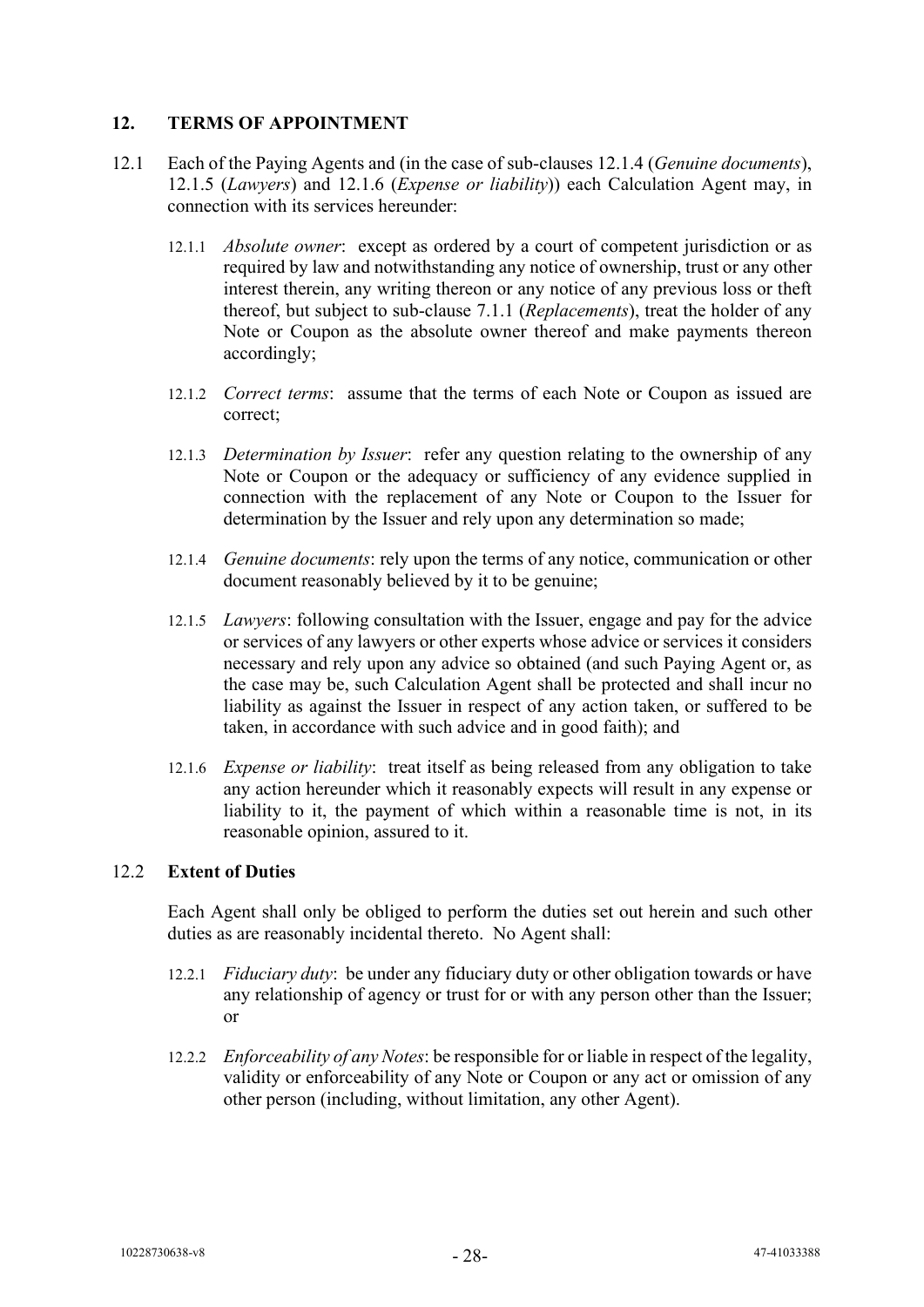## <span id="page-30-0"></span>12.3 **Indemnity in favour of the Agents**

The Issuer shall indemnify each Agent against any claim, demand, action, liability, damages, cost, loss or expense (including, without limitation, reasonably incurred legal fees and any applicable value added tax) duly documented, where applicable by invoices or any other relevant documentation in relation thereto, which it incurs, otherwise than by reason of its own gross negligence or wilful misconduct or default as a result or arising out of or in relation to its acting as the agent of the Issuer in relation to the Notes. The Issuer shall not be liable for consequential loss (including, but not limited to, loss of business, goodwill, opportunity or profit, damage to reputation or special or punitive damages or regulatory fines) of any kind whatsoever even if advised of the possibility of that loss.

## <span id="page-30-1"></span>12.4 **Indemnity in favour of the Issuer**

Each Agent shall severally indemnify the Issuer against any claim, demand, action, liability, damages, cost, loss or expense (including, without limitation, reasonably incurred legal fees and any applicable value added tax) duly documented, where applicable by invoices or any other relevant documentation in relation thereto, which it incurs as a result of the gross negligence, wilful misconduct or failure to comply with the terms of this Agreement of such Agent or of their respective officers, directors or employees. No Agent shall be liable for consequential loss (including, but not limited to, loss of business, goodwill, opportunity or profit, damage to reputation or special or punitive damages or regulatory fines) of any kind whatsoever even if advised of the possibility of that loss.

## 12.5 **Survival of Indemnities**

The indemnities referred to in Clause 12.3 and Clause 12.4 of this Agreement shall survive any termination of this Agreement.

#### 12.6 **Freedom to transact**

Each Agent may purchase, hold and dispose of Notes and Coupons and may enter into any transaction (including, without limitation, any depository, trust or agency transaction) with any Noteholders or Couponholders or with any other person in the same manner as if it had not been appointed as the agent of the Issuer.

## <span id="page-30-3"></span>**13. CHANGES IN AGENTS**

#### <span id="page-30-2"></span>13.1 **Resignation**

Any Agent may resign its appointment as the agent of the Issuer hereunder and/or in relation to any Series of Notes upon the expiration of not less than 30 days' notice to that effect by such Agent to the Issuer (with a copy, in the case of a Paying Agent or Calculation Agent other than the Fiscal Agent, to the Fiscal Agent) **provided, however, that**:

13.1.1 *Payment date*: if in relation to any Series of Notes any such resignation which would otherwise take effect less than 30 (thirty) days before or after the maturity date or other date for redemption of such Series or any interest or other payment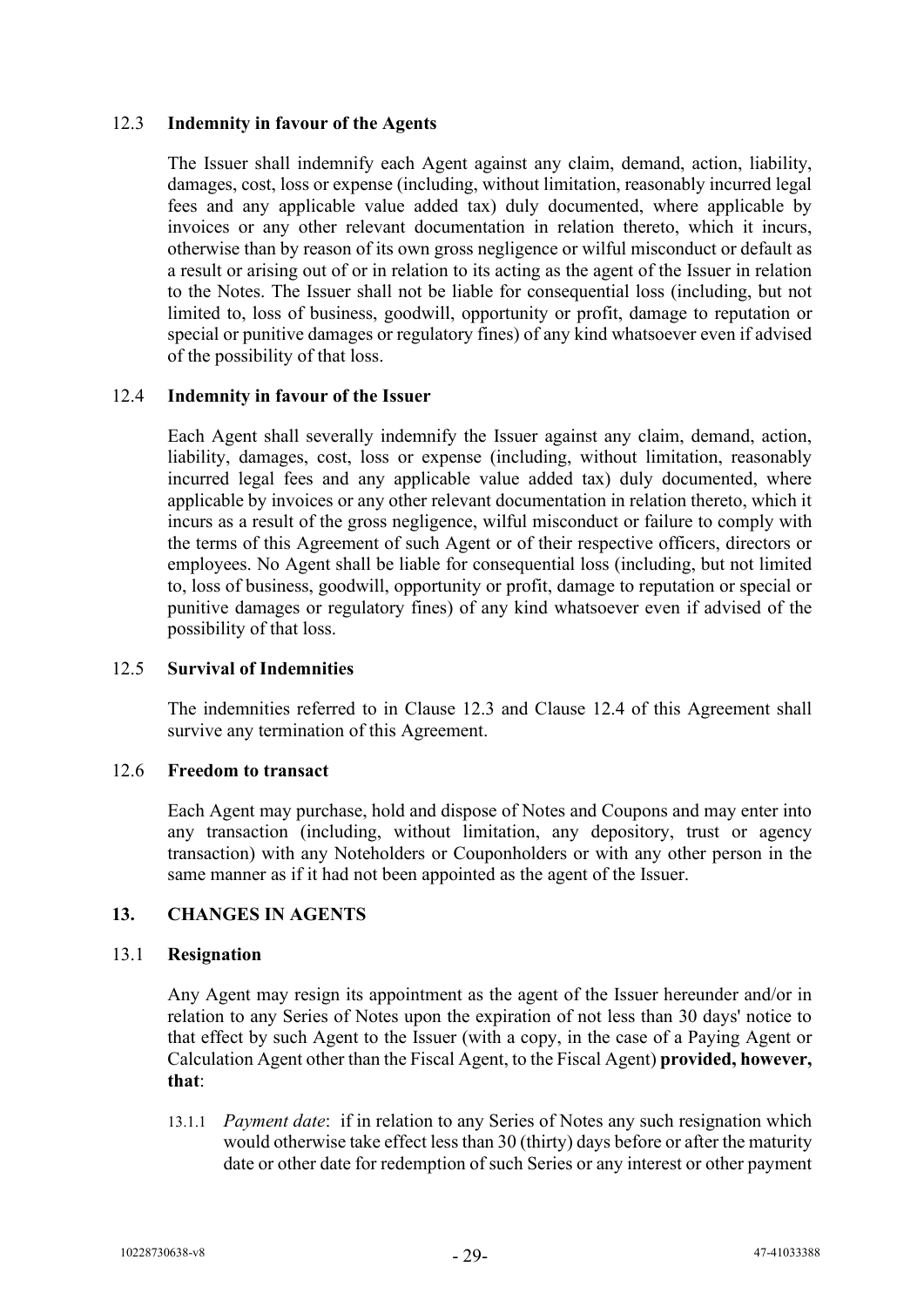date in relation to any such Series, it shall not take effect, in relation to such Series only, until the thirtieth day following such date; and

13.1.2 *Successors*: in respect of any Series of Notes, in the case of the Fiscal Agent, the Calculation Agent or the Required Paying Agent, such resignation shall not be effective until a successor thereto has been appointed by the Issuer as its agent in relation to such Series of Notes or in accordance with Clause [13.5](#page-32-0) (*Agents may appoint successors*) and notice of such appointment has been given in accordance with the Conditions.

#### <span id="page-31-1"></span>13.2 **Revocation**

The Issuer may revoke its appointment of any Agent as its agent hereunder and/or in relation to any Series of Notes by not less than 30 days' notice to that effect to such Agent (with a copy, in the case of a Paying Agent or Calculation Agent other than the Fiscal Agent, to the Fiscal Agent) **provided, however, that** in respect of any Series of Notes, in the case of the Fiscal Agent, the Calculation Agent or any Required Paying Agent, such revocation shall not be effective until a successor thereto has been appointed by the Issuer as its agent in relation to such Series of Notes and notice of such appointment has been given in accordance with the Conditions.

#### <span id="page-31-0"></span>13.3 **Automatic termination**

The appointment of any Agent shall terminate forthwith if:

- 13.3.1 *Incapacity*:such Agent becomes incapable of acting; or
- 13.3.2 *Receiver*: a secured party takes possession, or a receiver, manager or other similar officer is appointed, of the whole or any part of the undertaking, assets and revenues of such Agent; or
- 13.3.3 *Insolvency*: such Agent admits in writing its insolvency or inability to pay its debts as they fall due; or
- 13.3.4 *Liquidator*: an administrator or liquidator of such Agent or the whole or any part of the undertaking, assets and revenues of such Agent is appointed (or application for any such appointment is made); or
- 13.3.5 *Composition*: such Agent takes any action for a readjustment or deferment of any of its obligations or makes a general assignment or an arrangement or composition with or for the benefit of its creditors or declares a moratorium in respect of any of its indebtedness; or
- 13.3.6 *Winding-up*: an order is made or an effective resolution is passed for the winding-up of such Agent; or
- 13.3.7 *Analogous event*: any event occurs which has an analogous effect to any of the foregoing.

If the appointment of the Fiscal Agent, Calculation Agent or any Required Paying Agent is terminated in accordance with this Clause [13.3,](#page-31-0) the Issuer shall forthwith appoint a successor in accordance with Clause [13.4](#page-32-1) (*Additional and successor agents*).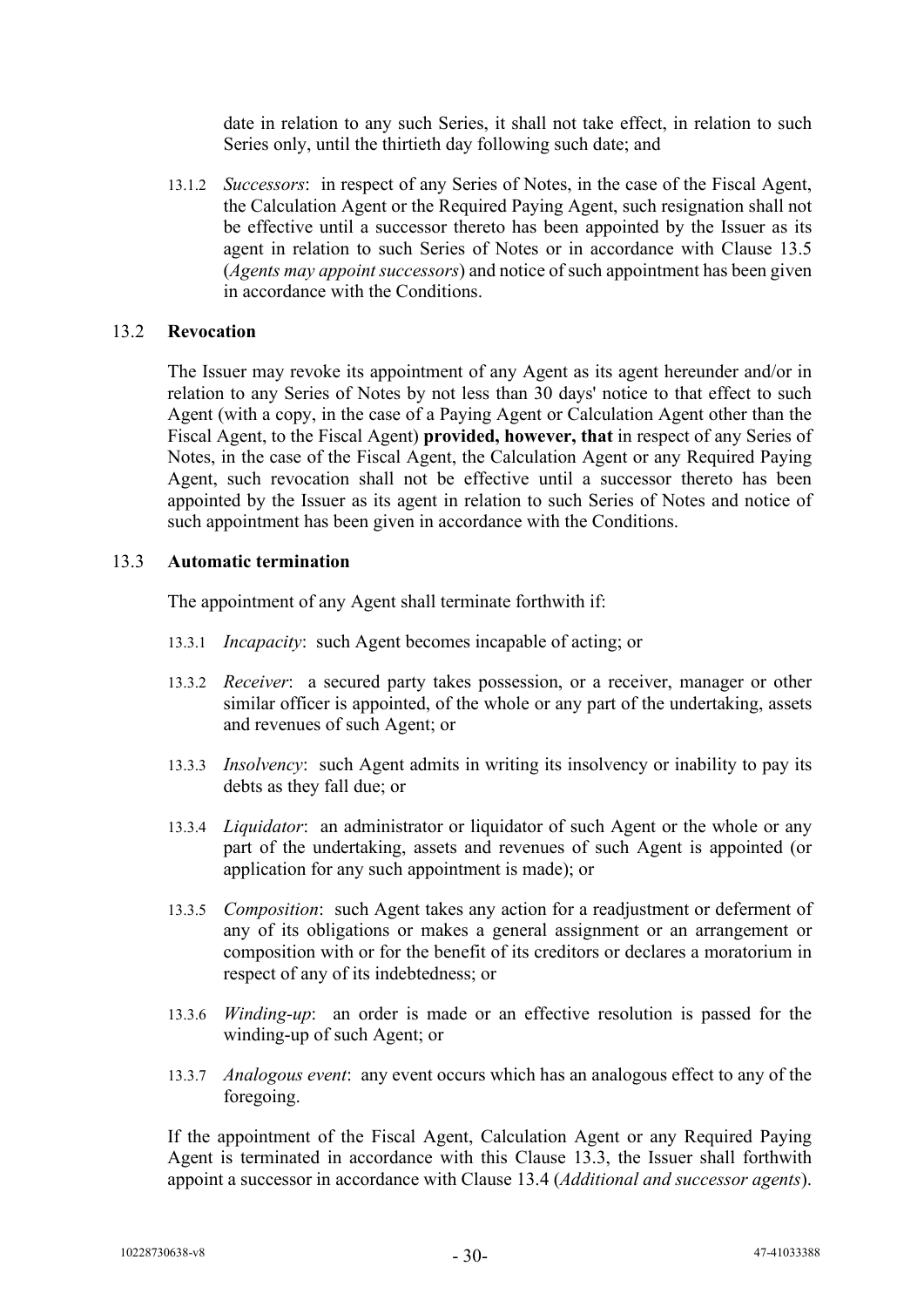#### <span id="page-32-1"></span>13.4 **Additional and successor agents**

The Issuer may appoint a successor fiscal agent or calculation agent and/or additional or successor paying agents (any such successor or additional agent shall be a reputable and experienced financial institution that complies with the eligibility requirements of clearing systems) and shall forthwith give notice of any such appointment to the continuing Agents and the Noteholders, whereupon the Issuer, the continuing Agents, and/or the additional or successor fiscal agent, calculation agent or paying agent shall acquire and become subject to the same rights and obligations between themselves as if they had entered into an agreement in the form *mutatis mutandis* of this Agreement.

#### <span id="page-32-0"></span>13.5 **Agents may appoint successors**

If the Fiscal Agent, Calculation Agent or any Required Paying Agent gives notice of its resignation in accordance with Clause [13.1](#page-30-2) (*Resignation*) and by the twenty-fifth day before the expiry of such notice a successor has not been duly appointed in accordance with Clause [13.4](#page-32-1) (*Additional and successor agents*), the Fiscal Agent or (as the case may be) Calculation Agent or Required Paying Agent may itself, following such consultation with the Issuer, appoint as its successor any reputable and experienced financial institution that complies with the eligibility requirements of the clearing systems and give notice of such appointment to the Issuer, the remaining Agents and the Noteholders, whereupon the Issuer, the remaining Agents and such successor shall acquire and become subject to the same rights and obligations between themselves as if they had entered into an agreement in the form *mutatis mutandis* of this Agreement.

#### 13.6 **Release**

Upon any resignation or revocation taking effect under Clause [13.1](#page-30-2) (*Resignation*) or [13.2](#page-31-1) (*Revocation*) or any termination taking effect under Clause [13.3](#page-31-0) (*Automatic termination*), the relevant Agent shall:

- 13.6.1 *Discharge*:be released and discharged from its obligations under this Agreement (save that it shall remain entitled to the benefit of and subject to Clause [11.3](#page-28-2) (*Taxes*), Claus[e 12](#page-29-3) (*Terms of Appointment*) and Clause [13](#page-30-3) (*Changes in Agents*));
- 13.6.2 *Fiscal Agent's records*:in the case of the Fiscal Agent, deliver to the Issuer and to its successor a copy, certified as true and up-to-date by an officer or authorised signatory of the Fiscal Agent, of the records maintained by it in accordance with Clause [8.1](#page-22-0) (*Records*);
- 13.6.3 *Calculation Agent's records*:in the case of any Calculation Agent, deliver to the Issuer and its successor a copy, certified as true and up-to-date by an officer or authorised signatory of such Calculation Agent, of the records maintained by it in accordance with Clause [10](#page-27-0) (*Appointment and Duties of the Calculation Agent*); and
- 13.6.4 *Moneys and papers*: forthwith (upon payment to it of any amount due to it in accordance with Clause [11](#page-28-1) (*Fees and Expenses*) or Clause [12.3](#page-30-0) (*Indemnity in favour of the Agents*) transfer all moneys and papers (including any unissued Notes held by it hereunder and any documents held by it pursuant to Clause [8.8](#page-25-0)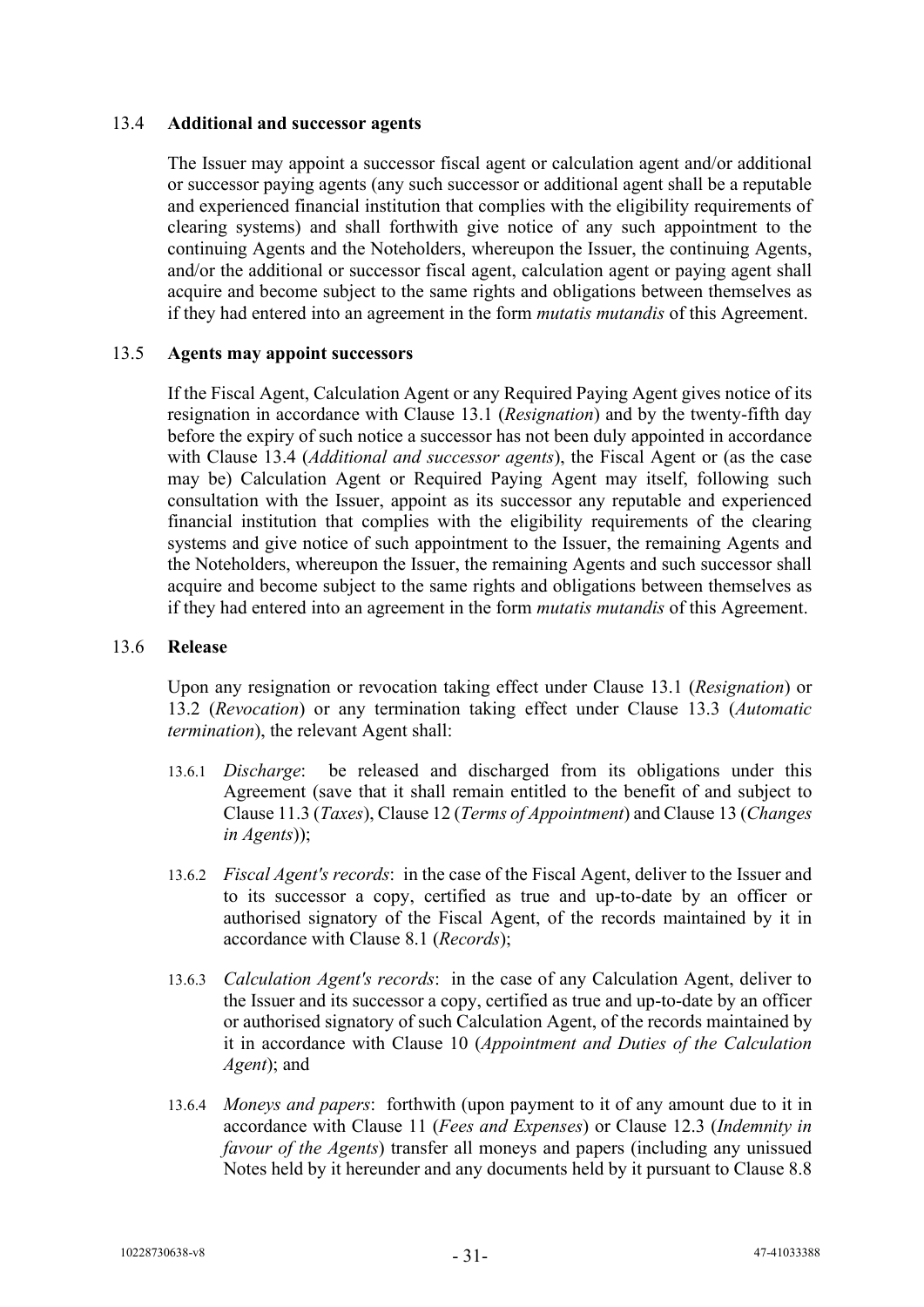(*Documents available for inspection*)) to its successor and, upon appropriate notice, provide reasonable assistance to its successor for the discharge of its duties and responsibilities hereunder.

#### 13.7 **Merger**

Any legal entity into which any Agent is merged or converted or any legal entity resulting from any merger or conversion to which such Agent is a party shall, to the extent permitted by applicable law, be the successor to such Agent without any further formality, whereupon the Issuer, the other Agents and such successor shall acquire and become subject to the same rights and obligations between themselves as if they had entered into an agreement in the form *mutatis mutandis* of this Agreement. Notice of any such merger or conversion shall forthwith be given by such successor, at its cost and expense, to the Issuer, the other Agents and the Noteholders.

#### <span id="page-33-0"></span>13.8 **Changes in Specified Offices**

If any Agent decides to change its Specified Office (which may only be effected within the same city unless the prior written approval of the Issuer has been obtained, such approval not to be unreasonably withheld), it shall give notice to the Issuer, with a copy to the other Agents, of the address of the new Specified Office stating the date on which such change is to take effect, which date shall be not less than 30 days after the date of such notice. The Issuer shall at its own expense not less than 14 days prior to the date on which such change is to take effect (unless the appointment of the relevant Agent is to terminate pursuant to any of the foregoing provisions of this Clause 13 on or prior to the date of such change) give notice thereof to the Noteholders.

#### **14. NOTICES**

- 14.1 All notices and communications hereunder shall be made in writing (by letter, fax or email), shall be effective upon receipt by the addressee and shall be sent as follows:
	- 14.1.1 if to the Issuer at:

| Address:   | Piazza Monte Grappa, 4<br>00195 Rome                    |
|------------|---------------------------------------------------------|
| Email      | alessandra.genco@leonardocompany.com;                   |
|            | andrea.parrella@leonardocompany.com;                    |
| Fax:       | +39 06 32473513                                         |
|            | $+390632657252$                                         |
| Attention: | The Chief Financial Officer & The Group General Counsel |

14.1.2 if to the Fiscal Agent or a Paying Agent to it at the address, fax number or email address specified against its name in Schedule 2 (*The Specified Offices of the Agents*)

or, in any case, to such other address or fax number or for the attention of such other person or department as the addressee has by prior notice to the sender specified for the purpose.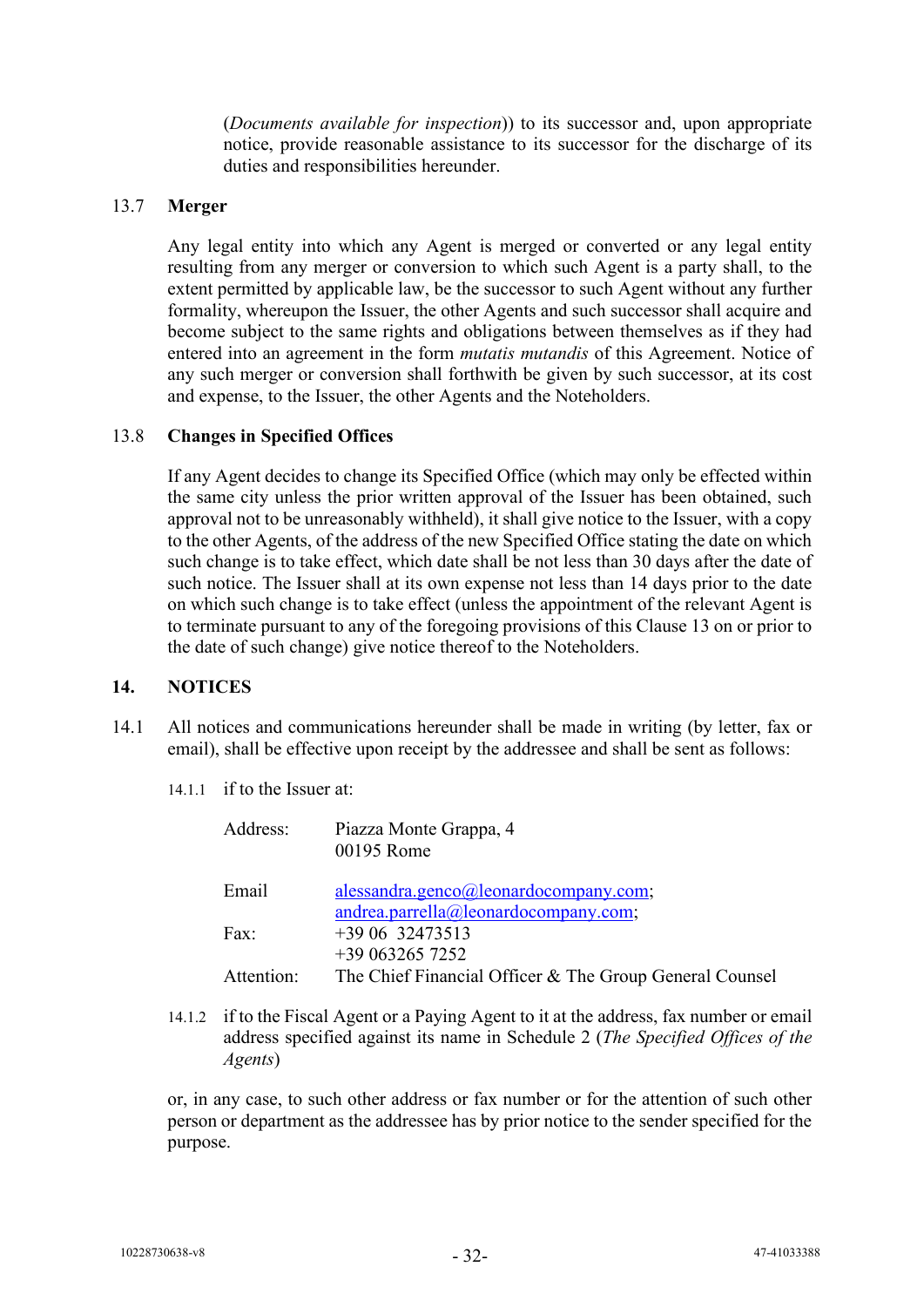## 14.2 **Effectiveness**

All notices and communication sent in accordance with Clause 14.1 (*Addresses for notices*) shall take effect, in the case of a letter, at the time of delivery, in the case of an electronic communication, when the relevant receipt of such communication being read is given, or where no read receipt is requested by the sender, at the time of sending, provided, that no delivery failure notification is received by the sender within 24 hours of sending such communication; *provided that* any such notice or other communication which is received (or deemed to take effect in accordance with the foregoing) after 4.00pm (local time) or on a non-business day in the place of receipt shall be deemed to take effect at the opening of business on the next following business day in such place. Any communication delivered to any party under this Agreement which is to be sent by electronic communication will be written legal evidence.

## <span id="page-34-0"></span>**15. LAW AND JURISDICTION**

#### 15.1 **Governing law**

This Agreement and any non-contractual obligations arising out of or in connection with it are governed by English law.

#### 15.2 **English Courts**

The courts of England have exclusive jurisdiction to settle any dispute (a "**Dispute**") arising out of or in connection with this Agreement (including a dispute relating to the existence, validity or termination of this Agreement or any non-contractual obligation arising out of or in connection with this Agreement) or the consequences of its nullity.

#### 15.3 **Appropriate forum**

The Issuer irrevocably waives any objection which it might now or hereafter have to the courts of England being nominated as the forum to hear and determine any Proceedings and to settle any Disputes, and agrees not to claim that any such court is not a convenient or appropriate forum.

#### 15.4 **Process agent**

The Issuer agrees that the process by which any Proceedings in England are begun may be served on it by being delivered to Leonardo UK Limited at One Eagle Place, London, SW1Y 6AF or, if different, its registered office for the time being or at any address of the Issuer in Great Britain at which process may be served on it in accordance with the Companies Act 2006. If such person is not or ceases to be effectively appointed to accept service of process on behalf of the Issuer, the Issuer shall, on the written demand of any Agent addressed to the Issuer and delivered to the Issuer or to the Specified Office of the Fiscal Agent, appoint a further person in England to accept service of process on its behalf and, failing such appointment within 30 days of receipt of such notice, any Agent shall be entitled to appoint such a person by written notice addressed to the Issuer and delivered to the Issuer or to the Specified Office of the Fiscal Agent **provided that** there shall not be more than one process agent appointed at any one time. Nothing in this paragraph shall affect the right of any Agent to serve process in any other manner permitted by law.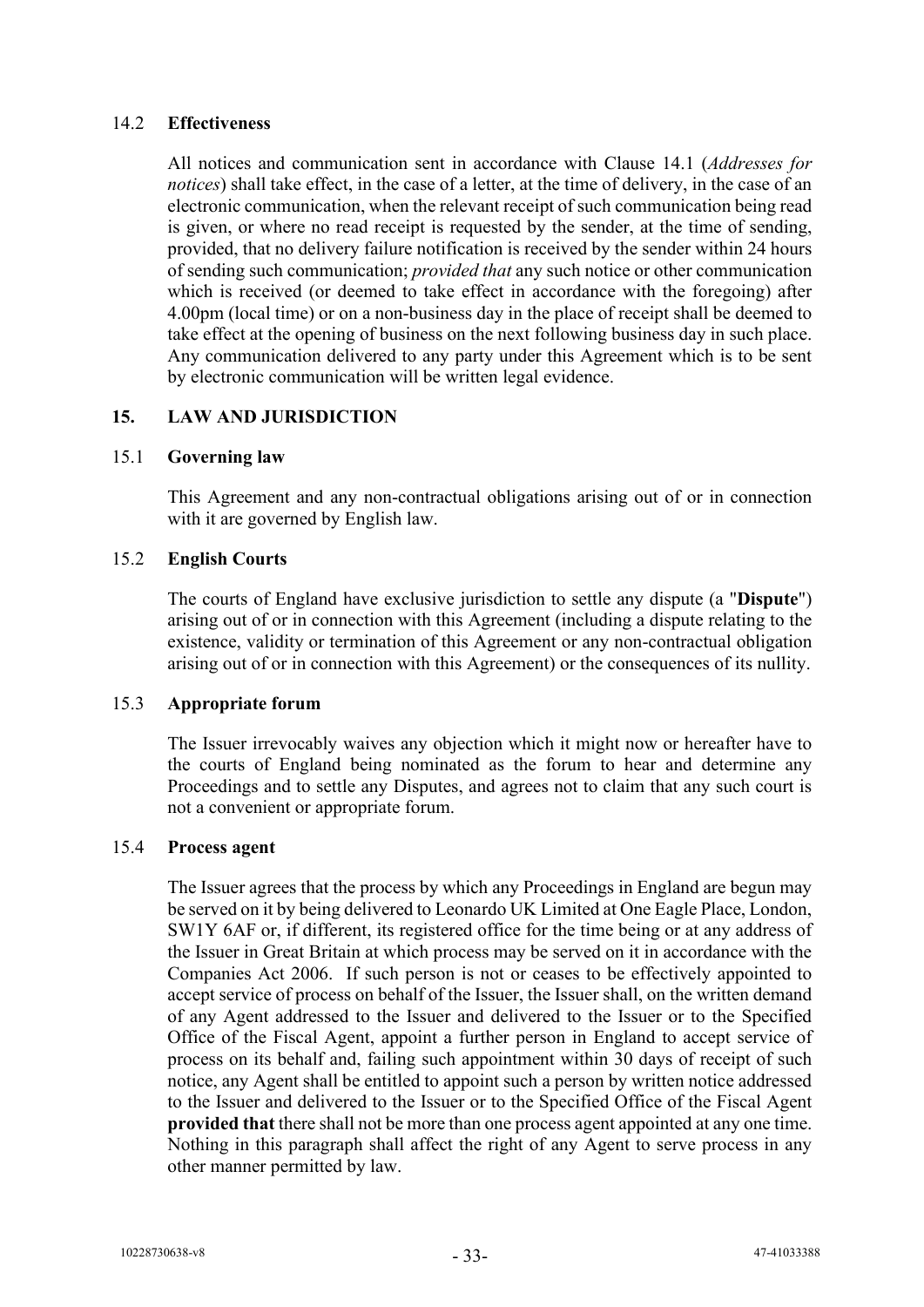## 15.5 **Rights of the Agents to take proceedings outside England**

Notwithstanding Clause 15.2 (*English Courts*), the Agents may take proceedings relating to a Dispute ("**Proceedings**") in any other courts with jurisdiction. To the extent allowed by law, the Agents may take concurrent Proceedings in any number of jurisdictions.

#### 15.6 **Consent to enforcement etc**

The Issuer consents generally in respect of any Proceedings to the giving of any relief or the issue of any process in connection with such Proceedings including (without limitation) the making, enforcement or execution against any property whatsoever (irrespective of its use or intended use) of any order or judgment which is made or given in such Proceedings.

#### 15.7 **Waiver of immunity**

To the extent that the Issuer may in any jurisdiction claim for itself or its assets or revenues immunity from suit, execution, attachment (whether in aid of execution, before judgment or otherwise) or other legal process and to the extent that such immunity (whether or not claimed) may be attributed in any such jurisdiction to the Issuer, or its assets or revenues, the Issuer agrees not to claim and irrevocably waives such immunity to the full extent permitted by the laws of such jurisdiction.

## **16. CONTRACTUAL RECOGNITION OF BAIL-IN**

Notwithstanding and to the exclusion of any other term of this Agreement or any other agreements, arrangements, or understanding between each BRRD Party and each BRRD Counterparty, each BRRD Counterparty acknowledges and accepts that a BRRD Liability arising under this Agreement may be subject to the exercise of Bail-in Powers by the Relevant Resolution Authority, and acknowledges, accepts, and agrees to be bound by:

- 16.1.1 the effect of the exercise of Bail-in Powers by the Relevant Resolution Authority in relation to any BRRD Liability of the relevant BRRD Party to each BRRD Counterparty under this Agreement, that (without limitation) may include and result in any of the following, or some combination thereof:
	- (a) the reduction of all, or a portion, of such BRRD Liability or outstanding amounts due thereon;
	- (b) the conversion of all, or a portion, of such BRRD Liability into shares, other securities or other obligations of the relevant BRRD Party or another person, and the issue to or conferral on each BRRD Counterparty of such shares, securities or obligations;
	- (c) the cancellation of such BRRD Liability;
	- (d) the amendment or alteration of any interest, if applicable, thereon, the maturity or the dates on which any payments are due, including by suspending payment for a temporary period;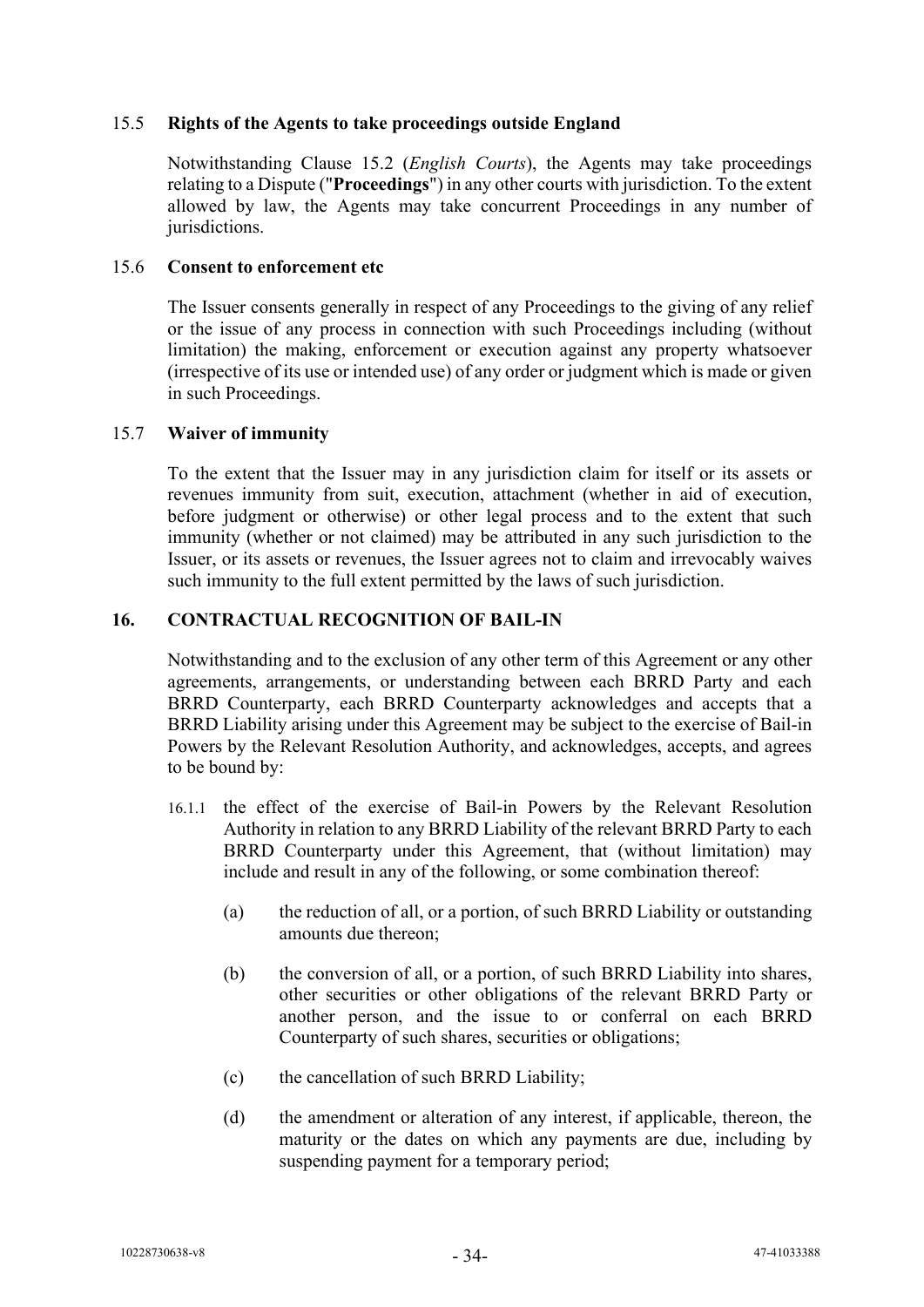(e) the variation of the terms of this Agreement, as deemed necessary by the Relevant Resolution Authority, to give effect to the exercise of Bail-in Powers by the Relevant Resolution Authority.

"**Bail-in Legislation**" means in relation to a member state of the European Economic Area which has implemented, or which at any time implements, the BRRD, the relevant implementing law, regulation, rule or requirement as described in the EU Bail-in Legislation Schedule from time to time.

"**Bail-in Powers**" means any Write-down and Conversion Powers as defined in the EU Bail-in Legislation Schedule, in relation to the relevant Bail-in Legislation.

"**BRRD**" means Directive 2014/59/EU establishing a framework for the recovery and resolution of credit institutions and investment firms.

"**BRRD Counterparty**" means each party to this Agreement, as the case may be, other than the relevant BRRD Party, that is a counterparty to any BRRD Party.

"**BRRD Liability**" means a liability in respect of which the relevant Write Down and Conversion Powers in the applicable Bail-in Legislation may be exercised.

"**BRRD Party**" means any party to this Agreement subject to the Bail-in Legislation.

"**EU Bail-in Legislation Schedule**" means the document described as such, then in effect, and published by the Loan Market Association (or any successor person) from time to time at the LMA website under [www.lma.eu.com/documents-guidelines/eu](http://www.lma.eu.com/documents-guidelines/eu-bail-legislation-schedule)[bail-legislation-schedule.](http://www.lma.eu.com/documents-guidelines/eu-bail-legislation-schedule)

"**Relevant Resolution Authority**" means the resolution authority with the ability to exercise any Bail-in Powers in relation to the relevant BRRD Party.

#### **17. MODIFICATION**

For the avoidance of doubt, this Agreement may be amended by further agreement among the parties hereto and without the consent of the Noteholders.

#### **18. CONFIDENTIALITY**

The parties hereto agree not to disclose to any third party, except as required by law, regulation or administrative order, any non-public information received during the course of performing this Agreement in relation to any party hereto.

#### **19. DATA PROTECTION**

The Parties acknowledge and agree that each of them is subject to the data protection laws and regulations applicable in the European Union including, as of 25 May 2018, to the Regulation n° 2016/679 of 27 April 2016 on the protection of natural persons with regard to the processing of personal data and on the free movement of such data and to the provisions of the data protection law adopted by any EU member State, where applicable on a case by case basis (the "**Data Protection Law"**).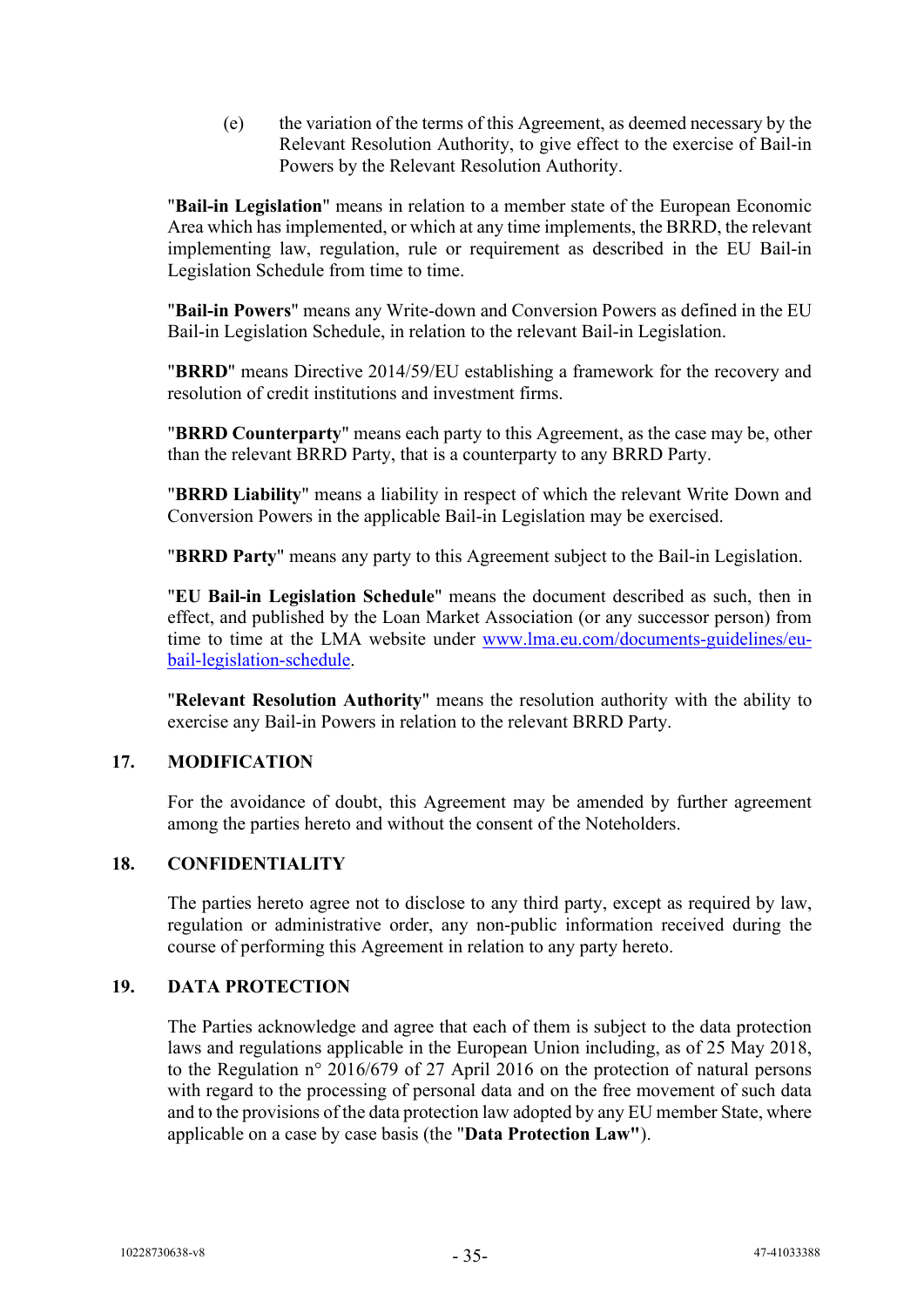The Issuer that entrusts information to the Fiscal Agent thereby recognizes that personal data, defined as any information that relates to an identified or identifiable natural person in accordance with the Data Protection Law (the "**Personal Data"**), sent and required to perform the services to be rendered hereunder to the Issuer upon Proper Instructions, may be processed. The Issuer understands that processing refers to any transaction or set of transactions, whether performed or not by automated processes, applied to Personal Data or sets of Personal Data of the Issuer, such as collection, saving, structuring, preservation, adaptation, or modification, etc., in any event to the extent strictly necessary to the Fiscal Agent to perform its duty and exercise its rights under this Agreement (the "**Processing"**). The Issuer is warmly invited to visit on a regular basis sections dedicated to client's Personal Data, available at the Fiscal Agent's website [\(www.sgbt.lu\)](http://www.sgbt.lu/), for the purpose of being duly informed about any updates/upgrades relating to Processing of Personal Data fulfilled by the Fiscal Agent.

Processing performed by the Fiscal Agent is for the purposes of:

- allowing the Fiscal Agent to properly fulfill its legal and regulatory duties as well as render the services as further described under this Agreement;
- managing the banking relationship with the Issuer, the account  $(s)$  and/or products or services purchased for overseeing the Fiscal Agent's relationship with the Issuer;
- combating fraud;
- adhering to legal and regulatory obligations, particularly for managing operational risk (including the security of computer networks and transactions, as well as the use of international payment networks, or the custody or subcustody of financial instruments), anti-money laundering and terrorist financing, obligations related to financial markets, and determining tax status,
- the management of disputes, recovery, or transfers of debt, and more generally managing payment incidents;
- business prospecting, carrying out business meetings; and
- recording conversations and communications with the Issuer, regardless of their medium (e-mails, faxes, phone interviews, etc.), for the purposes of improving call handling, adhering to legal and regulatory obligations related to financial markets, and ensuring the security of the transactions.

The Fiscal Agent represents and warrants that the Personal Data processed for the above purposes is necessary for carrying out contractual relations with the Issuer and for adhering to the legal and regulatory obligations to which the Fiscal Agent is subject.

The Personal Data shall be saved for as long as ten years after the termination of the present Agreement, to complete the purpose for which it was collected as mentioned above, with the preservation periods being detailed in the section about protecting the client's Personal Data, available at the Fiscal Agent's website [\(www.sgbt.lu\)](http://www.sgbt.lu/). They will then be deleted. As an exception, this Personal Data may be processed to manage complaints and/ or disputes and/or collections as well as to adhere to the legal and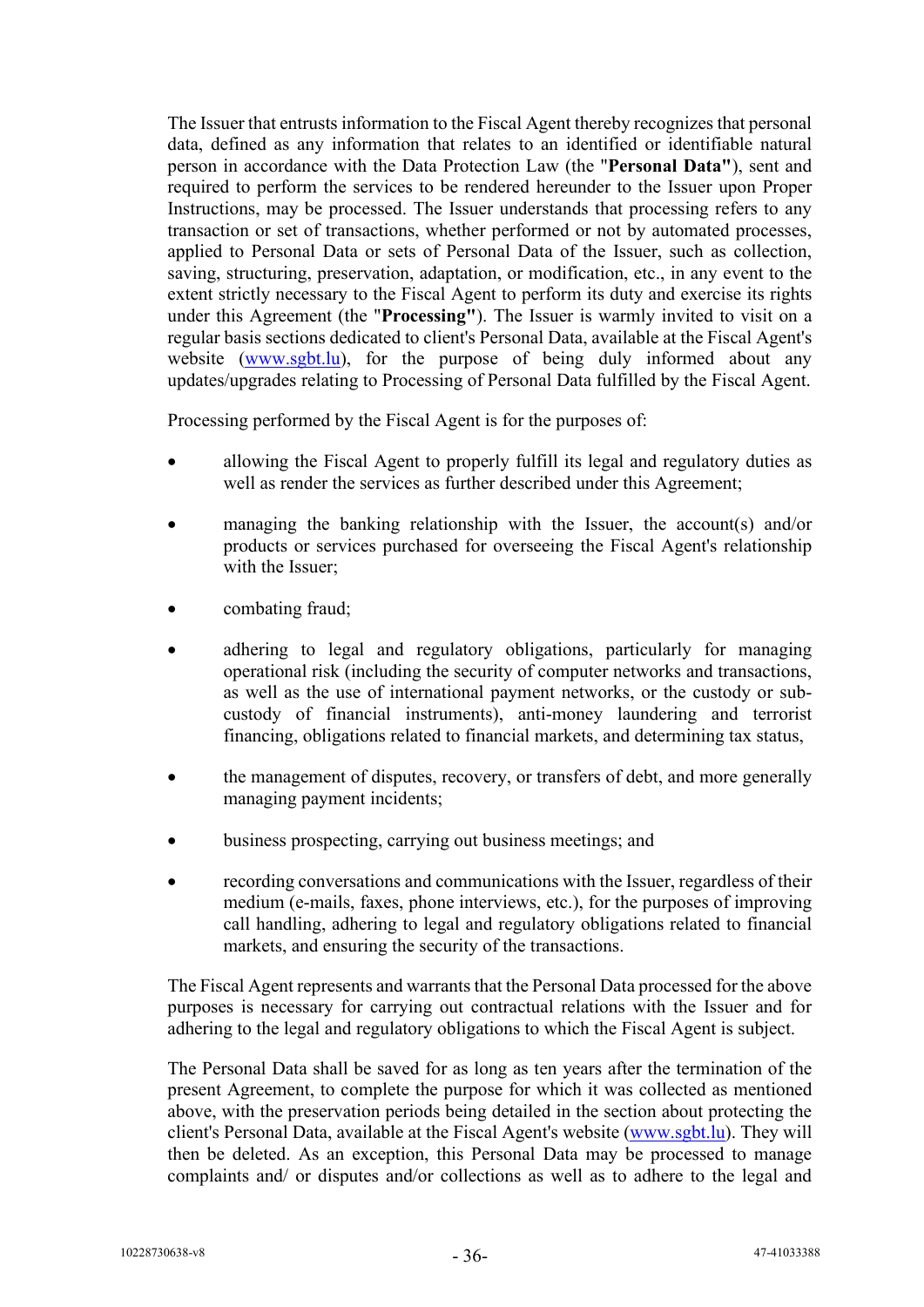regulatory obligations to which the Fiscal Agent is subject and/or to reply to requests from authorities authorised to make such requests.

The Issuer authorizes the Fiscal Agent to convey the information collected as part of their contractual relationship with the Fiscal Agent, to the legal entities of the Société Générale Group, and as needed, to its partners, brokers and insurers, subcontractors and service providers, within the limits needed for the purposes of adhering to combating money laundering and the financing of terrorism regulatory requirements.

Required transfers of Personal Data take place under conditions and with guarantees suitable to ensuring the privacy and security of that Personal Data. To that end, the Fiscal Agent represents and warrants that it implements all appropriate technical and organisational measures to ensure the security of the Personal Data of the Issuer, which may also be communicated to the Issuer and official organisations and the competent administrative and legal authorities of the country in question, particularly in the context of anti-money laundering and terrorist financing, fraud prevention, and determining tax status.

Due in particular to the international reach of the Fiscal Agent and the measures taken to ensure the use of digital tools as well as the security of the computer networks and transactions and of the use of international payment networks, or as part of the pooling of computer maintenance resources or maintenance operations, the Processing set out in this clause may involve transfers of Personal Data to non member countries of the European Economic Area, where privacy protection laws are different from those of the European Union. In such a case, a specific, demanding framework, in accordance with the templates adopted by the European Commission providing for standard contractual clauses, as well as appropriate security measures ensure the protection of the transferred Personal Data.

The Issuer and more generally any natural person concerned, has a right to be informed, and to access, correct, or erase, to limit Processing, and the right to the portability of its Personal Data. The Issuer and more generally any person concerned, may at any time object, for reasons relating to his particular situation, to his Personal Data being subjected to Processing. It is specified that exercising certain rights may entail the Fiscal Agent being unable, on a case by case basis, to provide the product or service.

Furthermore, some of these rights may not be exercised should this lead to the destruction or alteration of information for which there is otherwise a legal or contractual obligation to declare or keep the concerned information.

The Issuer or the persons concerned may, at any time and at no cost, without needing to justify their request, object to their Personal Data being used for business prospecting purposes.

The Issuer may exercise these rights by contacting the Fiscal Agent's personal data protection officer by:

- sending a letter or e-mail under the same terms as those which exist for complaints as set out in clause relating to claim processing; or
- logging in to their e-banking system.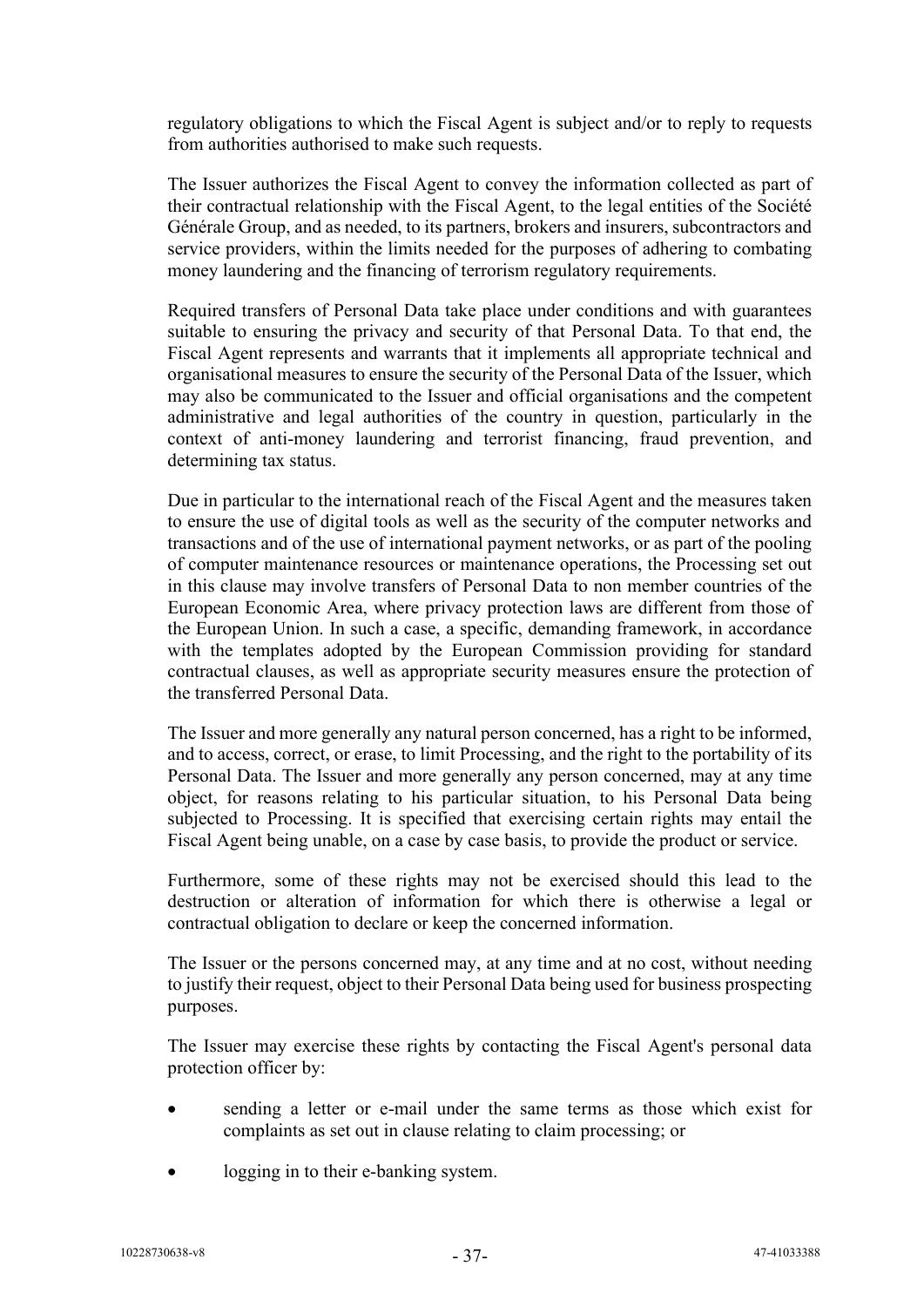The Issuer or any person concerned also have the ability to file a complaint with the *Commission Nationale pour la Protection des Données* (CNPD), the controlling authority in charge of adherence to personal data obligations, at the mailing address: 1, avenue du Rock'n Roll, L-4361 Esch-sur-Alzette or via their website [www.cnpd.lu](http://www.cnpd.lu/) or the Garante per la Protezione dei Dati Personali, at the mailing address: 11, Piazza Venezia, 00187 Roma or via their website [https://www.garanteprivacy.it/.](https://www.garanteprivacy.it/)

#### **20. COMPLIANCE**

#### 20.1 **Know Your Customer**

The Issuer hereby represents and warrants that it has internal procedures and organisational arrangements to ensure compliance with their "Know Your Customer" obligations (hereinafter the "**KYC Procedure**"). The Issuer may be required to provide, at the request of the Fiscal Agent, a certificate confirming compliance with its obligations under the KYC Procedure.

Thus, under its KYC Procedure, the Fiscal Agent will identify the Issuer as well as verify the identity of the individuals involved in the management of the Issuer and will therefore collect the supporting documentation necessary to fulfill its obligations. The Issuer undertakes to provide the Fiscal Agent with the relevant documentation upon request.

The Issuer undertakes to provide the Fiscal Agent with:

- 20.1.1 the extract of the shareholders' register of the Issuer relating to shareholders holding at least 25% (twenty five percent) of the shares/units issued by the Issuer; and
- 20.1.2 upon request of the Fiscal Agent, any additional information/documentation relating to any ultimate beneficial owners and/or shareholders holding at least 25% (twenty five percent) of the shares/units issued by the Issuer.

It is the sole responsibility to verify the identity of its customers, subsidiaries, or any other beneficial owner as the case may be, and to collect the relevant documentation.

#### 20.2 **Anti-Money Laundering**

The Issuer represents that it is aware of and subject to the provisions of the regulations related to anti-money laundering, counter-terrorism financing and anti-bribery ("**AML/CTF**") for their own activities and comply with them.

The Issuer accordingly warrants that in the frame of the Italian Legislative Decree 231/01 and of the Organisational Management and Control Model adopted by Leonardo pursuant to it, it has internal procedures and organisational arrangements in order to ensure compliance with its obligations, including duty of care and information.

Furthermore, pursuant to the regulations related to AML/CTF, (i) the Fiscal Agent has to identify the Issuer as well as verify the identity of the individuals involved in the management of the Issuer and (ii) the Issuer has to verify the identity of its own customers.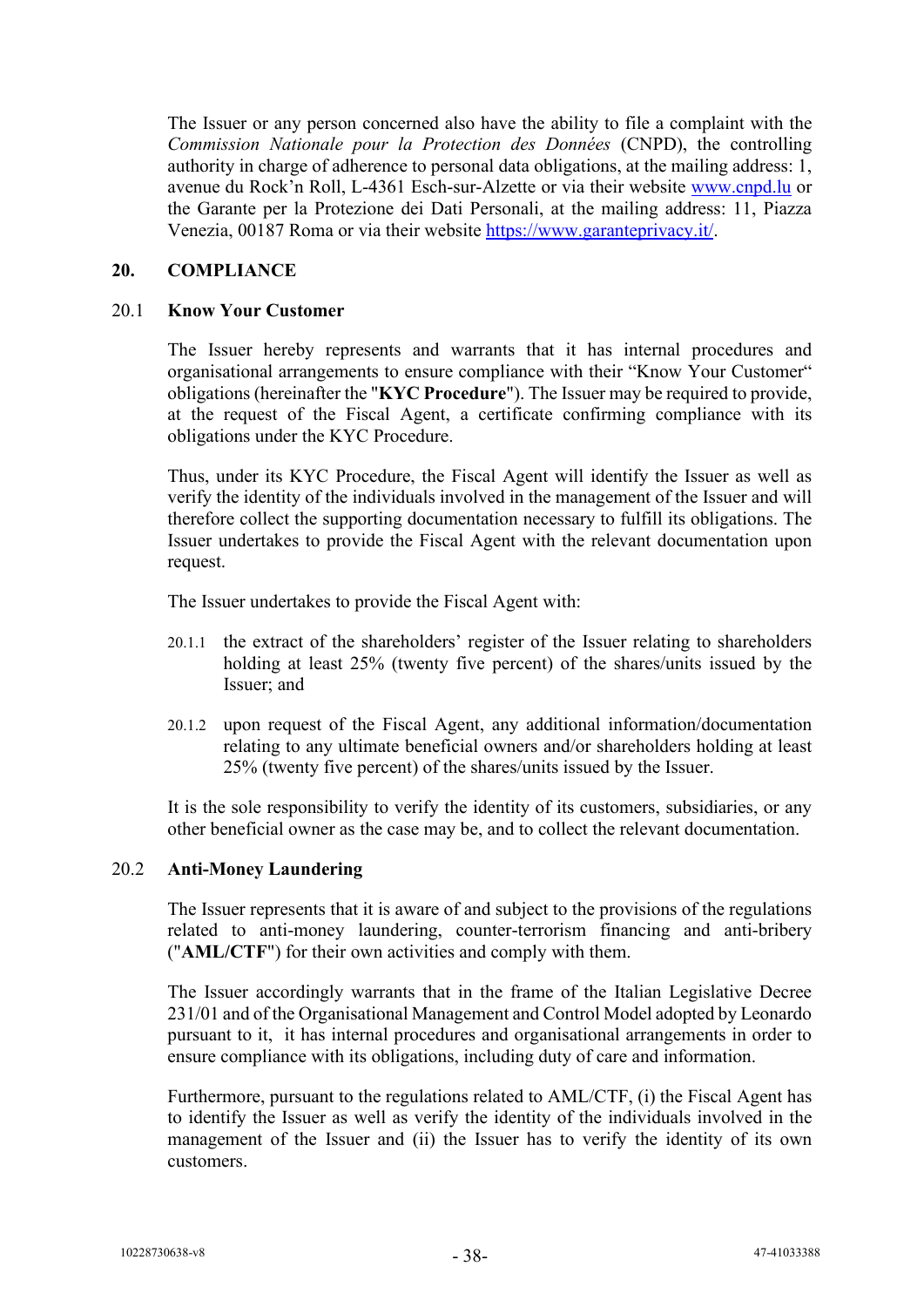Consequently, the Issuer shall:

- to the extent relevant for the purposes of this Agreement, notify the Fiscal Agent of any transaction that appears contrary to applicable AML/CTF mainly because of its terms, its amount or its exceptional nature in relation to those previously operated; and
- reply upon request from the Fiscal Agent.

#### 20.3 **Anti-Bribery**

The Issuer warrants that it will comply, throughout the course of the Agreement, with the Italian Legislative Decree No. 231/2001, the United States Foreign Corrupt Practices Act, the UK Bribery Act 2010 with regard to anti-bribery, as applicable and as amended from time to time, and that it have instituted and maintains policies and procedures reasonably designed to ensure compliance with the above-mentioned regulations.

Should the Issuer be engaging in breaches of the applicable anti-bribery and influence peddling regulations, as amended from time to time, it will notify the Fiscal Agent accordingly. In this event, the Fiscal Agent may, without prior notice, terminate the Agreement.

## 20.4 **Sanctions and Embargo**

Neither the Issuer, nor, to its knowledge, any Material Subsidiaries or any of the directors, officers or employees of the Issuer or of its Material Subsidiaries are currently the subject of any sanctions administered by the U.S. Department of Treasury's Office of Foreign Assets Control (OFAC) or any other relevant U.S. authority or any similar sanctions imposed by the European Union, any member state of the European Union, United Nations Security Council or HM Treasury (collectively, "**Economic Sanctions**").

Neither the Issuer nor, to its knowledge, any of its directors and employees, Subsidiaries or directors and employees of such Subsidiaries will use any proceeds raised under the Notes to fund any activities or business with, or investments in, or make any payments to, or for the benefit of, any country, region or territory which is itself, or whose government is, the subject or target of any Economic Sanctions ("**Sanctioned Country**") or n individual or entity listed in any Economic Sanctions related list of designated persons ("**Designated Persons**") (including, if Designated Persons, any of its subsidiaries, joint ventures, joint venture partners or other individual or entity) or in any manner whatsoever to circumvent the sanctions established against the targeted entities by the OFAC or the European Union.

The Issuer undertakes to immediately inform the Fiscal Agent if any of the Issuer, any Material Subsidiaries or any of the directors, officers or employees of the Issuer or of its Material Subsidiaries become the subject of Economic Sanctions in the course of execution of this Agreement.

The Fiscal Agent agrees and acknowledges that it is not entitled to the benefit of, and the Issuer does not make or repeat, as appropriate, the representations and warranties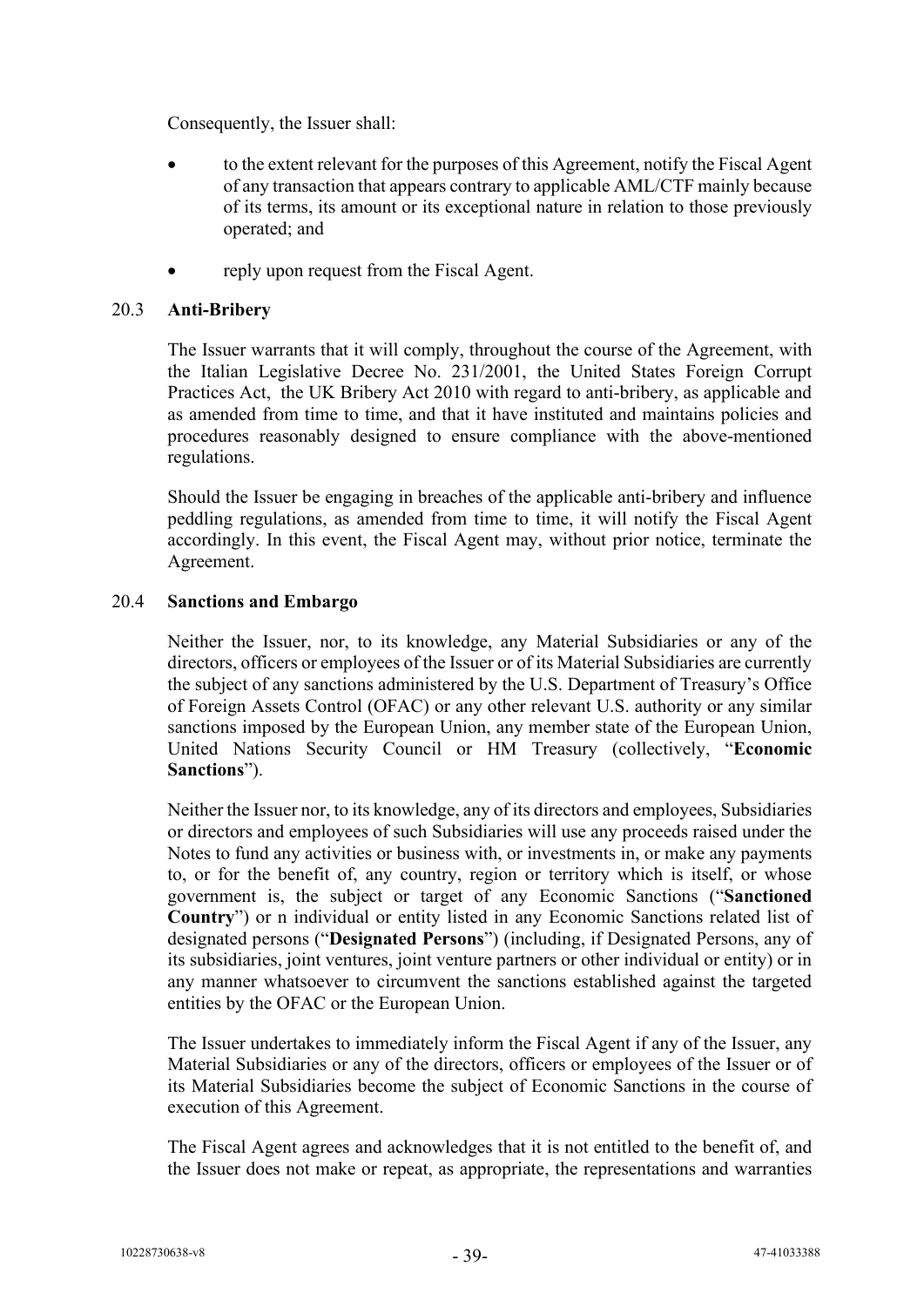and/or the undertaking contained above to the extent that those provisions would result in a violation of, or breach of, Council Regulation (EC) 2271/1996, as amended (the "**EU Blocking Regulation**") (or any law and/or regulation implementing the EU Blocking Regulation in any member state of the European Union).

In connection with the above situations, the Fiscal Agent shall have the right to immediately resign from the present Agreement, without incurring any liability.

#### **21. COUNTERPARTS**

This Agreement may be executed in any number of counterparts and by different parties hereto in separate counterparts, each of which when so executed shall be deemed to be an original and all of which when so executed shall constitute one and the same binding agreement between the parties.

## **22. RIGHTS OF THIRD PARTIES**

Any person who is not a party hereto shall have no right pursuant to the Contracts (Rights of Third Parties) Act 1999 to enforce any term of this Agreement.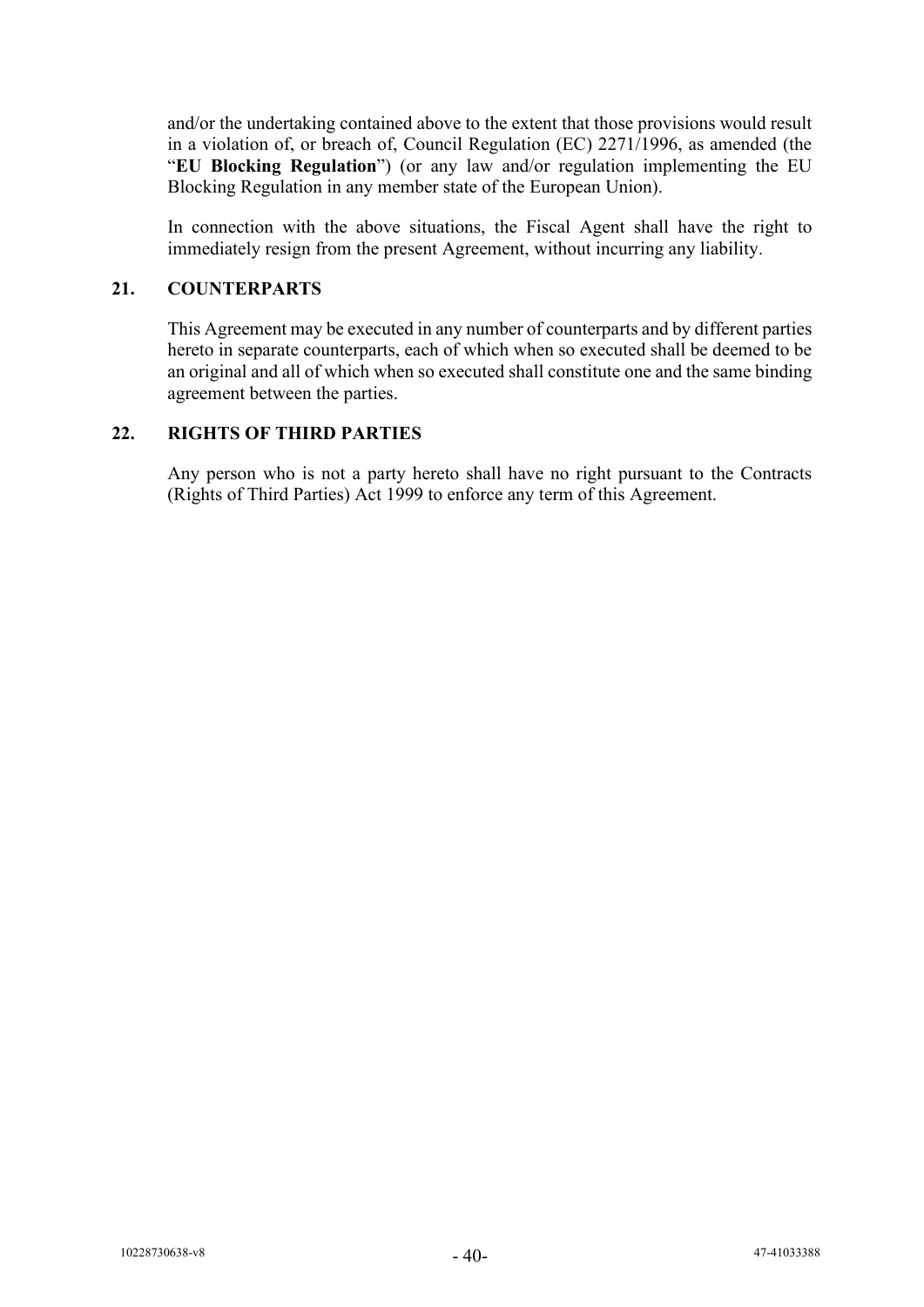#### **SCHEDULE 1 PROVISIONS FOR MEETINGS OF NOTEHOLDERS**

#### <span id="page-42-0"></span>1. **DEFINITIONS**

In this Schedule 1 the following expressions shall, subject to any mandatory provisions of Italian law (including, without limitation, those set out in the Italian Financial Act as defined below) and the Issuer's by-laws in force from time to time, have the following meanings unless the context otherwise requires:

"**Chairman**" means, in relation to any Meeting, the individual who takes the chair in accordance with paragraph 6 (*Chairman*);

"**Eligible Voter**" means (if the Notes are in definitive form) the holder of the relevant Notes or (if the Notes are represented by a Global Note) the person in whose account with the clearing systems the interest in the relevant Note is held as resulting from the records of the clearing systems at the close of business on the seventh clear Trading Day prior to the date fixed for the Initial Meeting or, where applicable, for the Second Meeting or any Further Meeting (as the case may be), taking into account Article 83 *sexies* of the Italian Financial Act;

"**Extraordinary Resolution**" means a resolution passed at a Meeting duly convened and held in accordance with this Schedule by the number of voters specified in paragraph 7 (*Quorum and Majority Required to Pass Extraordinary Resolutions*) herein;

"**Further Meeting**" means a New Meeting following adjournment of a Second Meeting or any subsequent meeting;

"**Initial Meeting**" means any Meeting other than a New Meeting;

"**Italian Financial Act**" means Legislative Decree No. 58 of 24 February 1998, as amended from time to time;

"**Meeting**" means a meeting of Noteholders (whether originally convened or resumed following an adjournment);

"**New Meeting**" means a meeting resumed after adjournment for want of quorum of a previous Meeting;

"**Noteholder**" means any holder of the Notes;

"**Noteholders' Representative**" means a person appointed, *inter alia*, to represent the interests of Noteholders (*rappresentante comune*) by an Extraordinary Resolution or by an order of a competent court at the request of one or more Noteholders or the directors of the Issuer, as described in Articles 2415, 2417 and 2418 of the Italian Civil Code;

"**Notes**" means the notes issued by the Issuer under the Programme and pertaining to the same series of Notes;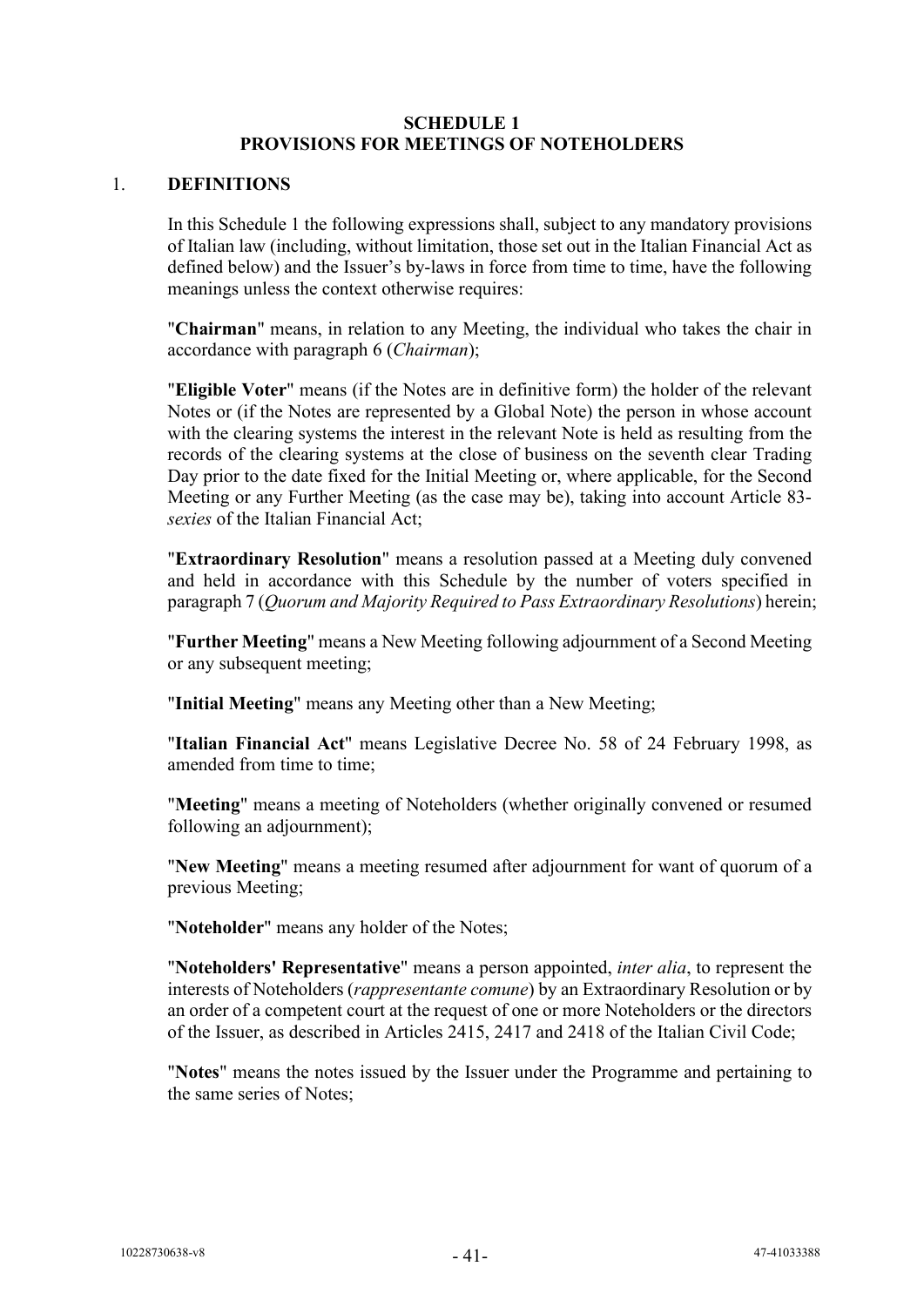"**Proxy**" means, in relation to any Meeting, a person appointed to vote under a Voting Instruction other than:

- (a) any such person whose appointment has been revoked and in relation to whom the relevant Paying Agent has been notified in writing of such revocation by close of business of the second business day before the time fixed for such Meeting;
- (b) any such person appointed to vote at a Meeting which has been adjourned for want of a quorum and who has not been appointed or re-appointed to vote at the Meeting when it is resumed;
- (c) any such person who is (i) a member of any management or supervisory board (including directors and statutory auditors (*sindaci*)) of, or (ii) an employee of, the Issuer or its Subsidiaries; or
- (d) the Issuer or any of its Subsidiaries;

#### "**Reserved Matter**" means any proposal:

- (a) to change any date fixed for payment of principal or interest in respect of the Notes, to reduce the amount of principal or interest payable on any date in respect of the Notes or to alter the method of calculating the amount of any payment in respect of the Notes on redemption or maturity or the date for any such payment;
- (b) to effect the exchange or substitution of the Notes for, or the conversion of the Notes into, shares, bonds or other obligations or securities of the Issuer or any other person or body corporate formed or to be formed;
- (c) to change the currency in which amounts due in respect of the Notes are payable;
- (d) to approve any proposal by the Issuer for any other modification of any provision of the Conditions or any arrangement in respect of the obligations of the Issuer thereunder other than those referred to in Clauses 16 (*Modification*) of this Agreement; or
- (e) to amend this definition;

"**Second Meeting**" means the first New Meeting following adjournment of an Initial Meeting;

"**Trading Day**" means, in relation to any Tranche of Note, any day on which any relevant stock exchange where the relevant Notes are traded is open for business;

"**Voter**" means, in relation to any Meeting, the person identified in the Voting Certificate, any Proxy or any bearer of a definitive Note;

"**Voting Certificate**" means, in relation to any Meeting, a dated English language certificate (together with, if required by applicable Italian law, a translation thereof into Italian) issued either by (A) the relevant accountholder in the relevant clearing system, or (B) the Paying Agent on behalf of the clearing systems on the instructions given to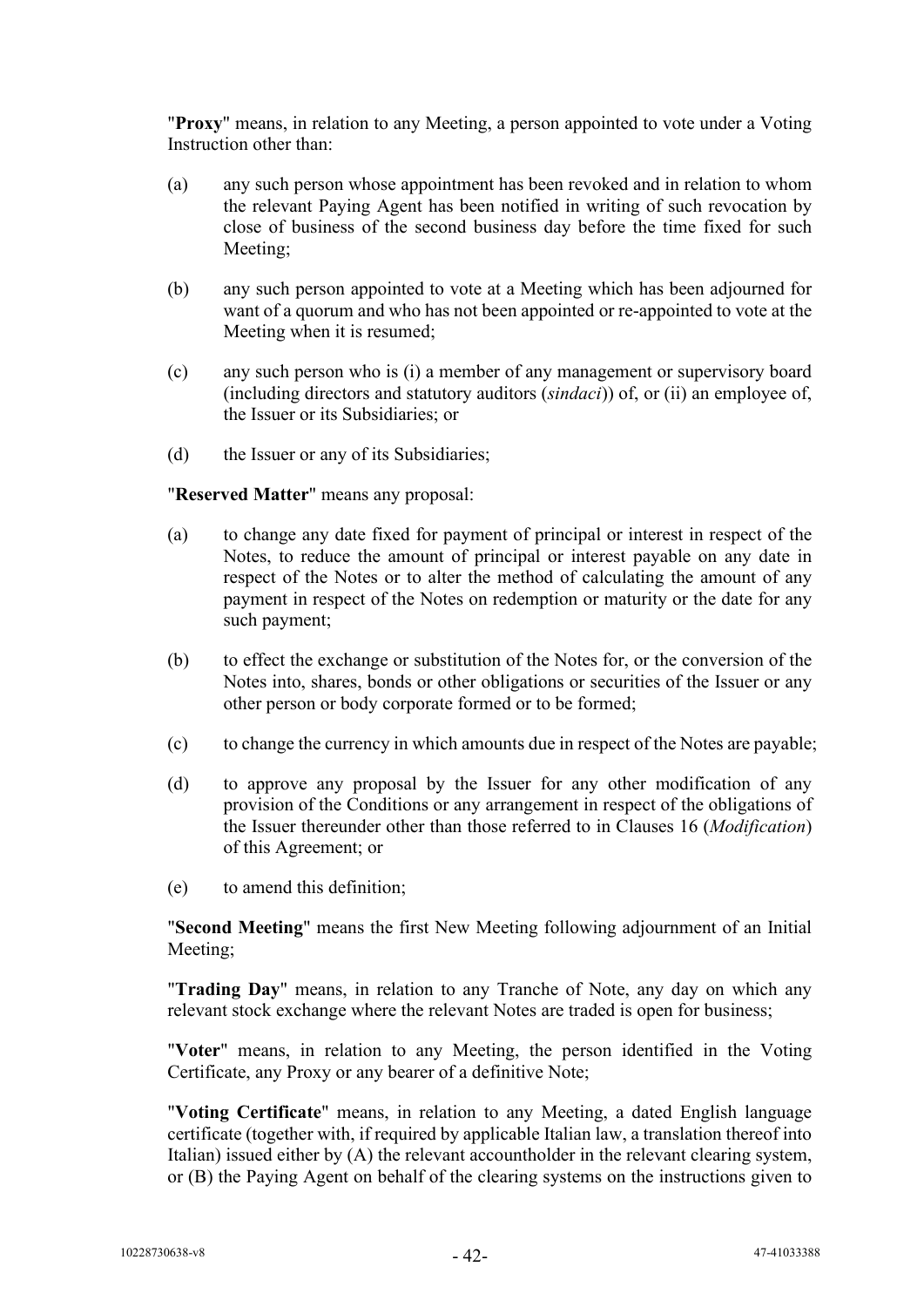the clearing systems by or on behalf of an Eligible Voter, or (C) (if the Notes are in definitive form) the Paying Agent and stating the name of (and document of identification to be provided by) the Eligible Voter and in which it is stated that the person identified therein is entitled to attend and vote at the Meeting; and

"**Voting Instruction**" means, in relation to any Meeting, an English language document issued by a Paying Agent in respect of any Eligible Voter:

- (a) certifying that the Eligible Voter (as defined below) or a duly authorised person on its behalf has instructed the relevant Paying Agent that the votes attributable to such Notes are to be cast in a particular way on each resolutions to be put to the Meeting;
- (b) listing the total number and (if in definitive form) the certificate numbers of the Notes, distinguishing for each resolution between those in respect of which instructions have been given to vote for, or against, the resolution; and
- (c) authorising a named individual or individuals to vote in respect of the Notes in accordance with such instructions;

"**24 hours**" means a period of 24 hours including all or part of a day upon which banks are open for business in both the places where the relevant Meeting is to be held and in each of the places where the Paying Agents have their Specified Offices (disregarding for this purpose the day upon which such Meeting is to be held) and such period shall be extended by one period or, to the extent necessary, more periods of 24 hours until there is included as aforesaid all or part of a day upon which banks are open for business as aforesaid; and

"**48 hours**" means 2 consecutive periods of 24 hours.

## 2. **ISSUE OF VOTING CERTIFICATES AND VOTING INSTRUCTIONS**

Any Eligible Voter may obtain a Voting Certificate from any Paying Agent or require any Paying Agent to issue a Voting Instruction not later than (i) close of business two business days before the date fixed for the relevant Meeting or (ii) not later than any longer period which may be set forth under any applicable law (including, without limitation, any applicable provision of the Italian Financial Act), by depositing such Note with such Paying Agent (if the Notes are in definitive form) or by making appropriate arrangements with the clearing systems in accordance with their internal procedures (if the Notes are represented by Global Notes).

So long as a Voting Certificate or Voting Instruction is valid, the bearer thereof (in the case of a Voting Certificate) or any Proxy named therein (in the case of a Voting Instruction) shall be deemed to be the holder of the Notes to which it relates for all purposes in connection with the Meeting. A Voting Certificate and a Voting Instruction cannot be outstanding simultaneously in respect of the same Note.

## 3. **VALIDITY OF VOTING INSTRUCTIONS**

Voting Instructions shall be valid only if deposited at the Specified Office of the Fiscal Agent or at some other place approved by the Fiscal Agent, at least 48 hours before the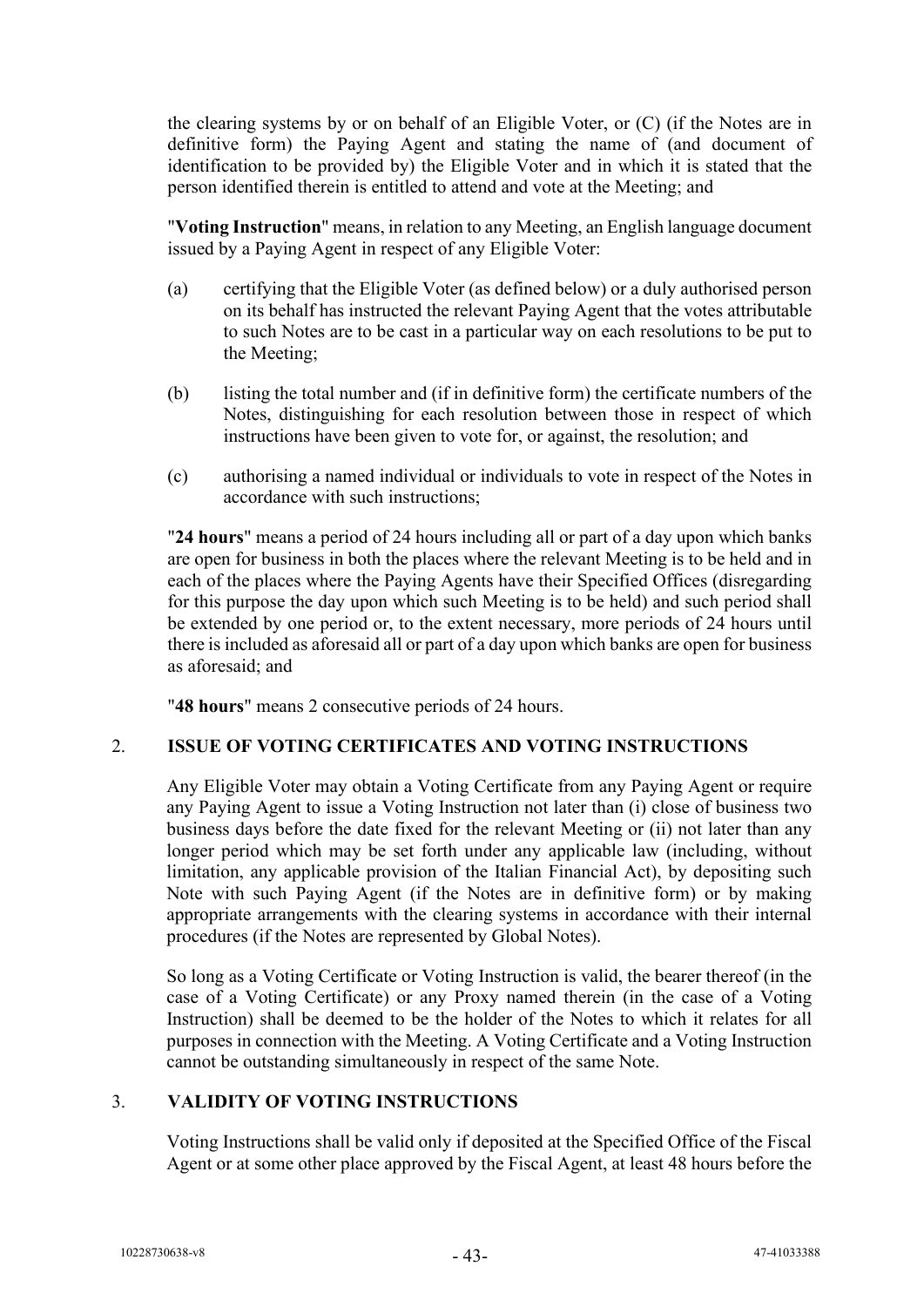time fixed for the relevant Meeting or the Chairman decides otherwise before the Meeting proceeds to business.

Notwithstanding the above, any Voting Certificates and Voting Instructions shall be valid if notified to the Issuer 48 hours before the date fixed for the relevant Meeting or at any time before the Meeting in a manner considered acceptable by the Issuer, the relevant clearing systems or the Paying Agent, as applicable.

If the Fiscal Agent requires, a notarised copy of each Voting Instruction and satisfactory proof of the identity of each Proxy named therein shall be produced at the Meeting, but the Fiscal Agent shall not be obliged to investigate the validity of any Voting Instruction or the authority of any Proxy.

#### 4. **CONVENING OF MEETING**

The board of directors (or other equivalent corporate body) of the Issuer or the Noteholders' Representative may at any time, if they deem it necessary, and shall upon a requisition in writing signed by the holders of not less than one-twentieth of the aggregate principal amount of the Notes for the time being outstanding, convene a meeting of the Noteholders. If they default in convening a meeting following such request or requisition by the Noteholders representing not less than one-twentieth of the aggregate principal amount of the outstanding Notes, the same shall be convened by statutory auditors (or other equivalent corporate body) and, in the case of failure, by decree of the competent court if the default is unjustified upon request by the Noteholders.

#### 5. **NOTICE**

At least 30 days' written notice (exclusive of the day on which the notice is given and inclusive of the day on which the meeting is to be held) specifying the item to be discussed and resolved, the place, day and hour of the Initial Meeting, shall be given to the Noteholders and also to the Paying Agents before any meeting of the Noteholders. The notice shall set out the full text of any resolutions to be proposed. The notice may also (but not need to) specify the date of the Second Meeting or any Further Meeting. The notice shall state that the Notes may be deposited with any Paying Agent (if the Notes are in definitive form) or by making appropriate arrangements with the clearing systems in accordance with their internal procedures (if the Notes are represented by Global Notes) for the purpose of obtaining Voting Certificates or appointing Proxies (i) two business days before the date fixed for the relevant Meeting or (ii) not later than any longer period which may be set forth under any applicable law (including, without limitation, any applicable provision of the Italian Financial Act) before the date fixed for the Meeting *provided, however, that*, the Noteholders will only be required to deposit or block such Note prior to the Meeting if Italian law or the constitutive documents of the Issuer so require. All notices to Noteholders under this Schedule 1 shall be given and published in accordance with Condition 18 (*Notices*) and shall also (to the extent required by applicable Italian law or by the Issuer's by-laws) be published on the official website of the Issuer or in the *Gazzetta Ufficiale* of the Republic of Italy or in at least one daily newspaper specified in the by-laws of the Issuer or by any other means provided from time to time by applicable laws and regulations. The notice shall be drawn up in accordance with the provisions of Article 125-*bis* and seq. of the Italian Financial Act or any other applicable laws and regulations and, when the Notes are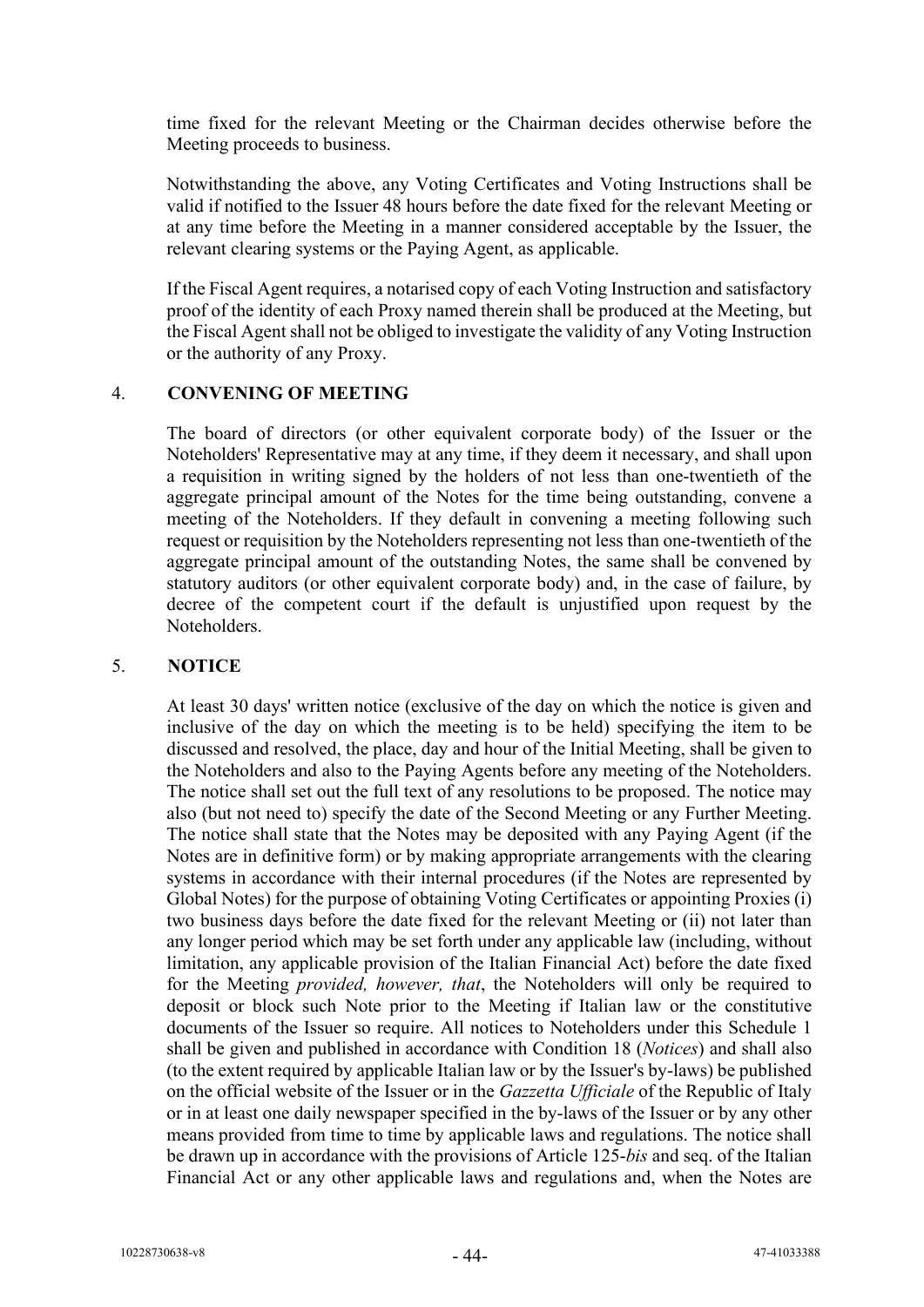represented by a Global Note, shall include, amongst others, a statement specifying that those proving to be holders of Notes only after the seventh Trading Day prior to the date fixed for the Initial Meeting (or for the Single Call Meeting (as defined below) if provided for by the Issuer's by-laws) shall not have the right to attend and vote at the relevant meeting. Unless the Meeting is convened by the Issuer, a copy of the notice shall be delivered to the Issuer on the same date as publication. If the date of the Second Meeting (and of any Further Meeting if provided in the by-laws of the Issuer) is not indicated in the call notice convening the Initial Meeting, then any Second Meeting and Further Meeting may be called again within thirty days of the preceding Meeting.

#### 6. **CHAIRMAN**

The Chairman (who may, but need not be, a Noteholder) shall be:

- (a) the Chairman of the board of directors of the Issuer or such other person as the by-laws of the Issuer may specify from time to time; or
- (b) in default, a person elected by one or more Voters holding or representing more than one half of the aggregate principal amount of the Notes represented at Meeting; or
- (c) in the case the Meeting is convened upon decision of the competent court, the person appointed by such competent court.

Where the Meeting has elected the Chairman at an Initial Meeting, such person need not be the same person as the Chairman at any New Meeting.

## 7. **QUORUM AND MAJORITY REQUIRED TO PASS EXTRAORDINARY RESOLUTIONS**

The quorum required for the constitution of the Meetings of Noteholders and the validity of resolutions to be passed therein, shall be governed by the provisions of the Italian Civil Code and in particular, by the provisions of Article 2415, Article 2368 and Article 2369 of the Italian Civil Code, and by the provisions of the by-laws of the Issuer should these provide for a higher quorum requirement.

A Meeting may be validly held as a single call meeting (*assemblea in unica convocazione*) ("**Single Call Meeting**") or as a multiple call meeting ("**Multiple Call Meeting**") if:

- (a) in the case of a Single Call Meeting, the thresholds applicable in accordance with the provisions of the Italian Civil Code and the Issuer's by-laws; or
- (b) in the case of a Multiple Call Meeting, it is attended by one or more persons present, being or representing Noteholders holding more than:
	- (i) in the case of an Initial Meeting, at least one half of the aggregate principal amount of the Notes for the time being outstanding;
	- (ii) in the case of a Second Meeting, more than one third of the aggregate principal amount of the Notes for the time being outstanding;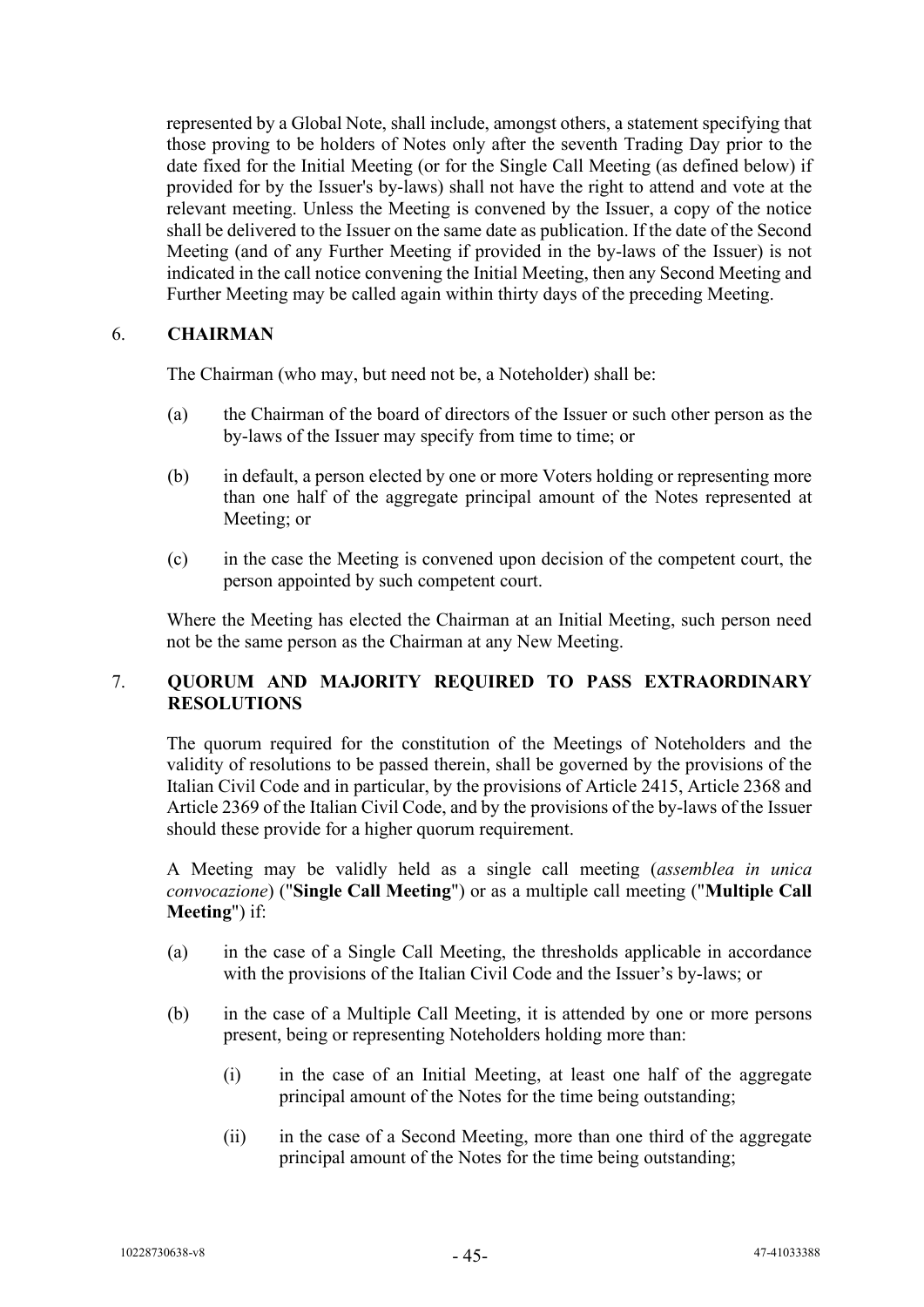(c) in the case of a Further Meeting, at least one fifth of the aggregate principal amount of the Notes for the time being outstanding;

*provided, however, that* Italian law and/or, the by-laws of the Issuer may from time to time (to the extent permitted under applicable Italian law) require a different quorum at any of the above Meetings (including as may result from the subject matter to be transacted at such Meeting). For the avoidance of doubt, each Meeting will be held as a Single Call Meeting or as a Multiple Call Meeting depending on the applicable provisions of Italian law and the Issuer's by-laws as applicable from time to time.

The majority of votes required to pass an Extraordinary Resolution will be:

- (a) in the case of a Single Call Meeting, the thresholds applicable in accordance with the provisions of the Italian Civil Code and the Issuer's by-laws;
- (b) in the case of a Multiple Call Meeting:
	- (i) in the case of an Initial Meeting convened for (i) voting on any matter other than a Reserved Matter, at least three quarters of the aggregate principal amount of the outstanding Notes represented at the Meeting; or (ii) voting on a Reserved Matter, at least one half of the aggregate principal amount of the outstanding Notes, unless a higher threshold applies, based on the circumstances, pursuant to Italian law and the Issuer's by-laws;
	- (ii) in the case of a Second Meeting convened for (i) voting on any matter other than a Reserved Matter, at least three quarters of the aggregate principal amount of the outstanding Notes represented at the Meeting; or (ii) voting on a Reserved Matter, at least one half of the aggregate principal amount of the outstanding Notes, unless a higher threshold applies, based on the circumstances, pursuant to Italian law and the Issuer's by-laws;
	- (iii) in the case of a Further Meeting, convened for (i) voting on any matter other than a Reserved Matter, at least three quarters of the aggregate principal amount of the outstanding Notes represented at the Meeting; or (ii) voting on a Reserved Matter, at least one half of the aggregate principal amount of the outstanding Notes, unless a higher threshold applies, based on the circumstances, pursuant to Italian law and the Issuer's by-laws.

#### 8. **ADJOURNMENT FOR WANT OF QUORUM**

If within 15 minutes after the time fixed for any Meeting a quorum is not present the Meeting shall, if convened upon the requisition of Noteholders, be dissolved unless otherwise provided by applicable laws.

In case of adjournment, the New Meeting shall be convened for a day which shall be:

(a) in the case of a Second Meeting: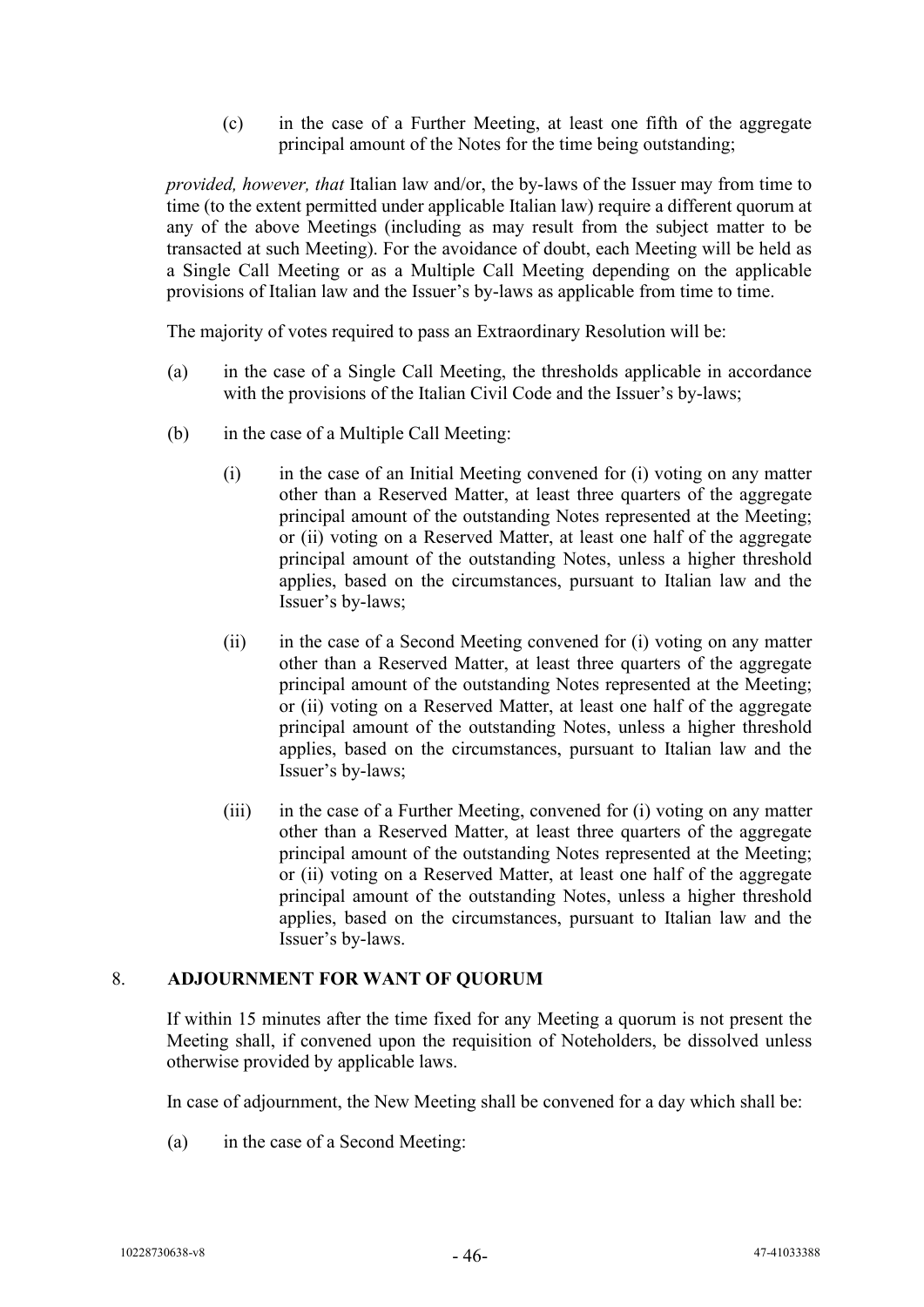- (i) where specified in the notice to Noteholders of the Initial Meeting, not less than one day and not more than 30 days following the date of the Initial Meeting; and
- (ii) in all other cases, not less than 21 days and not more than 30 days following the date of the Initial Meeting.
- (b) in the case of a Further Meeting:
	- (i) where specified in the notice to Noteholders of the Initial Meeting, not less than one day and not more than 30 days following the date of the Second Meeting or any subsequent Meeting; and
	- (ii) in all other cases, not less than 21 days and not more than 30 days following the date of the Second Meeting or any subsequent Meeting,

provided that the resolutions to be proposed in the Second Meeting or in the Further Meeting are not modified.

## 9. **PARTICIPATION**

The following may attend and speak at a Meeting:

- (a) Eligible Voters
- (b) the Noteholders' Representative;
- (c) any Director or Statutory Auditor (sindaco) of the Issuer; and
- (d) any other person approved by the Meeting, including representatives of the Issuer and the Fiscal Agent, the financial advisers of the Issuer and the Fiscal Agent and the legal counsel to the Issuer and the Fiscal Agent.

#### 10. **METHOD OF VOTING**

Every question submitted to a Meeting shall be decided in the first instance by a show of hands. Provided that a show of hands produces a clear and incontrovertible result, the Chairman's declaration that on a show of hands a resolution has been passed, passed by a particular majority, rejected or rejected by a particular majority shall be conclusive, without proof of the number of votes cast for, or against, the resolution, provided however that one or more Voters, or the Noteholders' Representative may at the Meeting require that such question be decided by a poll.

#### 11. **VOTES**

Every Voter shall have one vote in respect of each EUR 1,000 (or the equivalent thereof if Notes are denominated in a currency other than Euro) in principal amount of the outstanding Note(s) represented or held by him. Unless the terms of any Voting Instruction state otherwise, a Voter shall not be obliged to exercise all the votes to which he is entitled or to cast all the votes which he exercises in the same way.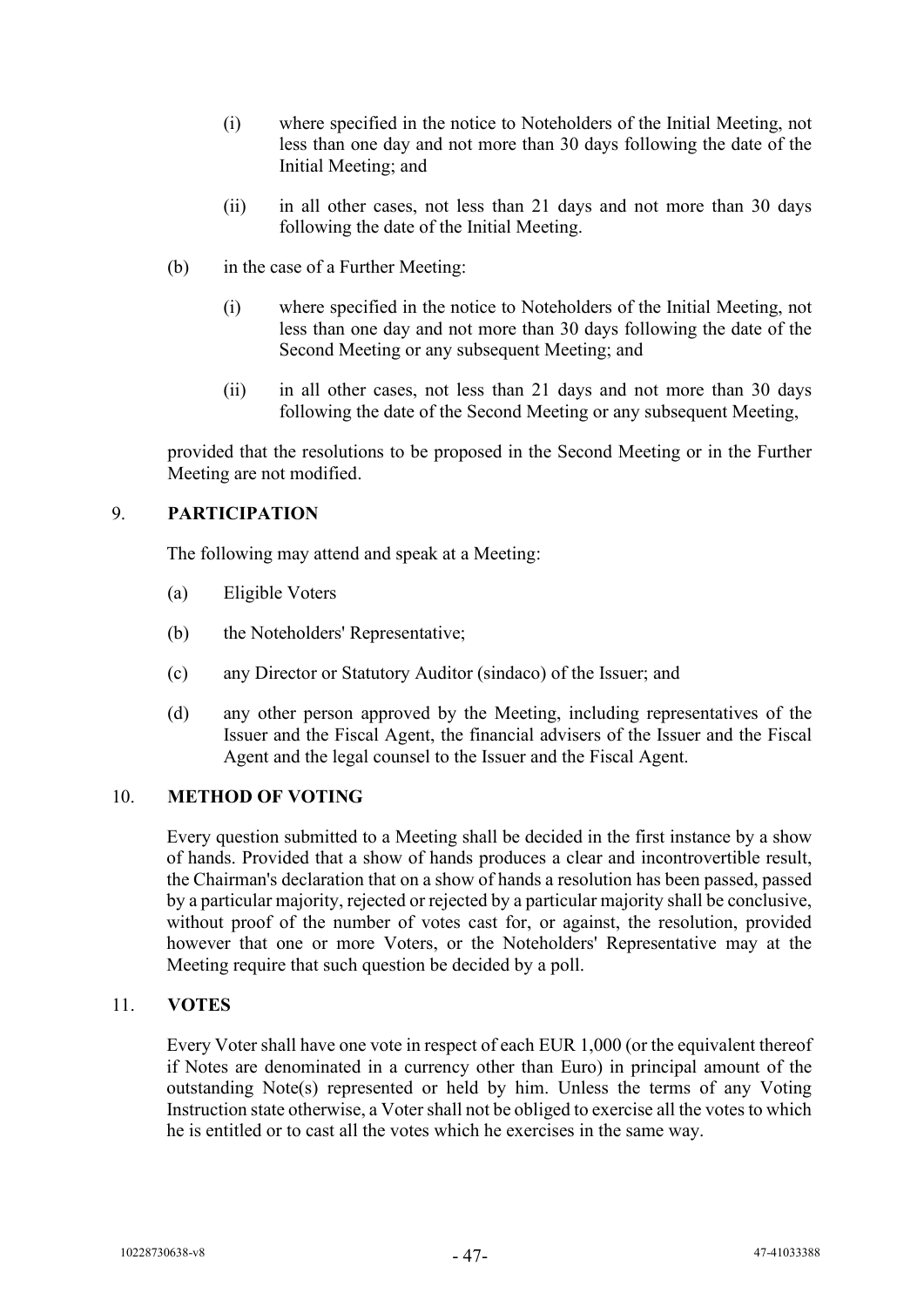## 12. **VALIDITY OF VOTES BY PROXIES**

Any vote by a Proxy in accordance with the relevant Voting Instruction shall be valid even if such Voting Instruction or any instruction pursuant to which it was given has been amended or revoked, *provided that* neither the Issuer nor the Chairman has been notified in writing of such amendment or revocation by not later than close of business two business days prior to the date fixed for the relevant Meeting. Unless the instrument appointing the relevant Proxy specifies otherwise, no appointment of a Proxy in relation to a Meeting originally convened which has been adjourned for want of a quorum shall remain in force in relation to such Meeting when it is resumed. Any person appointed to vote at such a Meeting must be reappointed under a Voting Instruction to vote at the Meeting when it is resumed.

## 13. **POWERS**

A Meeting shall have power (exercisable only by Extraordinary Resolution), without prejudice to any other powers conferred on it or any other person in accordance with applicable Italian law:

- (a) to approve any Reserved Matter;
- (b) to waive any breach or authorise any proposed breach by the Issuer of its obligations under or in respect of the Notes or the Deed of Covenant or any act or omission which might otherwise constitute a default under the Notes;
- (c) to give any other authorisation or approval which is required to be given by Extraordinary Resolution;
- (d) to appoint or revoke the appointment of the Noteholders' Representative;
- (e) without prejudice to Condition 16(b), to modify the Conditions;
- (f) to consider any proposal for an administration order (*amministrazione controllata*) or a composition with creditors (*concordato*) in respect of the Issuer;
- (g) to authorise the Fiscal Agent, the Noteholders' Representative or any other person to execute all documents and do all things necessary to give effect to any Extraordinary Resolution;
- (h) to establish a fund for the expenses necessary for the protection of common interests of Noteholders and related statements of account; and
- (i) to pass a resolution concerning any other matter of common interest to Noteholders.

#### 14. **EXTRAORDINARY RESOLUTION BINDS ALL NOTEHOLDERS**

Any resolution passed at a Meeting of Noteholders duly convened and held hereunder shall be binding upon all Noteholders whether present or not present at the Meeting, whether or not voting and irrespective of how their vote was cast at such Meeting and upon all Couponholders and each of them shall be bound to give effect to the resolution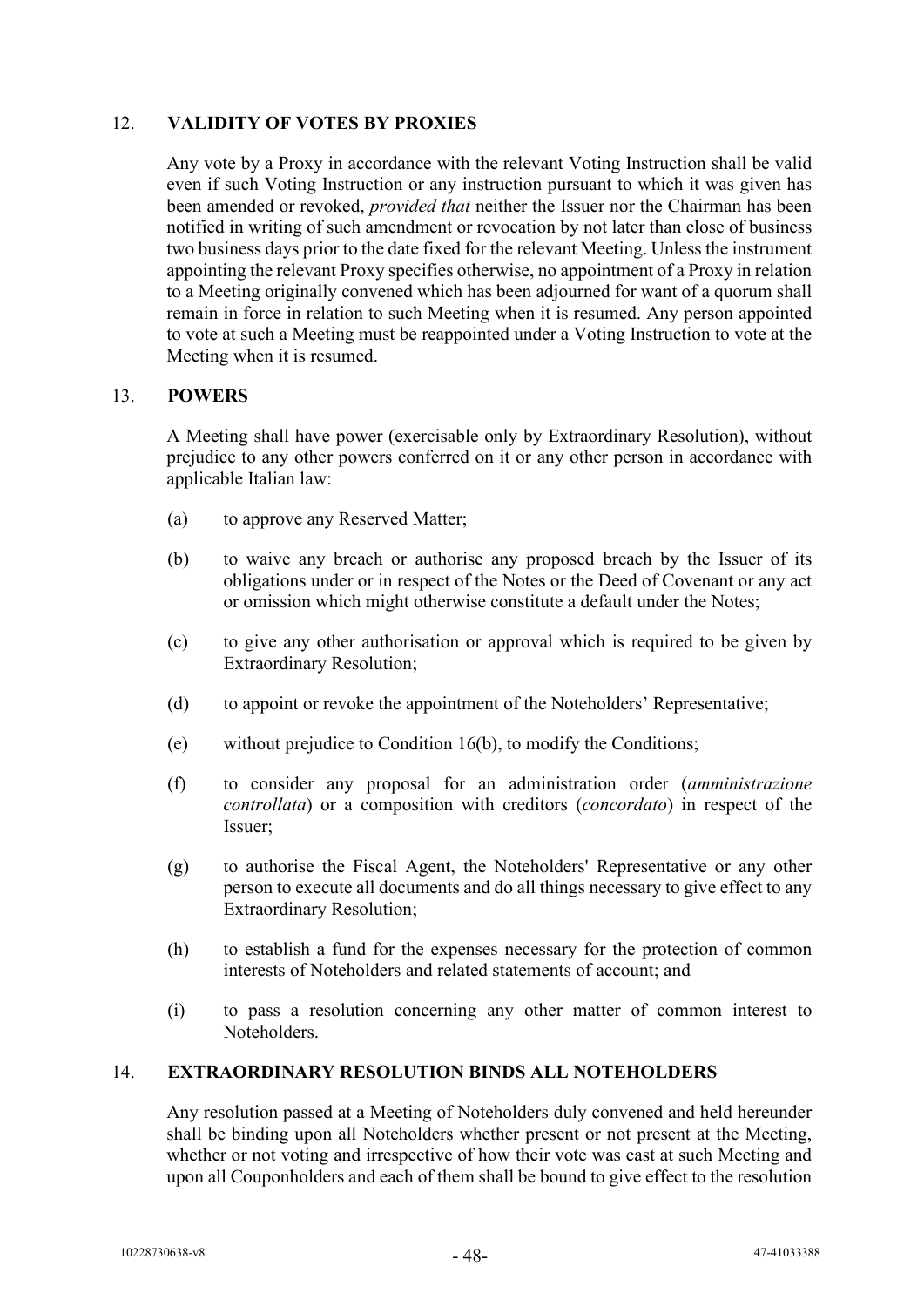accordingly and the passing of any resolution shall be conclusive evidence that the circumstances justify the passing of the resolution. Notice of any resolution duly passed by Noteholders shall be published in accordance with Condition 18 and the methods specified in paragraph 5 above by the Issuer within 14 days of the passing of the resolution, provided that the non-publication of the notice shall not invalidate the resolution.

#### 15. **MINUTES**

Minutes of all resolutions and proceedings at every Meeting, drawn up by a public notary and registered in the Companies Register (*registro delle imprese*) of Rome, shall be made and duly entered in books to be from time to time provided for that purpose by the Issuer, namely on the minute book of Noteholders' meetings (*libro delle adunanze e delle deliberazioni delle assemblee degli obbligazionisti*). Any Minutes purporting to be signed by the Chairman of the Meeting at which the resolutions were passed or proceedings held shall be conclusive evidence of the matters contained in the Minutes and until the contrary is proved every Meeting in respect of the proceedings of which Minutes have been made shall be deemed to have been duly held and convened and all resolutions passed or proceedings held to have been duly passed or held.

## 16. **COMPLIANCE WITH APPLICABLE LAW**

All the provisions set out in this Schedule 1 are subject to compliance with the laws, legislation, rules and regulations of the Republic of Italy, including (where such laws, legislation, rules and regulations so require), the by-laws of the Issuer, in force from time to time and shall be deemed to be amended, replaced and/or supplemented to the extent that such laws, legislation, rules and regulations (to the extent permitted under applicable Italian law) and the by-laws of the Issuer are amended at any time while the Notes remain outstanding without any prior consent of the Noteholders.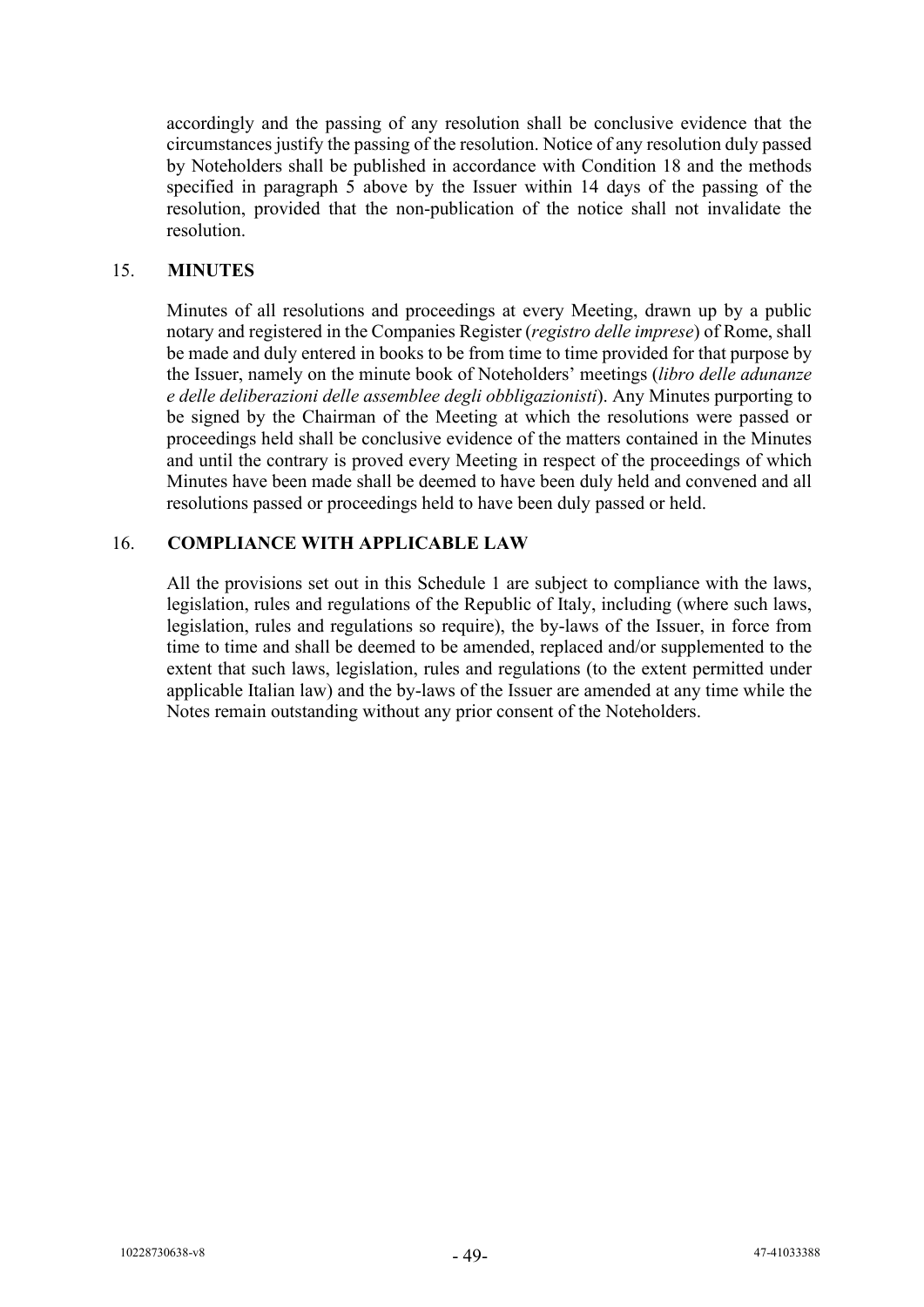#### **SCHEDULE 2 THE SPECIFIED OFFICES OF THE AGENTS**

#### <span id="page-51-0"></span>**The Fiscal Agent**:

Société Générale Luxembourg 11 avenue Emile Reuter L-2420 Luxembourg

Email: lux.standalone@sgss.socgen.com Attention: SGSS\SBO\CIS\ISS\LUX

## **The other Paying Agent**:

Banque Internationale à Luxembourg, société anonyme 69 Route d'Esch L-2953 Luxembourg

Email address: <u>Agency.Services@bil.com</u><br>Fax: +352 4590 3427  $+352\,4590\,3427$ Attention: Agency Services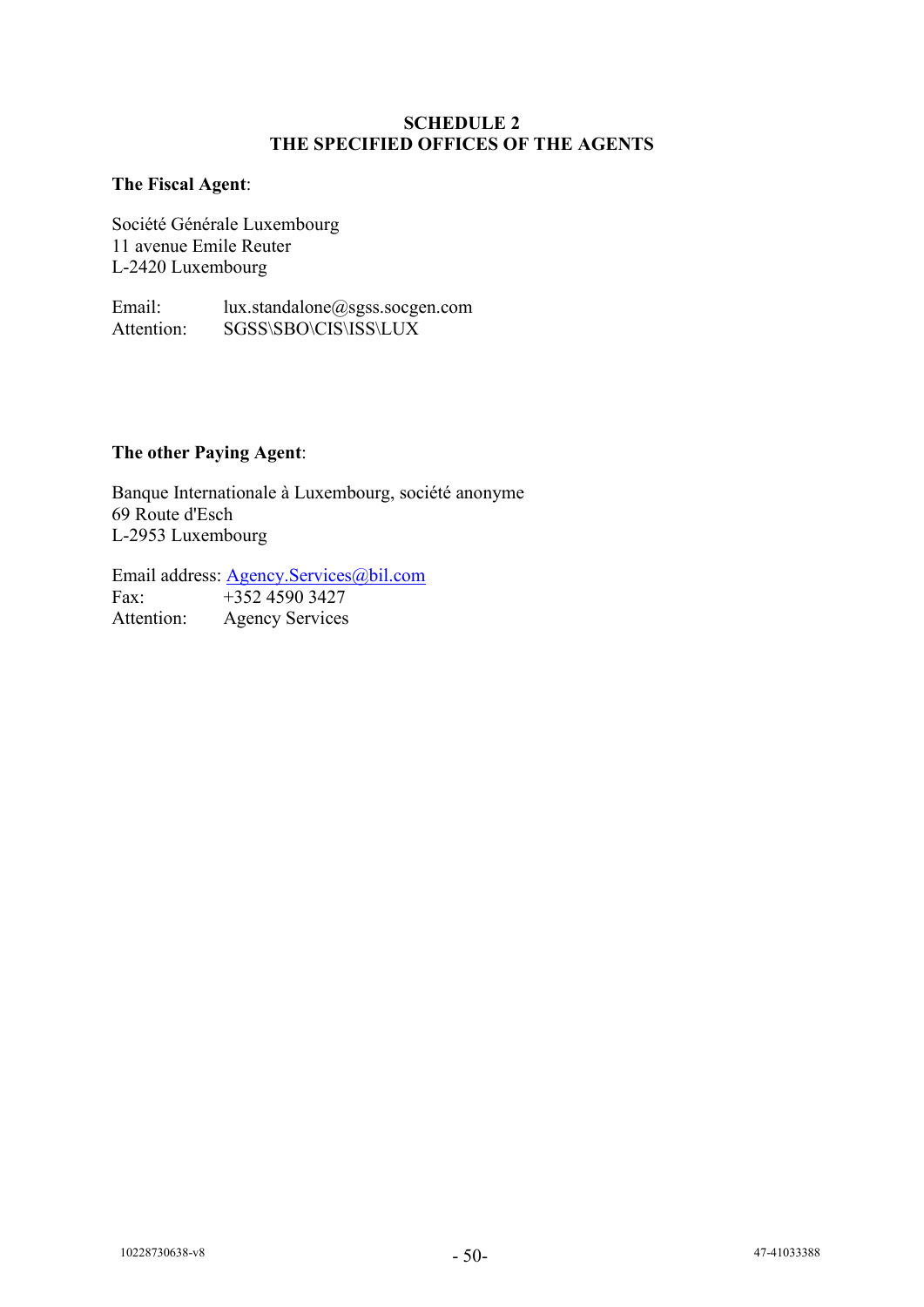#### <span id="page-52-0"></span>**SCHEDULE 3 FORM OF CALCULATION AGENT APPOINTMENT LETTER**

## *[On letterhead of the Issuer]*

*[for use if the Calculation Agent is not a Dealer]*

[Date]

[Name of Calculation Agent]

[Address]

To:  $\lceil \ \rceil$ 

#### **Leonardo - Società per azioni EUR 4,000,000,000 Euro Medium Term Note Programme**

We refer to the amended and restated issue and paying agency agreement dated [•] June 2022 entered into in respect of the above Euro Medium Term Note Programme (as amended or supplemented from time to time, the "**Agency Agreement**") between ourselves as Issuer, Société Générale Luxembourg as fiscal agent and certain other financial institutions named therein, a copy of which has been supplied to you by us.

All terms and expressions which have defined meanings in the Agency Agreement shall have the same meanings when used herein.

## **EITHER**

[We hereby appoint you as Calculation Agent at your Specified Office detailed in the Confirmation as our agent in relation to [*specify relevant Series of Notes*] (the "**Notes**") upon the terms of the Agency Agreement for the purposes specified in the Agency Agreement and in the Conditions and all matters incidental thereto.]

#### **OR**

[We hereby appoint you as Calculation Agent at your Specified Office detailed in the Confirmation set out below as our agent in relation to each Series of Notes in respect of which you are named as Calculation Agent in the relevant Final Terms or Drawdown Prospectus (as the case may be) upon the terms of the Agency Agreement and (in relation to each such Series of Notes) in the Conditions and all matters incidental thereto.]

We hereby agree that, notwithstanding the provisions of the Agency Agreement or the Conditions, your appointment as Calculation Agent may only be revoked in accordance with Clause [13.2](#page-31-1) (*Revocation*) thereof if you have been negligent in the exercise of your obligations thereunder or have failed to exercise or perform your obligations thereunder.

Please complete and return to us the Confirmation on the copy of this letter duly signed by an authorised signatory confirming your acceptance of this appointment.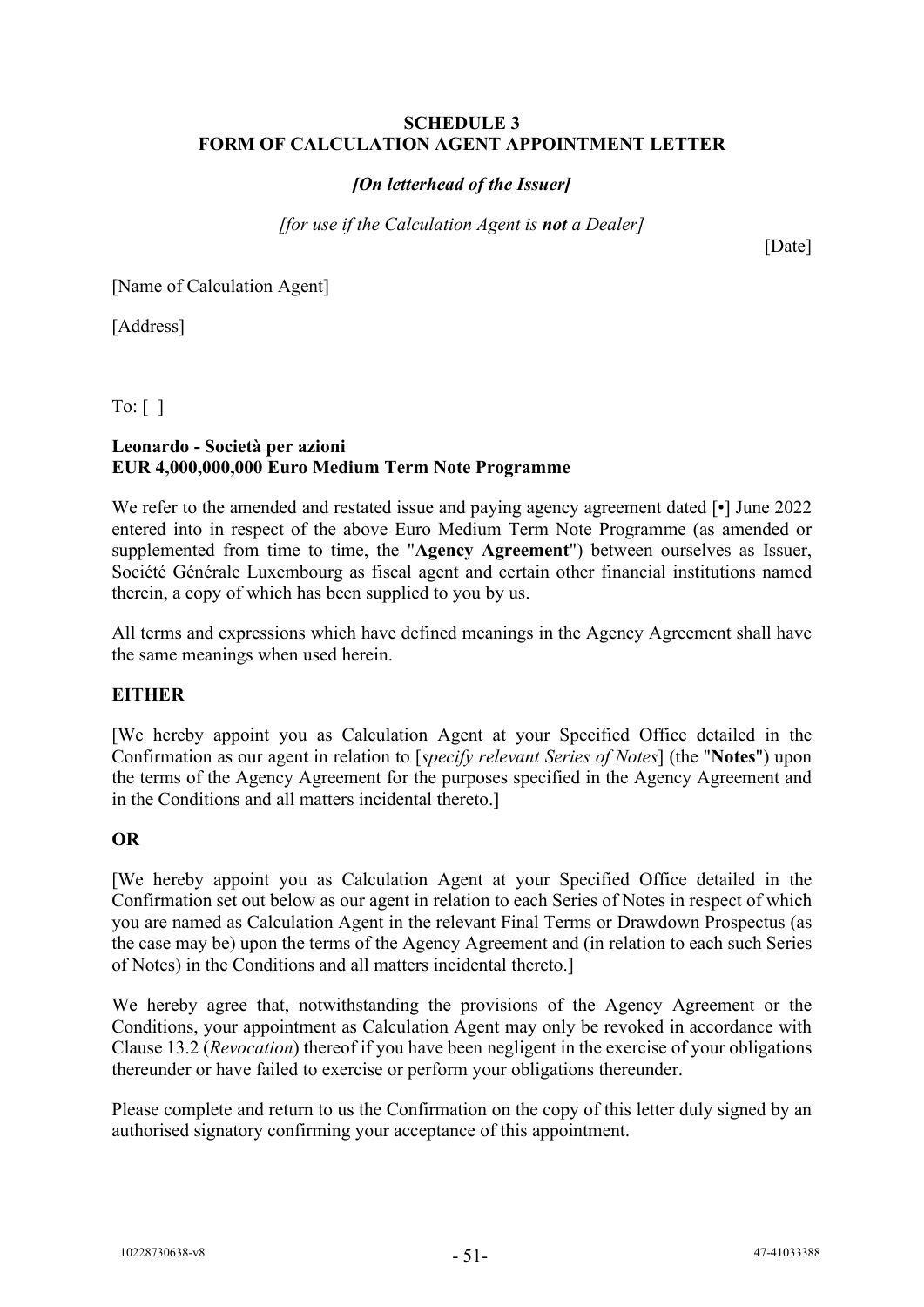This letter and any non-contractual obligations arising out of or in connection with it are governed by English law and the provisions of Clause [15](#page-34-0) (*Law and Jurisdiction*) of the Agency Agreement shall apply to this letter as if set out herein in full.

## **Leonardo - Società per azioni**

By:

## *FORM OF CONFIRMATION*

## **EITHER**

We hereby accept our appointment as Calculation Agent of the Issuer in relation to the Notes, and shall perform all matters expressed to be performed by the Calculation Agent in, and shall otherwise comply with, the Conditions and the provisions of the Agency Agreement and, in connection therewith, shall take all such action as may be incidental thereto.

## **OR**

We hereby accept our appointment as Calculation Agent of the Issuer in relation to each Series of Notes in respect of which we are named as Calculation Agent in the relevant Final Terms or Drawdown Prospectus (as the case may be), and shall perform all matters expressed to be performed by the Calculation Agent in, and shall otherwise comply with (in relation to each such Series of Notes) the Conditions and the provisions of the Agency Agreement and, in connection therewith, shall take all such action as may be incidental thereto.

For the purposes of [the Notes] [each such Series of Notes] and the Agency Agreement our Specified Office and communication details are as follows:

| Address:            |  |  |  |
|---------------------|--|--|--|
| Fax:                |  |  |  |
| Attention:          |  |  |  |
| [Calculation Agent] |  |  |  |
|                     |  |  |  |

By:

Date: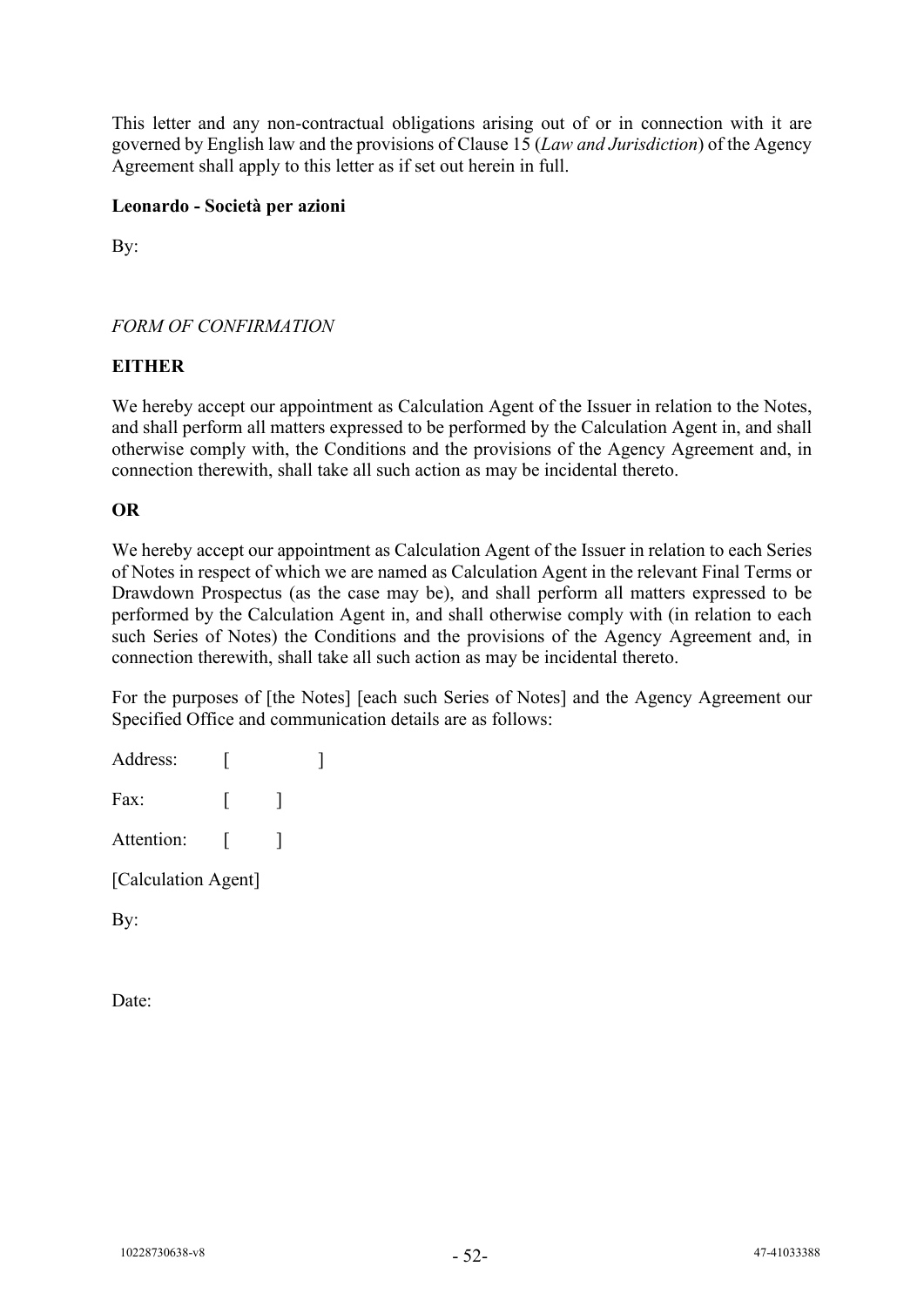#### **SCHEDULE 4 FORM OF PUT OPTION NOTICE**

<span id="page-54-0"></span>To: [*Paying Agent*]

#### **LEONARDO - Società per azioni EUR 4,000,000,000 Euro Medium Term Note Programme**

#### **[title of relevant series]**

#### **PUT OPTION NOTICE[1](#page-54-1)**

#### *OPTION 1* **(***DEFINITIVE NOTES***)** *-* [*complete/delete as applicable*]

By depositing this duly completed Notice with the above Paying Agent in relation to [*specify relevant Series of Notes*] (the "**Notes**") in accordance with Condition 9(g) (*Redemption at the option of Noteholders*), the undersigned holder of the Notes specified below and deposited with this Put Option Notice exercises its option to have such Notes redeemed in accordance with Condition 9(g) (*Redemption at the option of Noteholders*) on [*date*].

This Notice relates to the Note(s) bearing the following certificate numbers and in the following denominations:

| <b>Certificate Number</b> | <b>Denomination</b> |
|---------------------------|---------------------|
|                           |                     |
|                           |                     |
|                           |                     |

#### *OPTION 2* **(***PERMANENT GLOBAL NOTE***)** - *[complete/delete as applicable*]

By depositing this duly completed Notice with the above Paying Agent for the [*specify relevant Series of Notes*] (the "**Notes**") in accordance with Condition 9(g) (*Redemption at the option of Noteholders*) and the terms of the Permanent Global Note issued in respect of the Notes, the undersigned holder of the Permanent Global Note exercises its option to have [*currency*] [*amount*] of the Notes redeemed in accordance with Condition 9(g) (*Redemption at the option of Noteholders*) on [*date*].

#### **[***END OF OPTIONS***]**

Payment should be made by [*complete and delete as appropriate*]:

<span id="page-54-1"></span> $1$  The Put Option Notice, duly completed and executed, should be deposited at the specified office of any Paying Agent. If the relevant Notes are in definitive form, such Definitive Notes and all Coupons relating thereto and maturing after the date fixed for redemption should be deposited with the Put Option Notice. If the relevant Notes are in global form, the Put Option Notice should be submitted in accordance with the operating rules and regulations of the relevant clearing system and, if possible, the relevant interests in the relevant Global Note should be blocked to the satisfaction of the relevant Paying Agent.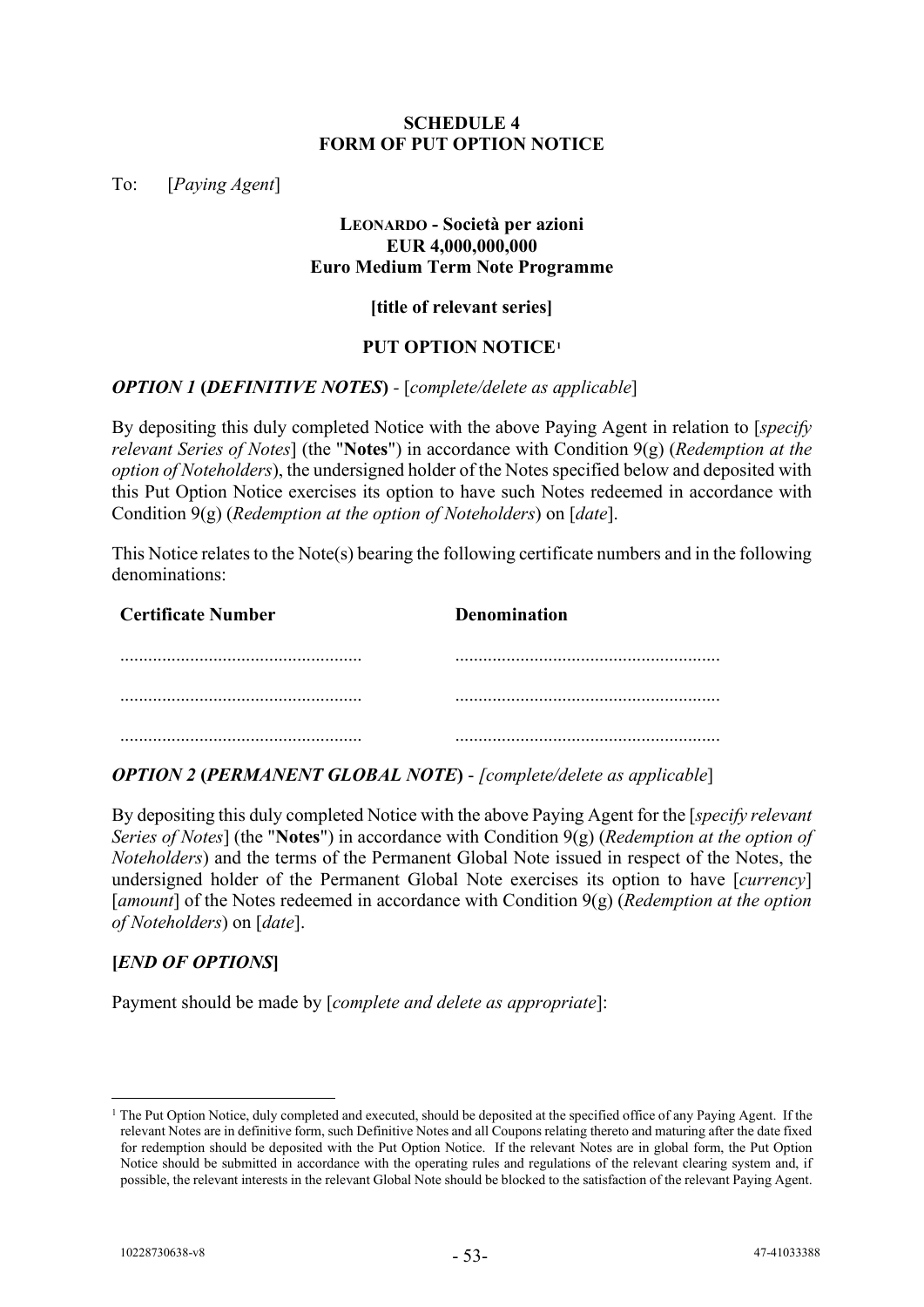• [*currency*] cheque drawn on a bank in [*currency centre*] and in favour of [*name of payee*] and mailed at the payee's risk by uninsured airmail post to [*name of addressee*] at [*addressee's address*].

*OR*

• transfer to [*details of the relevant account maintained by the payee*] with [*name and address of the relevant bank*].

All notices and communications relating to this Put Option Notice should be sent to the address specified below.

| Name of holder:  |  |
|------------------|--|
| Contact details: |  |
|                  |  |
|                  |  |
| Signature        |  |
| of holder:       |  |
| Date:            |  |
|                  |  |

[*To be completed by Paying Agent*:]

Received by: ..................................................

[*Signature and stamp of Paying Agent*:]

At its office at ..................................................

On ..................................................

## **THIS NOTICE WILL NOT BE VALID UNLESS ALL OF THE PARAGRAPHS REQUIRING COMPLETION HAVE BEEN DULY COMPLETED.**

..................................................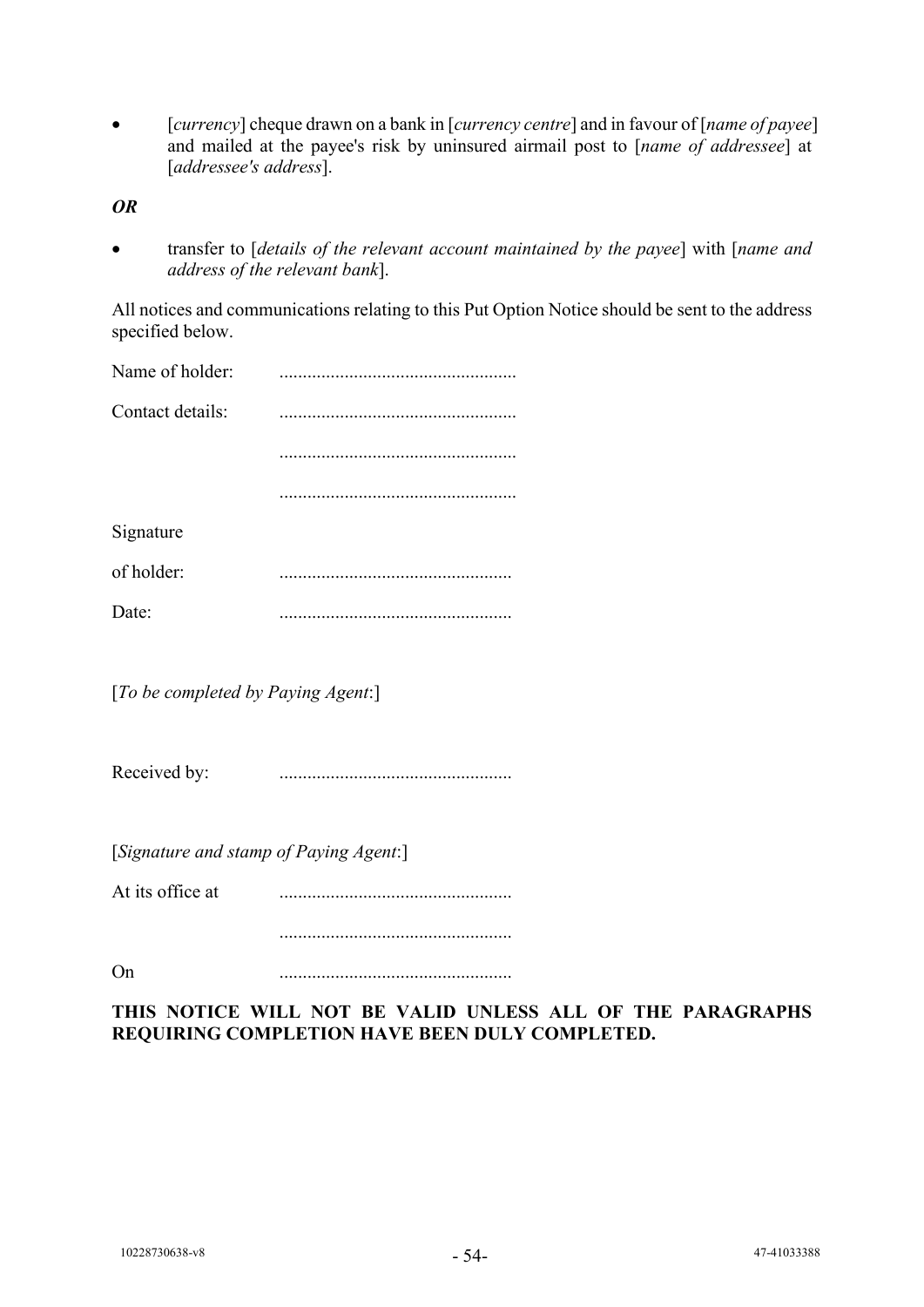#### **SCHEDULE 5 FORM OF PUT OPTION RECEIPT**

#### **LEONARDO - Società per azioni EUR 4,000,000,000 Euro Medium Term Note Programme**

## **[title of relevant series]**

#### <span id="page-56-0"></span>**PUT OPTION RECEIPT[2](#page-56-1)**

We hereby acknowledge receipt of a Put Option Notice relating to [*specify relevant Series of Notes*] (the "**Notes**") having the certificate number(s) [and denomination(s)] set out below. We will hold such Note(s) in accordance with the terms of the Conditions of the Notes and the Agency Agreement dated [•] June 2022 relating thereto.

In the event that, pursuant to such Conditions and the Agency Agreement, the depositor of such Note(s) becomes entitled to their return, we will return such Definitive Note(s) to the depositor against presentation and surrender of this Put Option Receipt.

| <b>Certificate Number</b> | <b>Denomination</b> |
|---------------------------|---------------------|
|                           |                     |
|                           |                     |
|                           |                     |
| Dated: [date]             |                     |
| [PAYING AGENT]            |                     |
| $\gamma$ :                |                     |
| duly authorised           |                     |

<span id="page-56-1"></span><sup>&</sup>lt;sup>2</sup> A Receipt will only be issued in the case of a Definitive Note.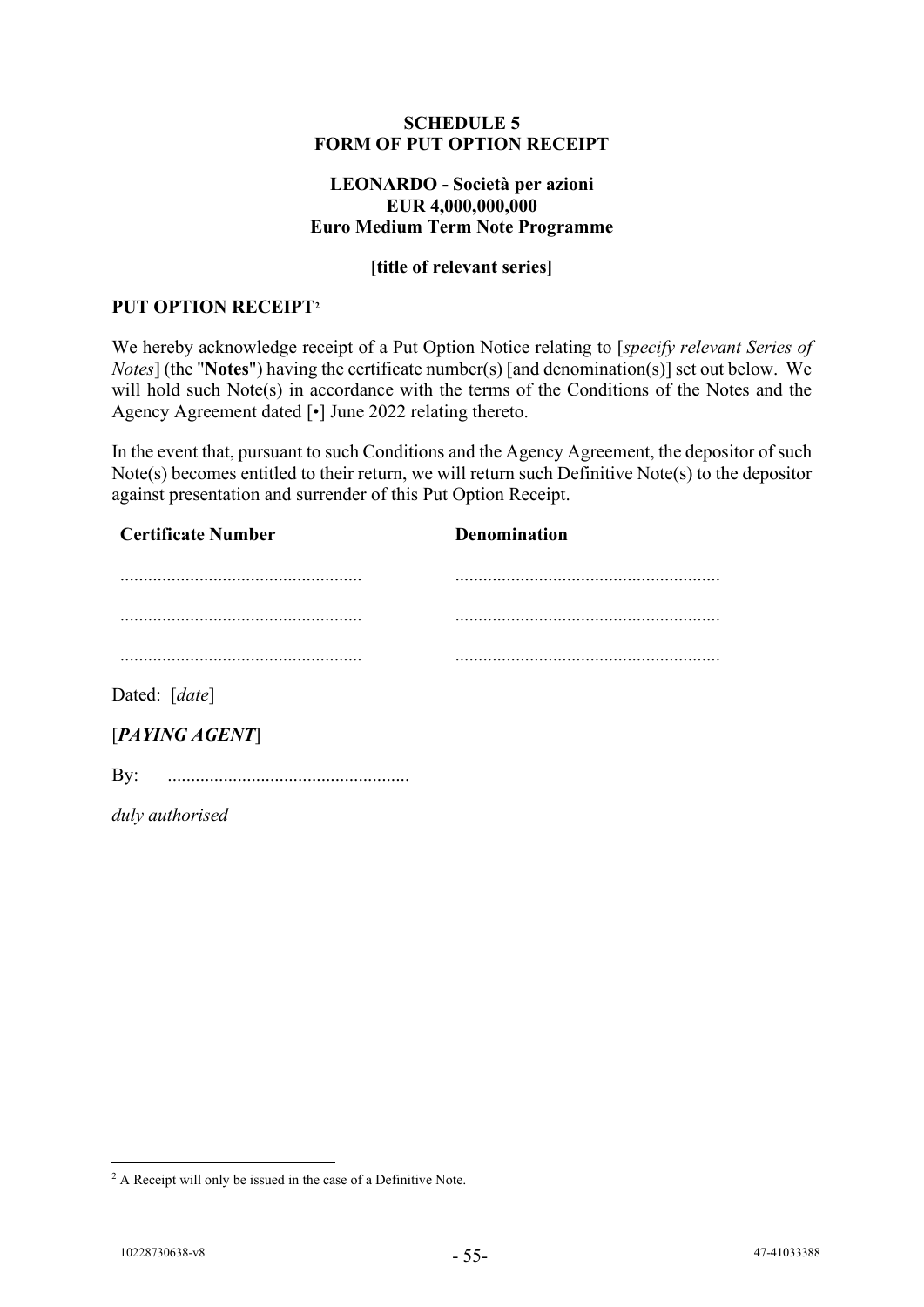#### **SCHEDULE 6 DUTIES OF THE FISCAL AGENT UNDER THE ISSUER-ICSDS AGREEMENT**

In relation to each Tranche of Notes that are, or are to be, represented by an NGN Temporary Global Note or an NGN Permanent Global Note, the Fiscal Agent will comply with the following provisions:

- (1) *Initial issue outstanding amount*: The Fiscal Agent will inform each of the ICSDs, through the Common Service Provider appointed by the ICSDs to service the Notes, of the initial issue outstanding amount (the "**IOA**") for such Tranche on or prior to the relevant Issue Date.
- (2) *Mark up or mark down*: If any event occurs that requires a mark up or mark down of the records which an ICSD holds for its customers to reflect such customers' interest in the Notes, the Fiscal Agent will (to the extent known to it) promptly provide details of the amount of such mark up or mark down, together with a description of the event that requires it, to the ICSDs (through the Common Service Provider) to ensure that the IOA of the Notes remains at all times accurate.
- (3) *Reconciliation of records*: The Fiscal Agent will at least once every month reconcile its record of the IOA of the Notes with information received from the ICSDs (through the Common Service Provider) with respect to the IOA maintained by the ICSDs for the Notes and will promptly inform the ICSDs (through the Common Service Provider) of any discrepancies.
- (4) *Resolution of discrepancies*: The Fiscal Agent will promptly assist the ICSDs (through the Common Service Provider) in resolving any discrepancy identified in the IOA of the Notes.
- (5) *Details of payments*: The Fiscal Agent will promptly provide the ICSDs (through the Common Service Provider) details of all amounts paid by it under the Notes (or, where the Notes provide for delivery of assets other than cash, of the assets so delivered).
- (6) *Change of amount*:The Fiscal Agent will (to the extent known to it) promptly provide to the ICSDs (through the Common Service Provider) notice of any changes to the Notes that will affect the amount of, or date for, any payment due under the Notes.
- (7) *Notices to Noteholders*: The Fiscal Agent will (to the extent known to it) promptly provide to the ICSDs (through the Common Service Provider) copies of all information that is given to the holders of the Notes.
- (8) *Communications from ICSDs*: The Fiscal Agent will promptly pass on to the Issuer all communications it receives from the ICSDs directly or through the Common Service Provider relating to the Notes.
- (9) *Default*: The Fiscal Agent will (to the extent known to it) promptly notify the ICSDs (through the Common Service Provider) of any failure by the Issuer to make any payment or delivery due under the Notes when due.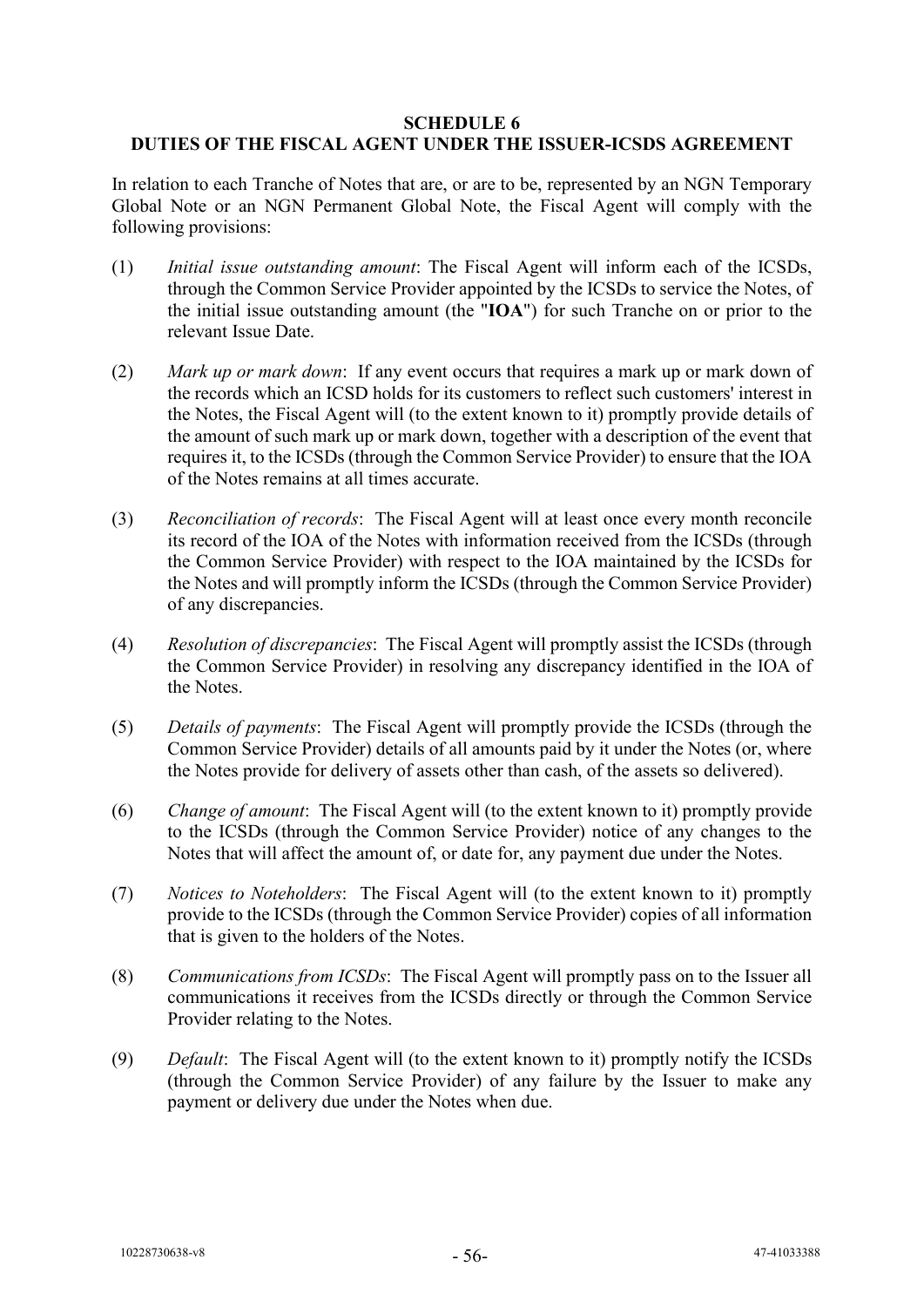The Issuer

 $\cdot$ 

LEONARDO - Società per azioni<br>By:  $\sqrt[n]{\sqrt{n}}$ 

[Signature Page to the Issue and Paying Agency Agreement]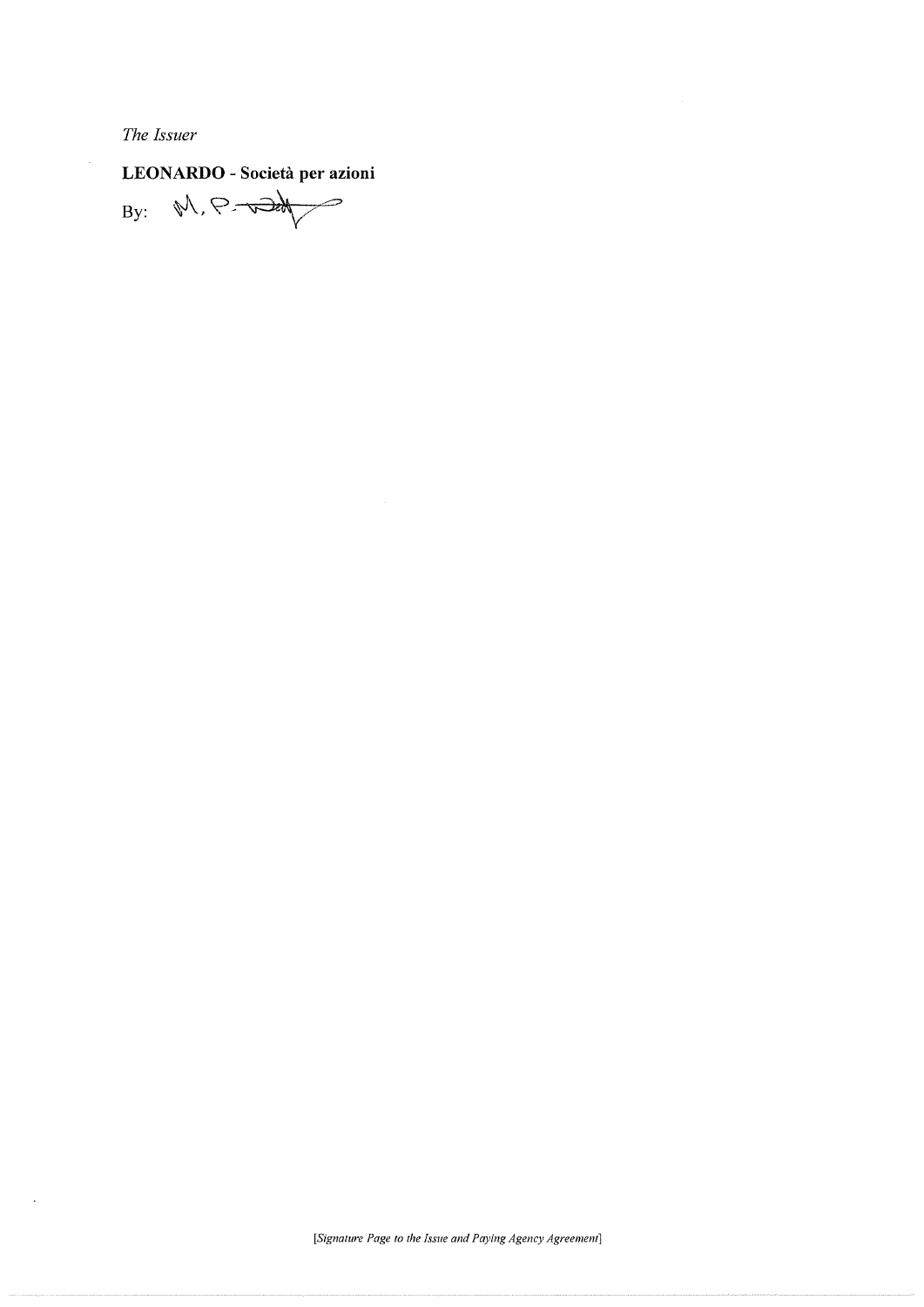*The Fiscal Agent*

## **SOCIÉTÉ GÉNÉRALE LUXEMBOURG**

By:

Cyril TOURNEUR

1F2FDD5F3F2240F...

-DocuSigned by: